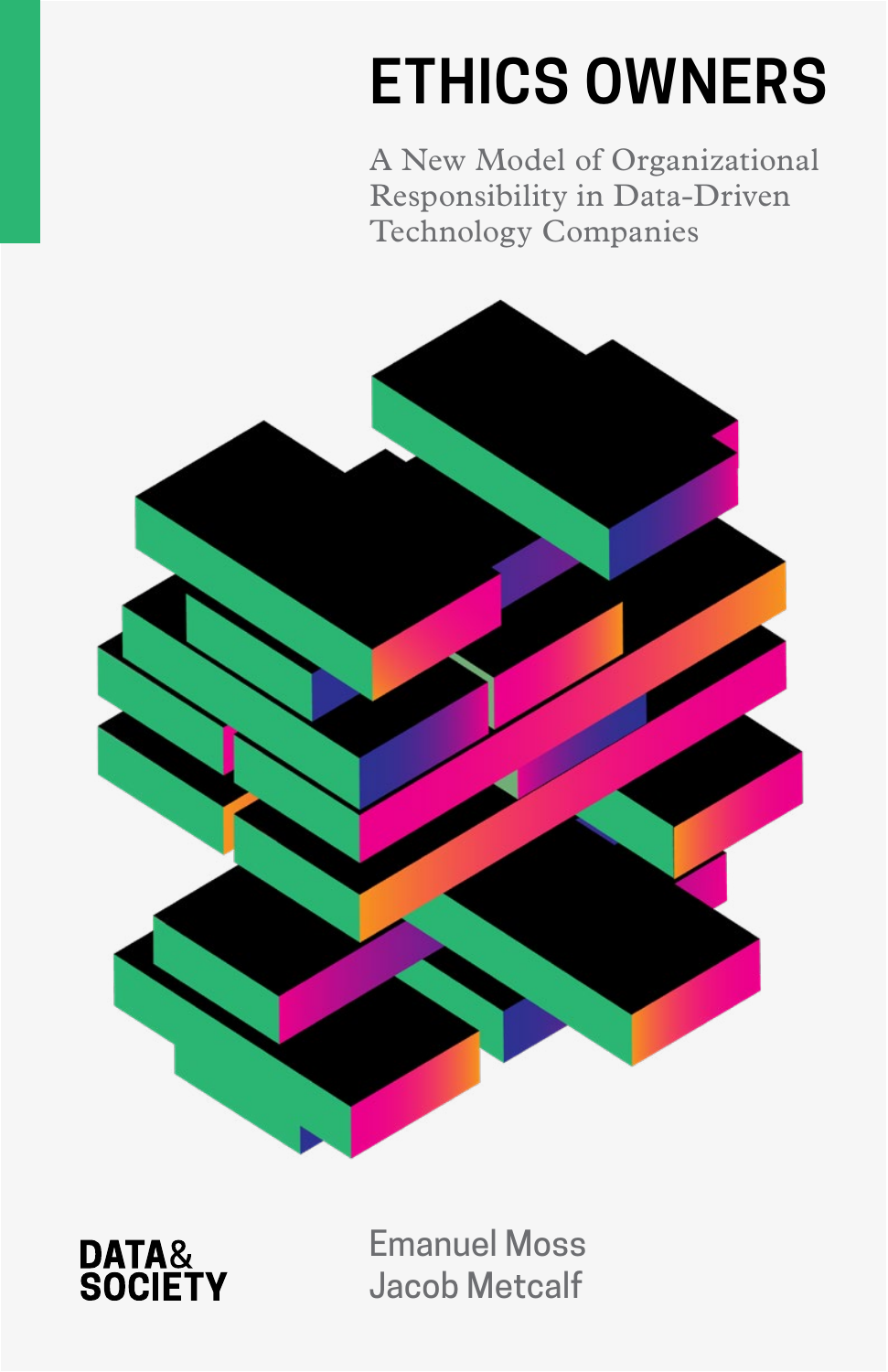September 2020

#### Author: **Emanuel Moss,**

doctoral candidate in Anthropology, CUNY Graduate Center, New York.

### Author: **Jacob Metcalf,**

PhD, 2010, Philosophy, University of California, Santa Cruz.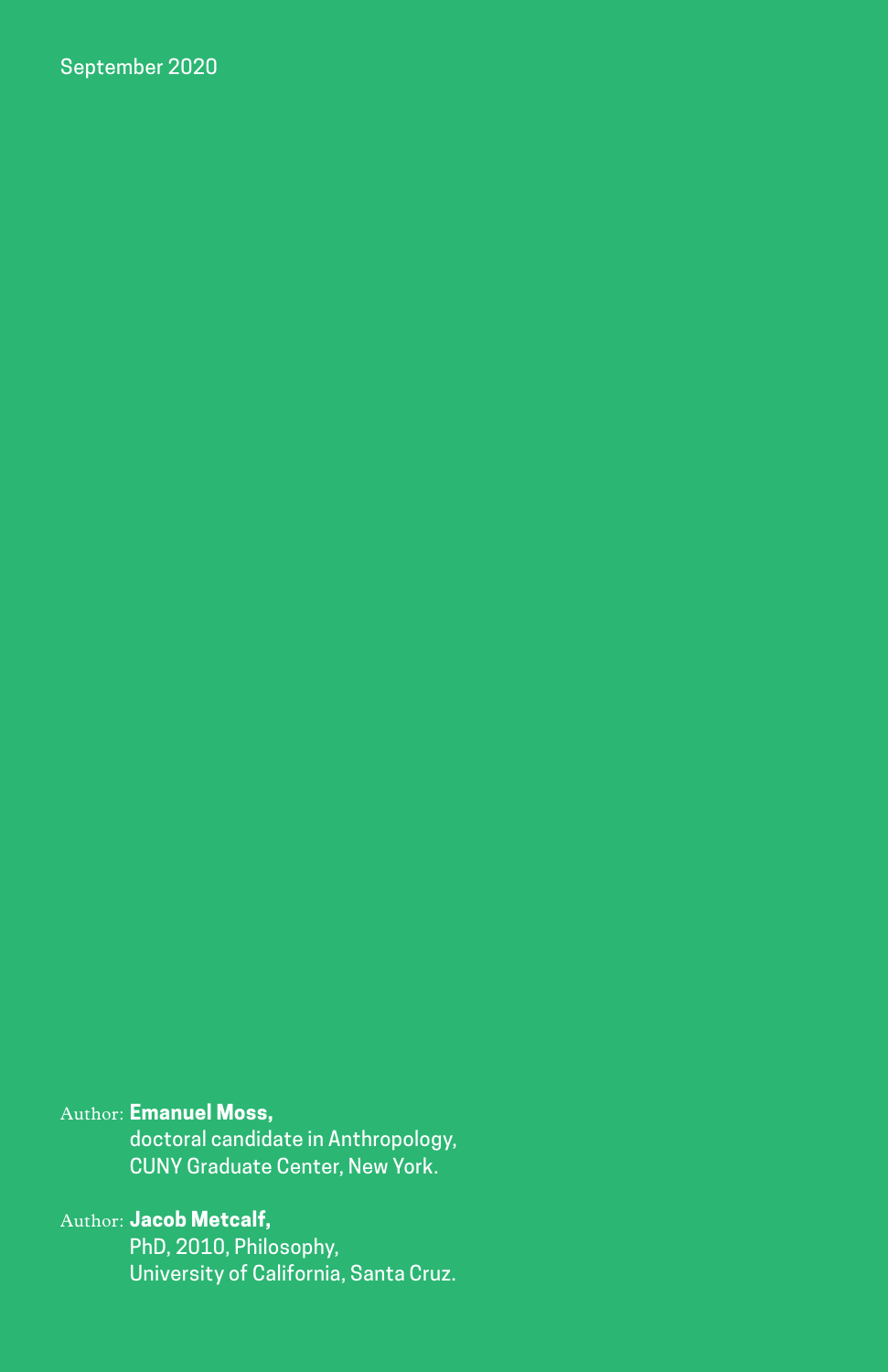## **PREFACE**

The world has moved in remarkable ways since this research was first initiated in late 2018 and the analysis was finalized in early-2020. Since then, we have seen the COVID-19 pandemic and the resurgence of the #BlackLivesMatter movement following the police killings of George Floyd, Breonna Taylor, and all too many others. Given these critical events, we as researchers and as members of a research organization paused to reflect on how our work speaks to the urgent injustices laid bare today.

These events have dramatically foregrounded existing calls for justice at the intersections of technology, unjust social and political structures, digital privacy, surveillance, and the values and purpose of technology corporations. Many of the defining events that have shaped ethics in the tech sector in recent years—including tech worker organization, walkouts and resignations over military contracts, continued contestations over racial and sexual harassment inside of tech companies, legislation and regulations, and critical audits—have been and continue to be the contentious background to the research conducted for this report. Our research takes place amidst, but is not primarily about, these tectonic changes that have repeatedly reframed the broader tech ethics conversation. It is instead about the ways those inside of tech companies have begun reshaping corporate practices against this background—how they understand the problems their industry faces, the means at their disposal to address these problems, and the lines of thought that shape those understandings.

Public debates about social justice remain in the background of this research. Ethics practices, as they have been institutionalized in Silicon Valley tech companies, are often focused on addressing corporate values, legal risk, and compliance while bracketing out broader understandings of what is meant by "ethics." These broader understandings include questions of moral, social, and racial justice that corporate ethics practices are more likely to address in incremental, and not structural or systematic, ways. As we have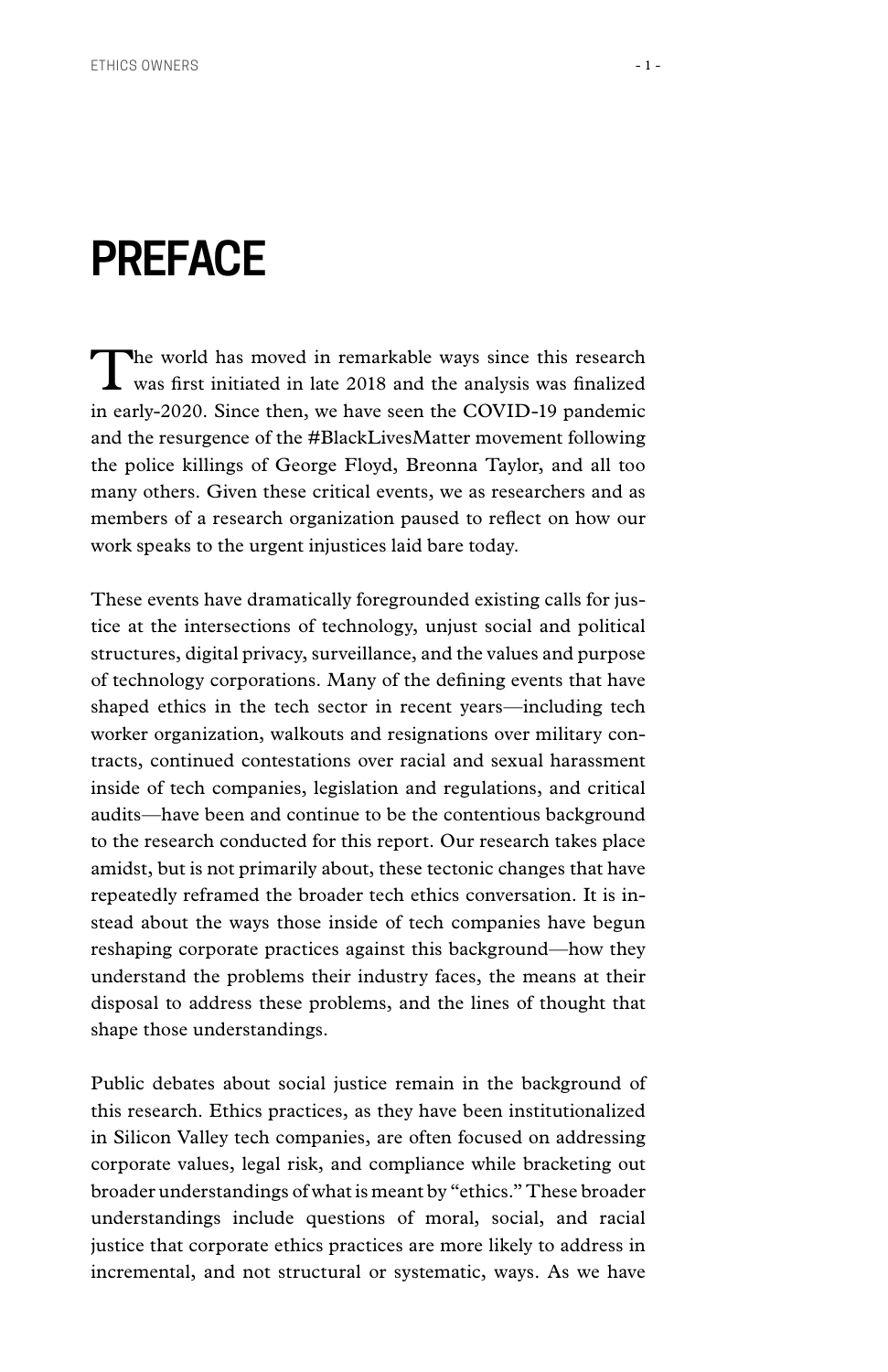discussed elsewhere**1**, questions of justice have long been pushed out of the corporate tech ethics conversation for complex reasons that are not reducible to a simple focus on profit and market dominance.

The exclusion of justice from these conversations has much to do with the social and political position of who gets to define what ethics *is*. As we note in the report, our interviewees were almost exclusively white, and the rooms in which "ethics owners" held the workshops and informal conversations we researched were similarly white and as white, male researchers we benefited from privileged access to these rooms, too. The topic of race came up only in passing. The absence of discourse about race and racial equity is itself a theme that runs through our corpus of interviews and observations. Recent work has cast a spotlight on the ways Silicon Valley technologies embed anti-Blackness through products that extend carceral logics that surveil and police Black people. At the same time, these technologies operate within parameters that assume a universal, raceless default subject position synonymous with whiteness. This creates a feedback loop that undermines efforts to center Black and other vulnerable communities in the tech ethics discourse.**<sup>2</sup>**

**The lack of voices from Black, Indigenous, and people of color leads us to emphasize that the essential critical voices on justice and technology hold different, and often more marginalized, forms of social power than those who have to date been tasked with implementing changes in the industry.** This must be understood as an untenable state, as it is precisely these voices that are best situated to speak to the risks technology products pose. While our data provides evidence of the absence of these voices, it primarily focuses on the ways ethics owners have adapted to their task, as they understand it, which heightens the importance of what is missing. Building from this, we believe that there are important

<sup>1</sup> <https://points.datasociety.net/too-big-a-word-13e66e62a5bf>

<sup>2</sup> Benjamin, Ruha, ed. *Captivating Technology: Race, Carceral Technoscience, and Liberatory Imagination in Everyday Life.* Durham, NC: Duke University Press, 2019.; Benjamin, Ruha. *Race After Technology: Abolitionist Tools for the New Jim Code.*  Medford, MA: Polity Press, 2019.; Browne, Simone. *Dark Matters: On the Surveillance of Blackness*. Durham: Duke University Press, 2015.; Tu, Thuy Linh N. and Nelson, Alondra, eds. *Technicolor: Race, Technology, and Everyday Life*. New York: NYU Press, 2001.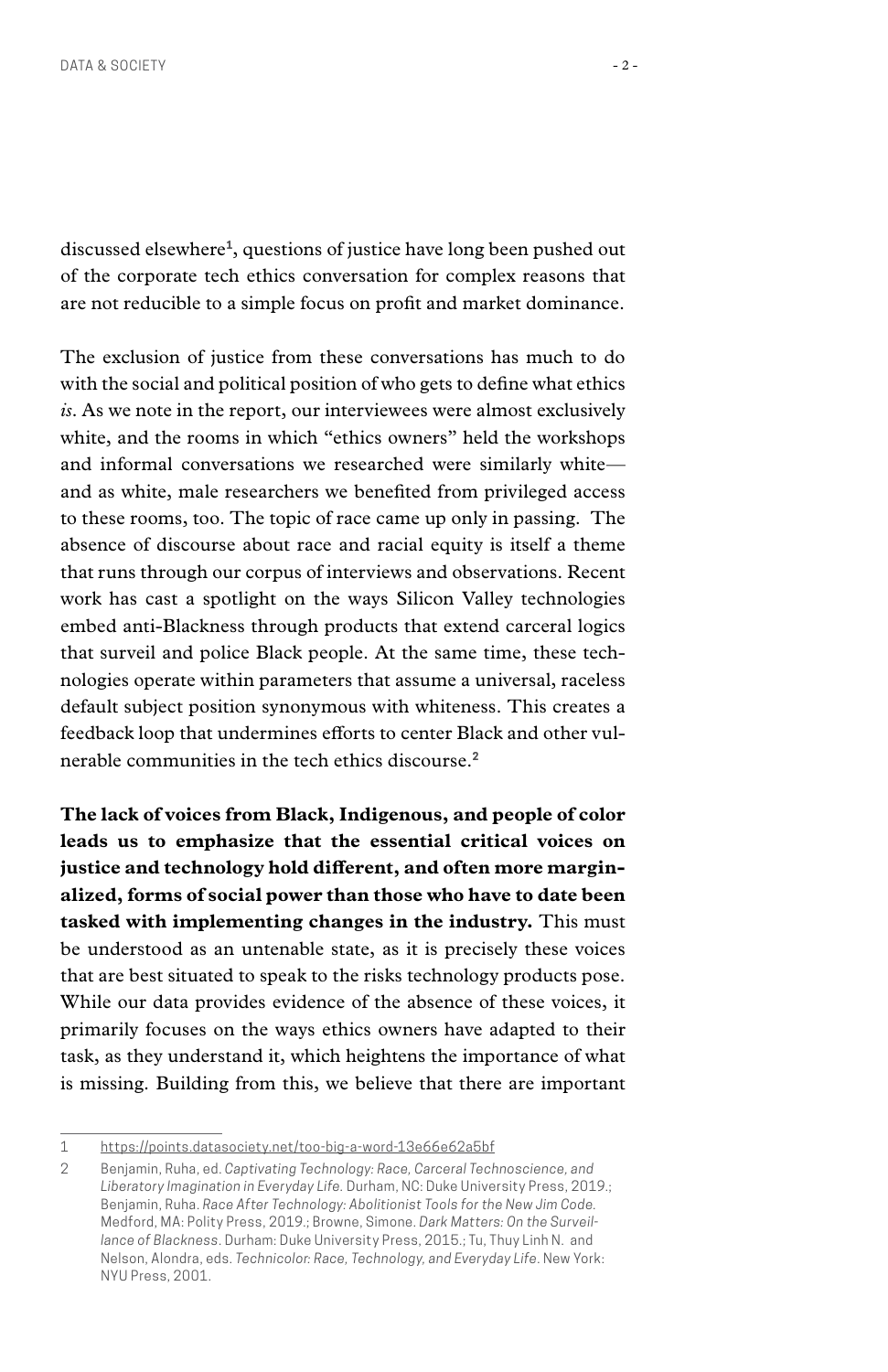lessons and methods for tech ethicists seeking opportunities to be anti-racist in their work to be found in this research (which is discussed in more depth in a blog post published alongside this report).

*No matter what form the lurching, fractional changes the tech industry*  takes toward ethical and anti-racist technology development, they will *only be sustained if they become embedded in organizational practices.*  This research points to how the much-needed changes have been, and currently are being, embedded in such practices. From this point forward, there will inevitably be new roles, new infrastructures, and new types of governance that emerge, but the measure of their success will be the extent to which they dismantle injustice and oppression, particularly inside the very rooms where critical voices are most needed.**<sup>3</sup>**

<sup>3</sup> [https://points.datasociety.net/looking-for-race-in-tech-company-ethics-](https://points.datasociety.net/looking-for-race-in-tech-company-ethics-956919fe48ee)[956919fe48ee](https://points.datasociety.net/looking-for-race-in-tech-company-ethics-956919fe48ee)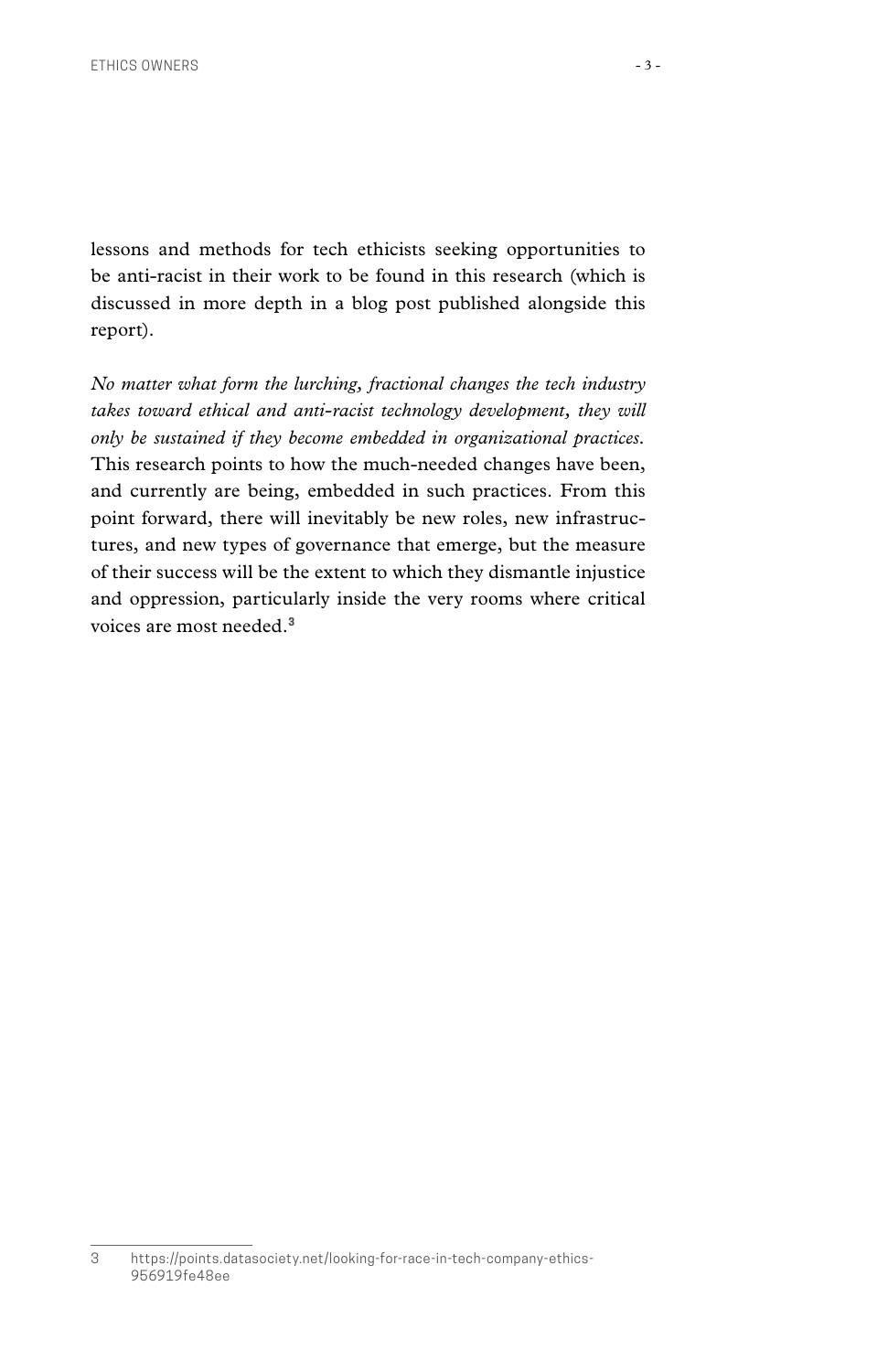## **CONTENTS**

| 05 | <b>Executive Summary</b>                                   |
|----|------------------------------------------------------------|
| 05 | <b>Prior Frameworks and Practices</b>                      |
| 06 | Navigating Tensions                                        |
| 07 | Opportunities for Ethics Owners                            |
| 08 | <b>Introduction</b>                                        |
| 13 | A Reader's Guide                                           |
| 14 | The Challenges of Owning Ethics                            |
| 21 | <b>Ethics in Industry: Existing Frameworks and Methods</b> |
| 22 | <b>Existing Ethics Frameworks</b>                          |
| 29 | <b>Existing Ethics Methods</b>                             |
| 38 | <b>Foundational Assumptions in Silicon Valley</b>          |
| 40 | Meritocracy                                                |
| 42 | Technological Solutionism                                  |
| 44 | Market Fundamentalism                                      |
| 45 | <b>Navigating Tensions</b>                                 |
| 46 | Personal Ethics, Corporate Duties                          |
| 48 | Upside Benefits, Downside Risks                            |
| 49 | Direct-to-Consumer, Business-to-Business                   |
| 51 | Measurable and Nonmeasurable Impact                        |
| 52 | Users, Nonusers                                            |
| 53 | Specificity, Generalizability                              |
| 55 | <b>Opportunities for Ethics Owners</b>                     |
| 57 | <b>Case Studies</b>                                        |
| 57 | Informal Meetings                                          |
| 59 | Partnership and Outreach                                   |
| 60 | Accountability and Engagement                              |
| 62 | <b>Conclusion</b>                                          |
| 63 | Acknowledgments                                            |
| 64 | <b>References</b>                                          |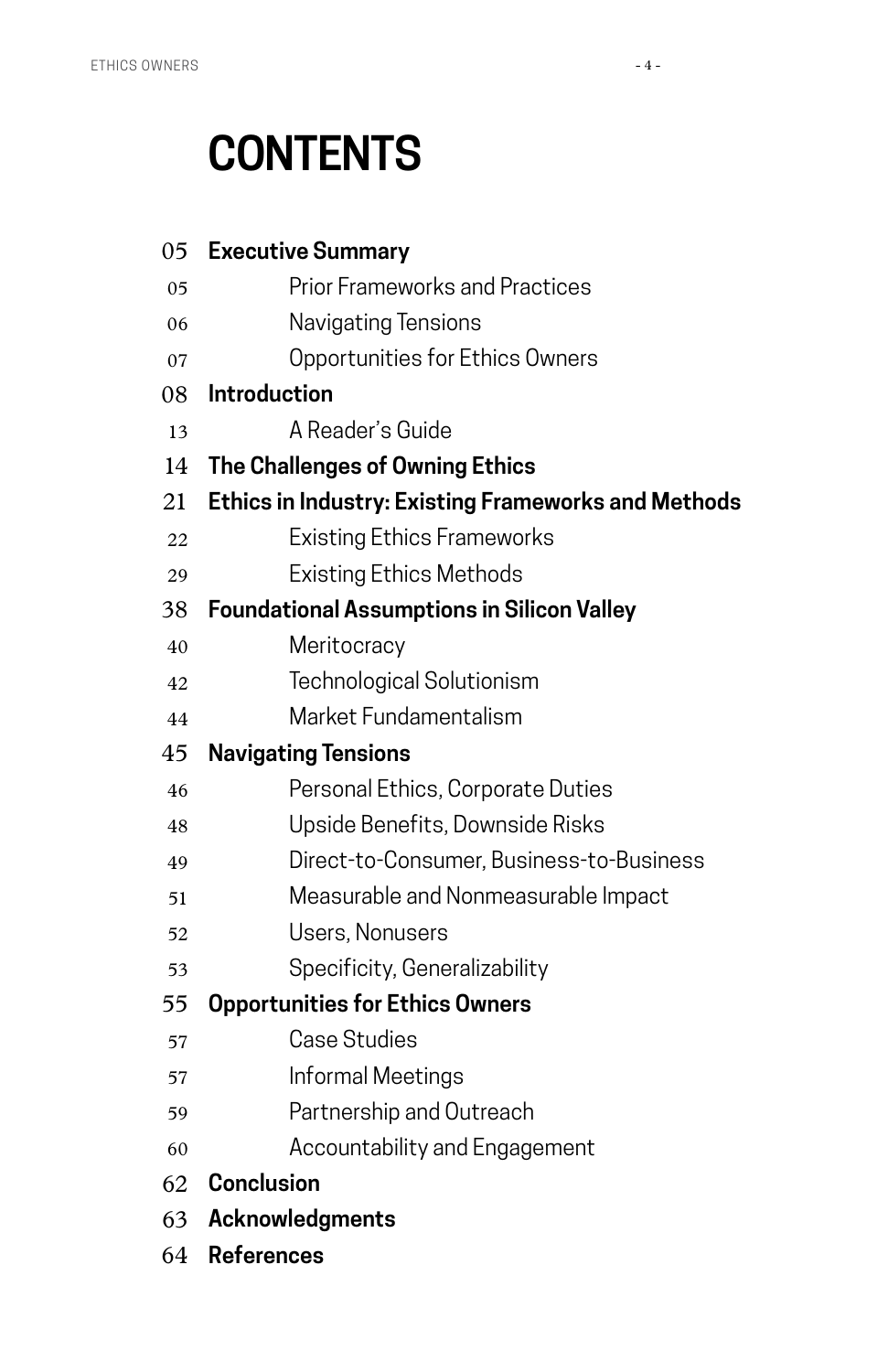## <span id="page-6-0"></span>**EXECUTIVE SUMMARY**

This report presents findings from interviews and ethnographic observation of an emerging field of Silicon Valley professionals tasked with managing the ethical footprints of tech companies. We call these roles "**ethics owners**," because they handle challenging ethical dilemmas with the tools of tech management and within familiar tech company structures, translating public pressure into new corporate practices. Owning ethics for an entire company is a challenging job, and understanding the precursors, assumptions, and organizational limitations that ethics owners face is key to making real changes to tech's impact on the world.

Ultimately, we find that ethics owners' primary work is navigating rather than resolving tensions. That is, there will always be conflicts between, say, individual and corporate responsibilities, or quantitative and qualitative "measures" of ethics. And across each of these tensions, the common challenge reported by ethics owners is *scale*. Whether balancing the scale of an entire, multi-department corporation, or wrestling with the scale of a product with millions of users, ethics owners report again and again that older tools for ethical oversight are blunted by just how big the big questions can get. Therefore, what is crucial are ways of expanding the industry's capacity to recognize problems—both long-standing and emerging—through new forms of cross-company collaboration, increased capacity to include perspectives from beyond the current configuration of Silicon Valley employees, and a commitment to well-documented, context-specific case studies.

### [Prior Frameworks and Practices](#page-22-0)

The ethics owners we spoke with identified a host of existing approaches to evaluating and operationalizing "ethics," each with its own strengths and weaknesses. Current ethics owners draw upon earlier ethical frameworks, including medical research ethics, business ethics, and professional ethics. While each of these are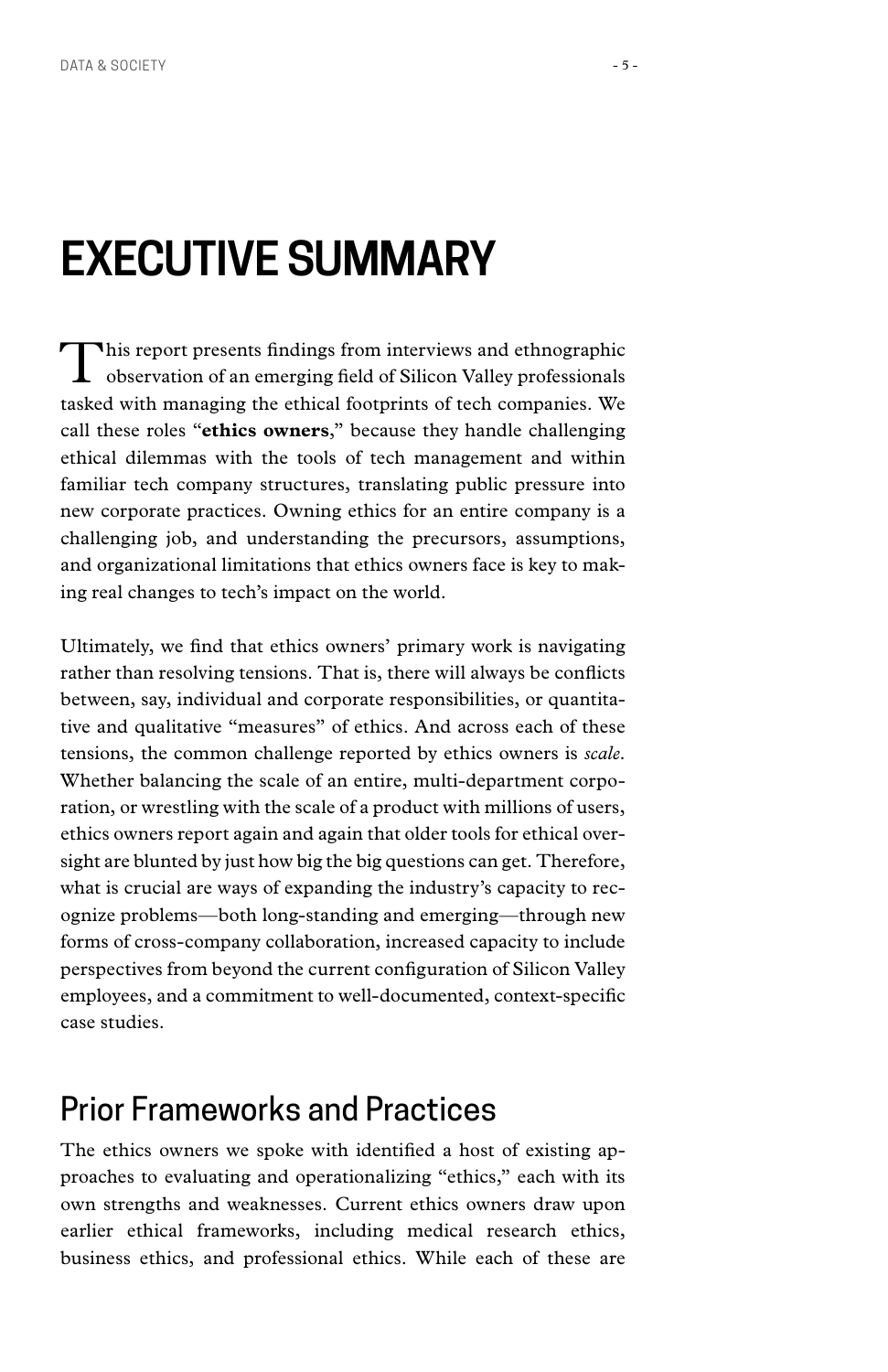<span id="page-7-0"></span>valuable models, none fully address the dilemma currently facing ethics owners. Similarly, ethics owners draw upon existing practices for organizational ethics within Silicon Valley, such as corporate statements of principle, ethical review boards, or software development lifecycle tools. Still, none of these are sufficient to the nature and scale of the problem.

## [Navigating Tensions](#page-46-0)

By extrapolating from our fieldwork, we identify six fundamental tensions in the work of ethics owners:

- **• Personal ethics, corporate duties.** As employees, ethics owners always have both personal ethics and corporate duties, which often conflict.
- **• Upside benefits, downside risks.** Ethics owners find that it is far easier to advocate for changes that limit potentially harmful effects of a product than it is to advocate for changes that may prove beneficial for users despite agreement that such upsides exist.
- **• Direct-to-consumer, business-to-business.** For ethics owners, how they approach their work will be deeply affected by their employer's business model, and standard practices might not work across different business models.
- **• Measurable and nonmeasurable impact.** Developing metrics for measuring the ethical impact of tech products, and tracking the success of interventions, remains one of the greatest challenges for ethics owners.
- **• Users, nonusers.** Ethics owners are given the task of understanding broader social impact of their companies' products, but have little insight into how nonusers are affected by those products.
- **• Specificity, generalizability.** Like the rest of Silicon Valley, ethics owners face significant challenges when attempting to scale their methods across contexts.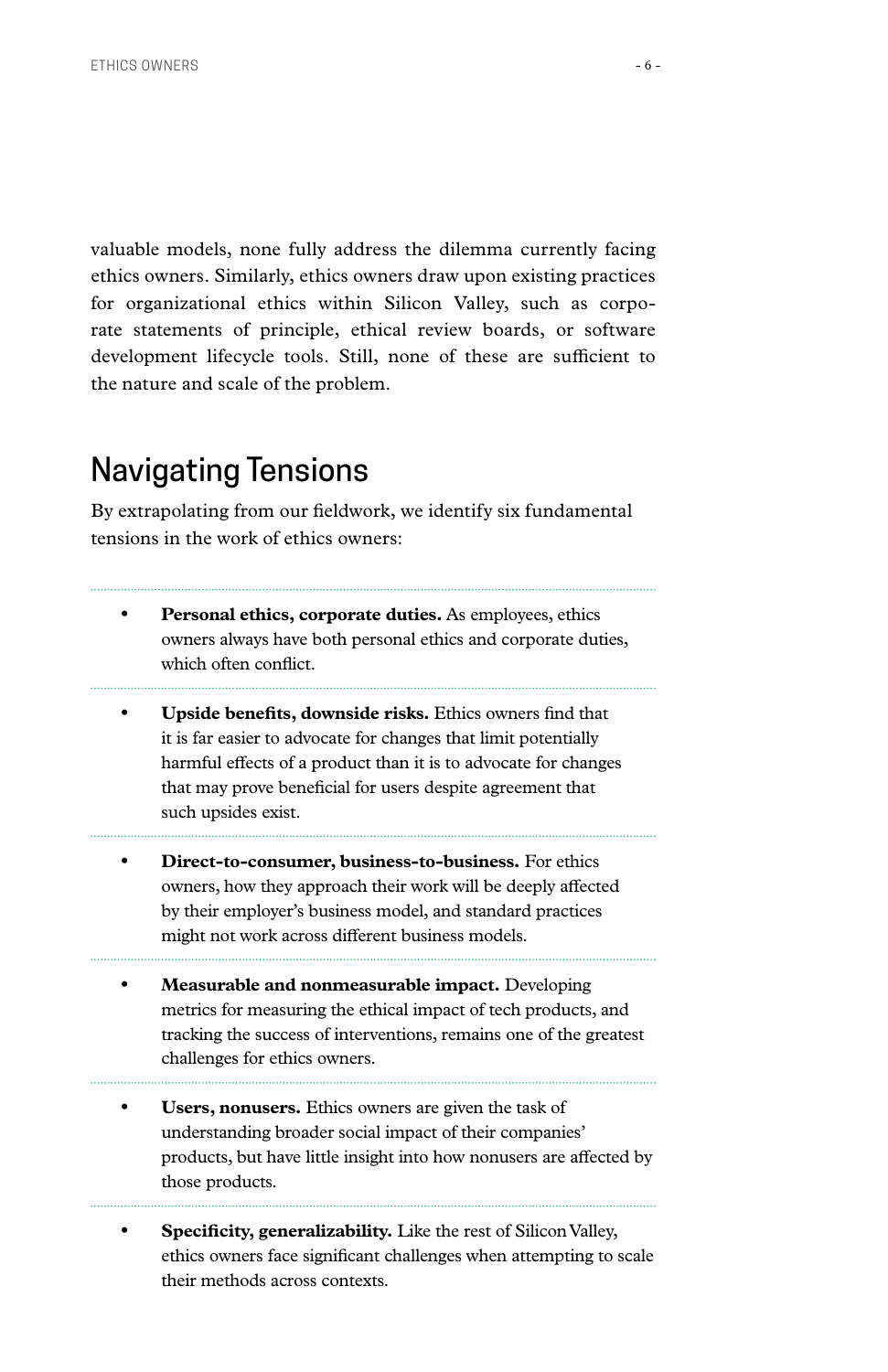### <span id="page-8-0"></span>[Opportunities for Ethics Owners](#page-56-0)

Despite the above challenges, we identify several strategies that expand the capacity and depth of corporate practices around the issues with which ethics owners are tasked. Some of these issues will require shifting who has power within these settings and who is represented on teams lead by ethics owners. At the same time, because of how ethics owners are currently positioned within their organizations, and within the industry, they have a significant amount of leverage to:

- **• Publish public case studies.** This report recommends that ethics owners develop a robust set of useful case studies. This would challenge existing ways of "doing" ethics inside of tech companies. These case studies should be grounded in particularity but offer lessons that can be used across the industry.
- **• Talk about failures.** Additionally, the case studies should include instances of failure, as well as success. Because corporate communications are far more likely to relate successful ethics initiatives to the public, ethics owners should convene meetings where they can discuss less successful initiatives, as well as instances when they have forestalled serious ethical harm that otherwise does not enter into public discourse.
- **• Support colleagues in civil society.** Ethics owners should also try to support the work of those in civil society, outside the corporate world, who bear much of the burden for identifying and mitigating the unanticipated harm produced by technology. Ethics owners can support this work by attending to the types of information that outside groups need to be effective advocates for the public.
- **• Highlight possibilities of social benefit and justice.** Lastly, ethics owners can be points of leverage within companies for the forms of accountability that go beyond the metric-driven evaluation of risk and harm that characterizes much of the tech ethics conversation. They can do this by foregrounding the possibilities of social benefit and a broader understanding of justice in their work.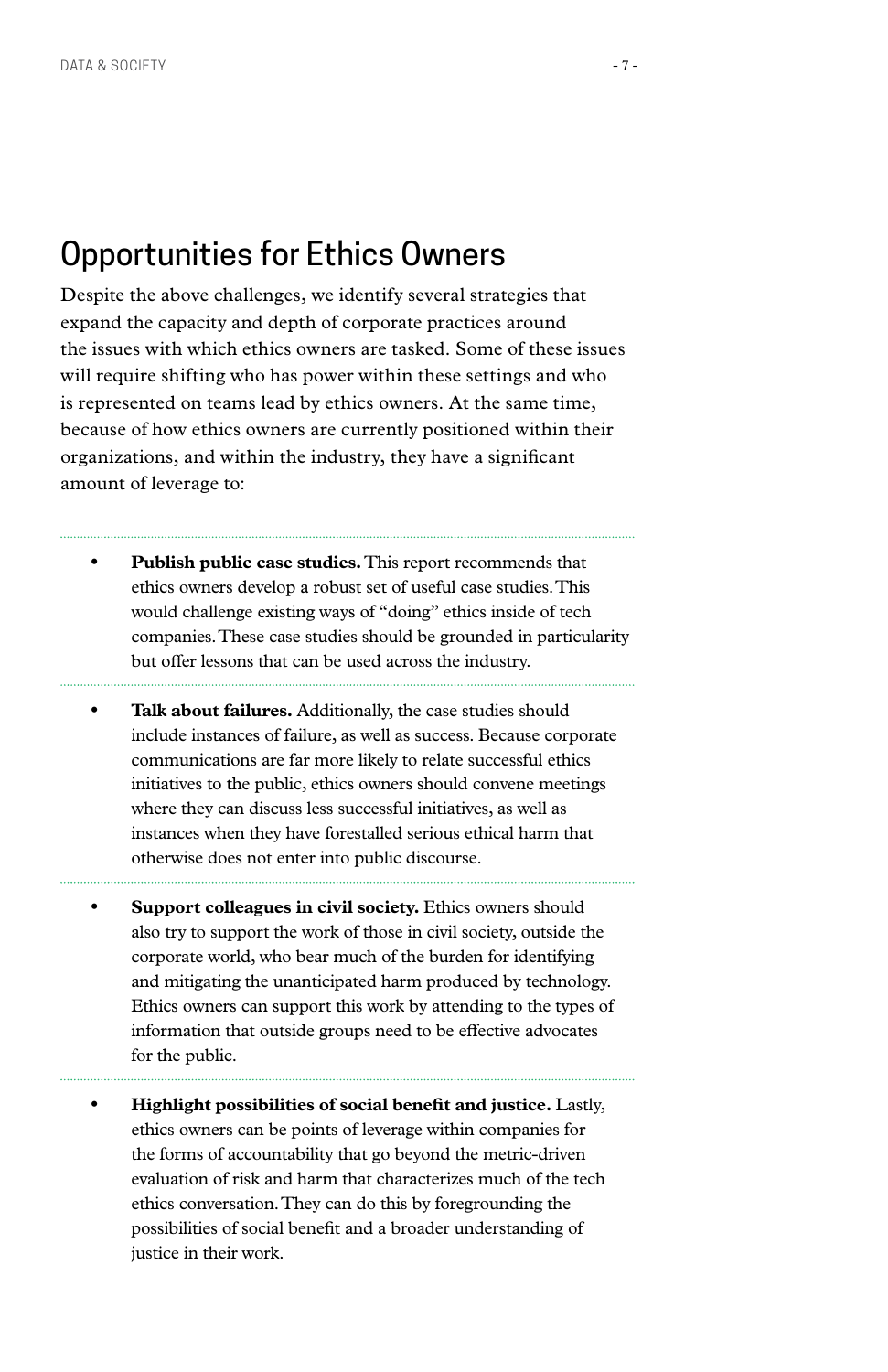## <span id="page-9-0"></span>**INTRODUCTION**

"[Ethics is] fundamentally

a risk management process."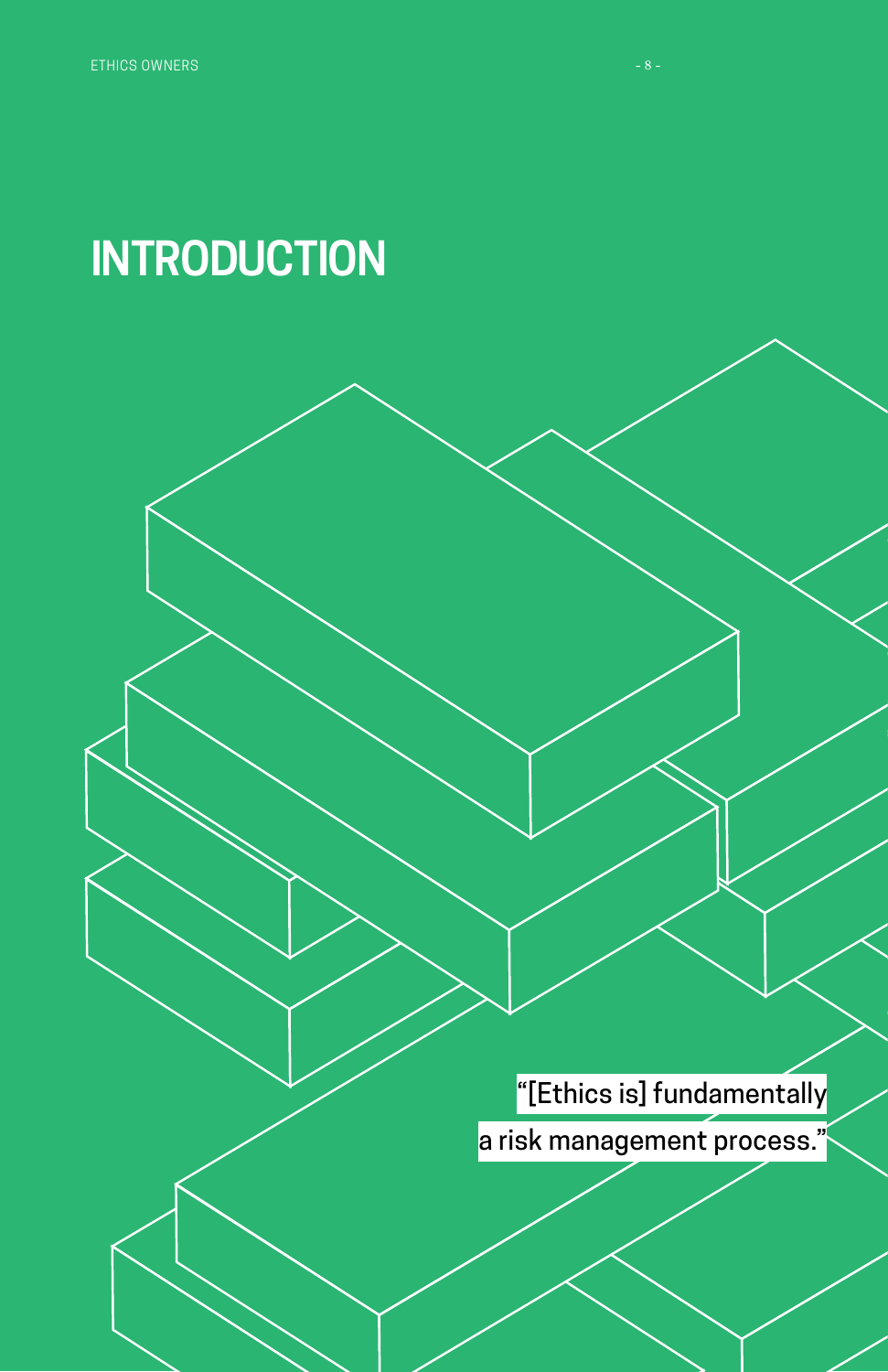In the past few years, Silicon Valley companies have become in-<br>Icreasingly concerned about a public that is growing wary of their creasingly concerned about a public that is growing wary of their impact on the world, despite the otherwise benevolent cloak the tech industry has drawn around itself. At the same time, the tech industry workforce has increasingly begun to feel its own power as (informally, so far) organized, highly paid, relatively scarce labor to steer the direction of some of the companies they work within.**<sup>1</sup>**

As a result, many of the corporate giants of Silicon Valley have created new, amorphous roles inside their ranks tasked with responsibility over the ethical footprint of these companies. These are professionals from a range of backgrounds, placed at various levels, across myriad teams, and tasked with everything from crafting policy to managing products. We call these people **ethics owners**. They go by different job titles and occupy a range of positions, and there is little consistency across the industry for these relatively new roles. None refer to themselves as "ethics owners," but most claim expertise in AI ethics, data ethics, research ethics, or organizational ethics.**2** In corporate parlance, someone who has responsibility for a product, process, or initiative *across an organization* is typically said to "own" that responsibility. This is particularly true of the flat organizational structures that pervade Silicon Valley, where even as companies grow from startup to mature organization, there remain few layers to the organizational chart, and where one employee might hold responsibilities across several departments at once.**3** Tech companies therefore look to ethics owners, whatever their formal title, to coordinate the way practices are distributed across the organization from a discrete, legible position.

<sup>1</sup> Nataliya Nedzhvetskaya and J. S. Tan, "What We Learned from over a Decade of Tech Activism," *The Guardian*, December 22, 2019, [https://www.theguardian.com/](https://www.theguardian.com/commentisfree/2019/dec/22/tech-worker-activism-2019-what-we-learned) [commentisfree/2019/dec/22/tech-worker-activism-2019-what-we-learned](https://www.theguardian.com/commentisfree/2019/dec/22/tech-worker-activism-2019-what-we-learned) and RK Upadhya, "Tech Workers Against Imperialism," *Tech Workers Coalition*, November 21, 2018, [https://medium.com/tech-workers-coalition/tech-workers-against](https://medium.com/tech-workers-coalition/tech-workers-against-imperialism-2d8024e461a7)[imperialism-2d8024e461a7.](https://medium.com/tech-workers-coalition/tech-workers-against-imperialism-2d8024e461a7)

<sup>2</sup> These domains are related to, but distinct from, existing ethical domains like business ethics and compliance, corporate social responsibility, or research ethics.

<sup>3</sup> Homa Bahrami and Stuart Evans, "Super-Flexibility for Real-Time Adaptation: Perspectives from Silicon Valley," *California Management Review* 53, 3 (2011): 21–39.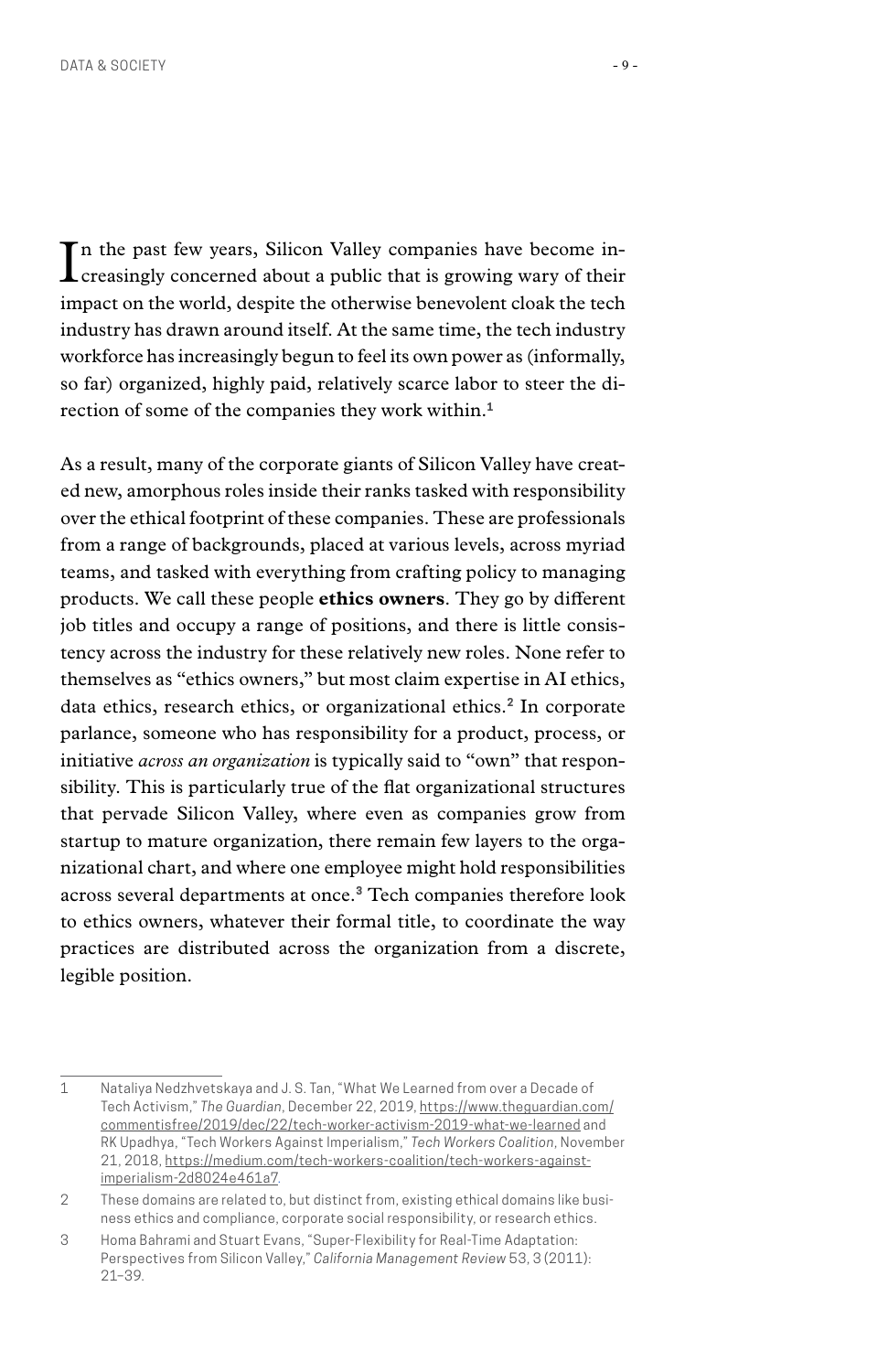From our research, conducted with ethics owners in Silicon Valley, we identify how they are tasked with turning "external" pressure from the public, from advocacy groups and critics, and from their own activist employees—into practices compatible with day-to-day operations. In translating outside pressure into internal practices, some ethics owners use existing organizational values to intervene in product design. They may also leverage external sources (e.g., human rights frameworks) or internal guidelines (e.g., corporate statements of principles or codes of conduct).**4** They might "officially" work in one division like "legal" or "policy" while being tasked with shifting practices in "product" or "quality assurance." Therefore, ethics owners predominantly use the existing tools of those divisions—policy documents for policy teams, product requirements documents for products teams, metadata tracking tools for data teams, and corporate communications for marketing teams—in order to coordinate ethics capacity across those divisions.

This report draws on two dozen interviews with tech industry employees to identify how ethics owners and their practices have emerged within Silicon Valley. Between December 2018 and April 2019 we interviewed team leaders and other principals within large (1,000+ employees) companies with headquarters or significant footprints in Silicon Valley. We also interviewed those at smaller companies, as well as outside activists from advocacy organizations, and several outspoken tech workers who have been critics of Silicon Valley. The titles of our interviewees reflect the lack of consistency in the field. These titles were often variations of "ethics officer," "privacy and rights lead," or "responsible AI lead," but we also spoke with a "director of data science research" who had become an ethics owner, as well as an "AI for good lead" and an "executive director." Among the ethics owners we interviewed, many have technical backgrounds in engineering, computer science, and user experience/user interface design, although several also hold law degrees and MBAs.

<sup>4</sup> Christiaan van Veen, "Artifical Intelligence: What's human rights got to do with it?" *Data & Society Points (blog)*, May 18, 2018. [https://points.datasociety.net/](https://points.datasociety.net/artificial-intelligence-whats-human-rights-got-to-do-with-it-4622ec1566d5) [artificial-intelligence-whats-human-rights-got-to-do-with-it-4622ec1566d5](https://points.datasociety.net/artificial-intelligence-whats-human-rights-got-to-do-with-it-4622ec1566d5); The IEEE Global Initiative on Ethics of Autonomous and Intelligent Systems," "Ethically Aligned Design: A Vision for Prioritizing Human Well-Being with Autonomous and Intelligent Systems, First Edition," IEEE, 2019.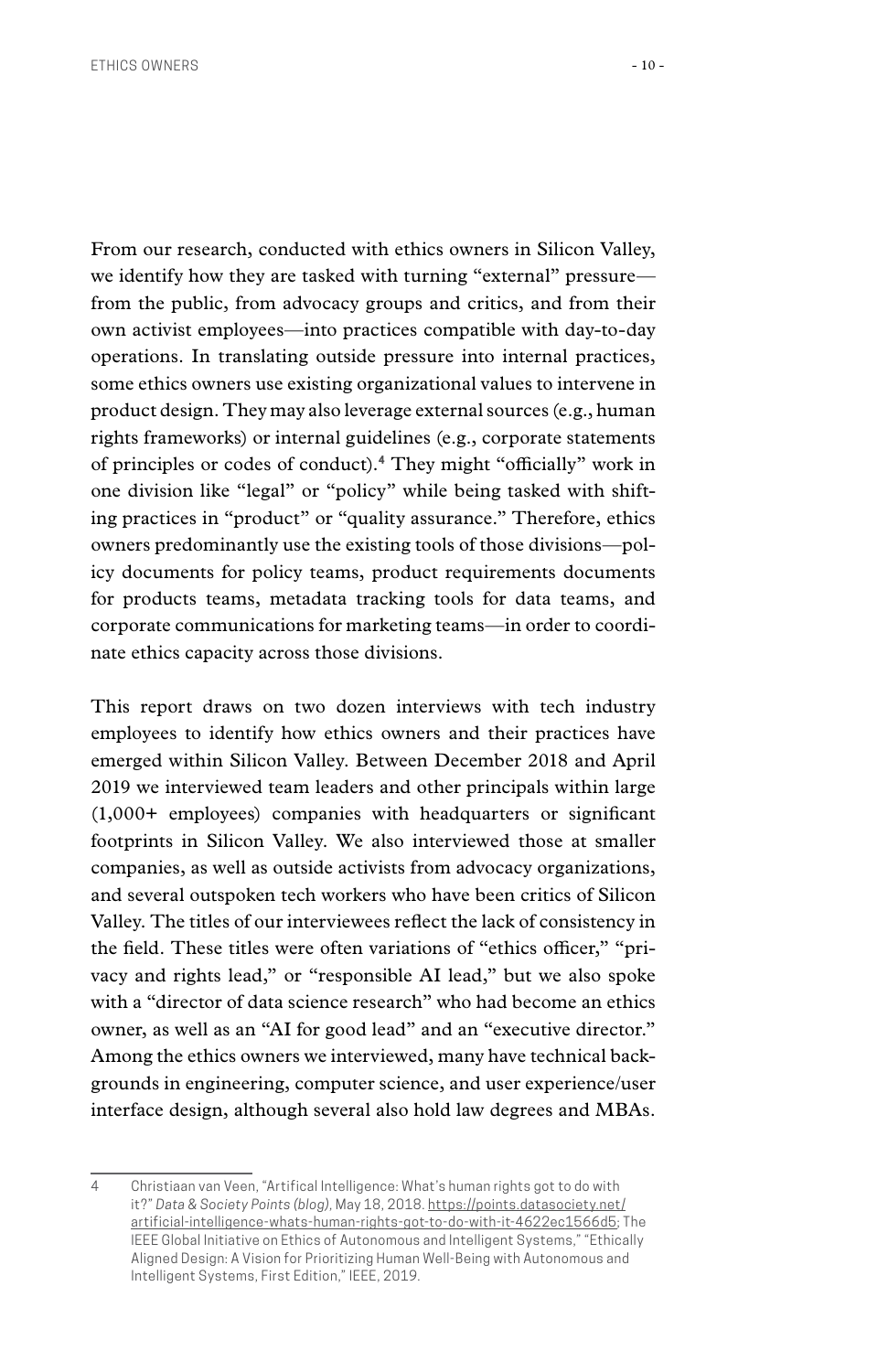Others have backgrounds in political science, physics, communications, or philosophy. Depending on how their role is designed within their particular company, they may report directly to their CEO or their board, but most ethics owners report to heads of legal, product, policy, or marketing.

Our interviews were informed by embedded ethnographic work inside tech companies, attending many of the informal meetings, workshops, and other gatherings for ethics professionals working inside tech companies. We have also closely tracked and analyzed the extensive public documents discussing tech ethics, consisting of corporate communications explaining ethical decision-making about particular products, journalistic accounts of the unfolding practices of tech ethics, and public debates about the ethical implications of technology and data-driven development.

The emergence of this new role for technology ethics practitioners is happening amid a ferment of conversations about what "ethics" means in this space. In our interviews and observations, we regularly heard the demands of the current moment compared to familiar practical ethics resources and histories from both corporate and academic spaces. We heard repeated mentions of the need for institutional review boards (IRBs) for corporate research, but also disdain for the IRBs found in universities. Multiple interview subjects asserted their work did *not* duplicate already-existing corporate roles which contain the title "ethics," particularly compliance and ethics officers located in human resources or legal departments whose roles address issues like whistleblowing and harassment. We heard multiple interviewees state, as if it were a consensus, that the challenges under consideration could not be appropriately addressed by existing corporate social responsibility (CSR) offices, which manage the corporation's contributions to the public good through philanthropy and community outreach. Thus, at least in the eyes of those tasked with marshalling a response, there is clearly a dynamic at play in the tech industry—as demonstrated by the relentless headlines about "ethics" and the material investments in ethics resources in response—that is not directly addressable using established "ethics" resources.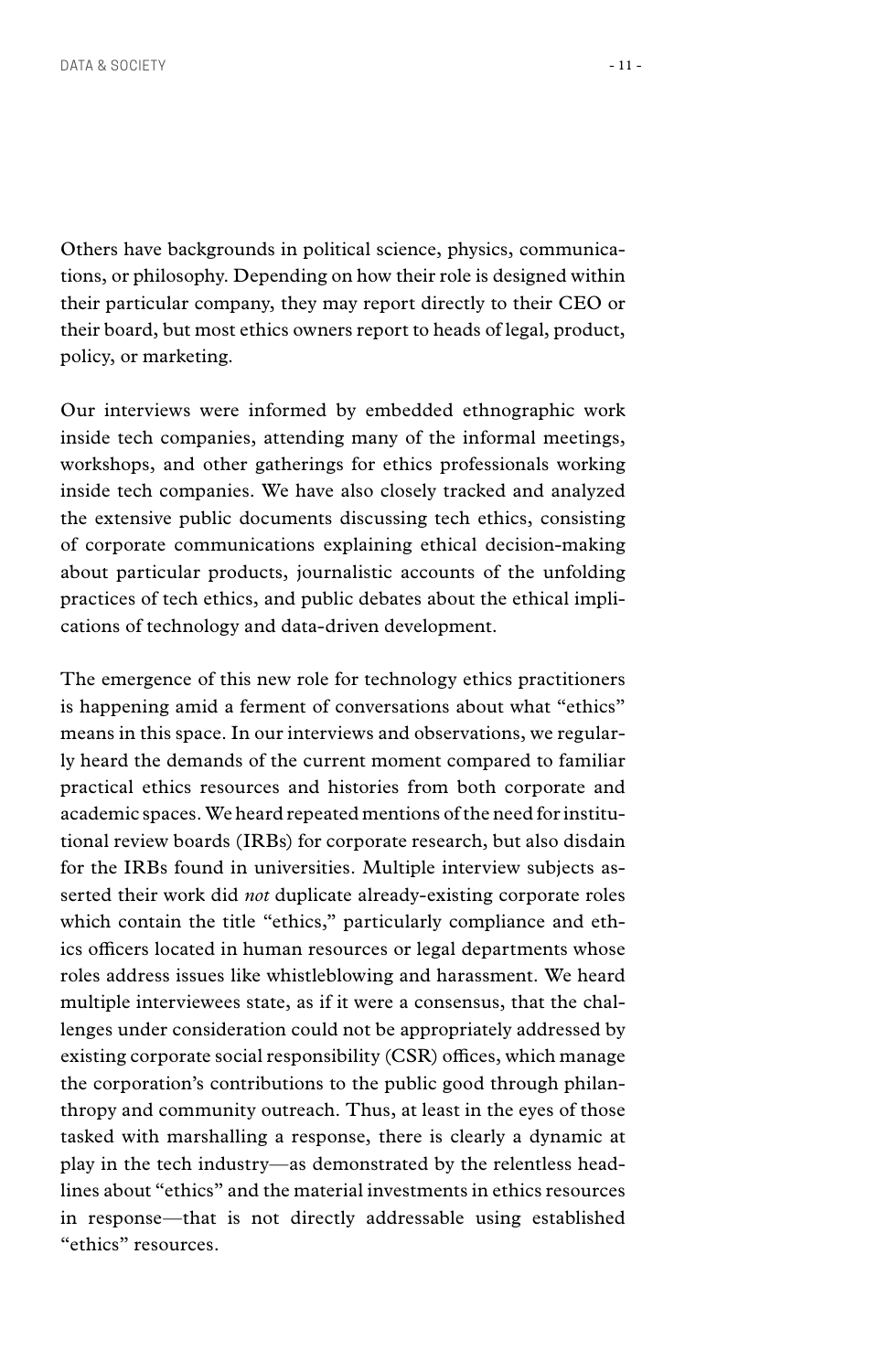"If you don't establish the lines and the frame in which you feel you wanna operate, you can always manipulate a process to bend one way or another, so you have to sort of establish that ahead of time. It's like a precursor."

However they are positioned, the ethics owners we spoke with are meaningfully distinct from the traditional corporate positions that handle ethical issues. The ethics owner differs from the familiar corporate roles that *deflect pressure* (public relations), *demonstrate compliance* with laws (business ethics, compliance and whistleblowing), and attempt to *distribute social goods* (CSR). Rather, ethics owners *adapt to pressure*, *facilitate compliance* with informal and evolving standards, *prepare for potential future regulations*, and attempt to *prevent social harm*.

This distinct role also means that ethics owners are now much more closely involved in the production of technology products and services than were those in previous ethics roles. And yet their role is characterized by a set of tensions between the business of generating profitable products and ethical responsibilities to the public. As we demonstrate below, understanding how the people occupying these new roles navigate the tensions they face—between the claims they make about the public interest and the existing organizational and cultural norms of Silicon Valley—is critical to identifying tractable forms of governance over these increasingly powerful technologies and the companies that build and deploy them.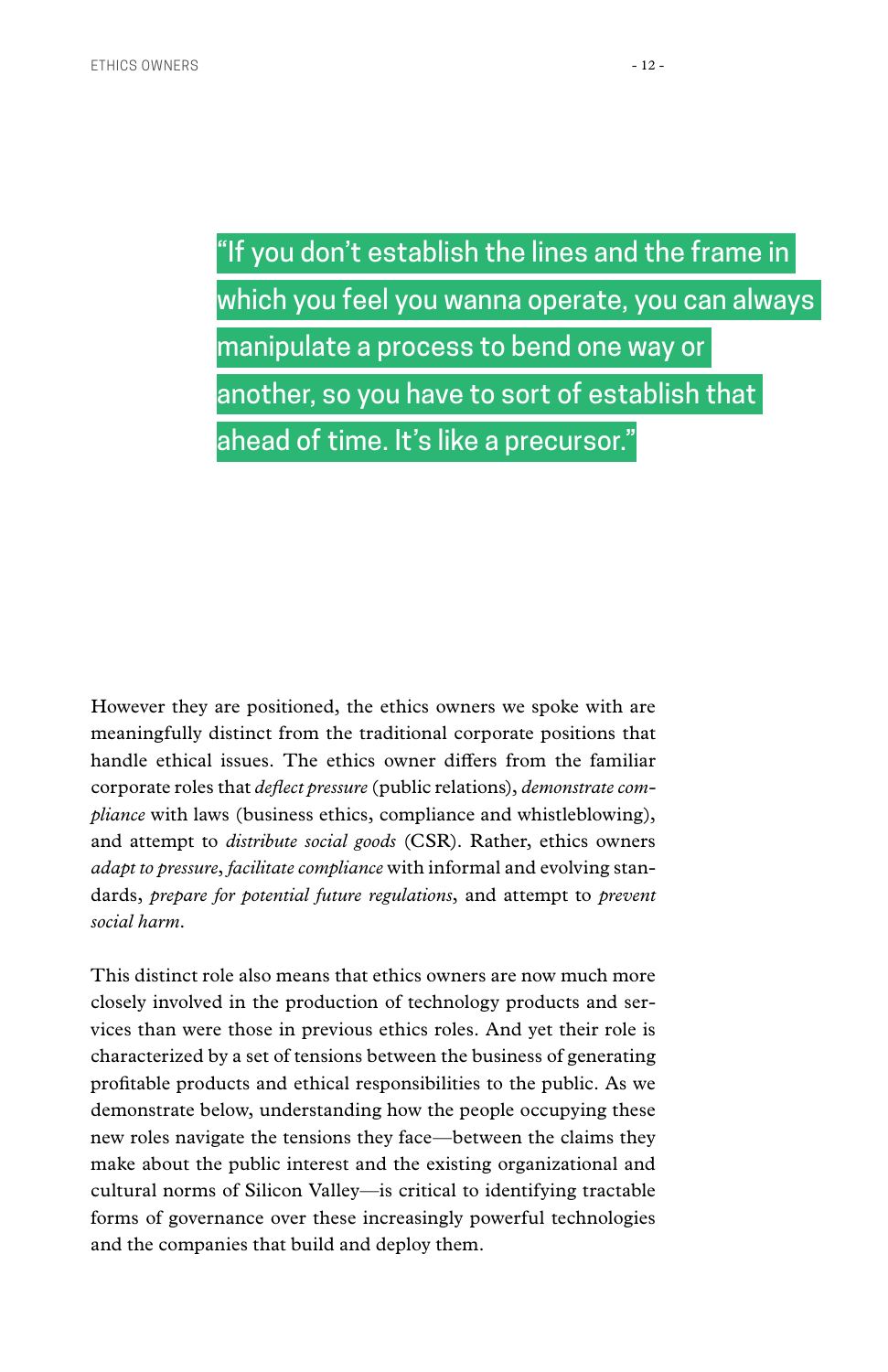### <span id="page-14-0"></span>A Reader's Guide

This report was written with a wide-ranging audience in mind. If you are just interested in what ethics owners can do *today*, flip to "Opportunities for Ethics Owners." If you are interested in the specific challenges facing ethics owners, and what they can do about those challenges in their current roles, read "The Challenges of Owning Ethics" and then feel free to skip ahead to the sections on "Navigating Tensions" and "Opportunities for Ethics Owners." If you are particularly interested in prior approaches to organizational ethics, you may want to focus on "Ethics in Industry: Existing Frameworks and Methods." And if you have a general interest in the topic of ethics in the tech industry, you will find it worthwhile to read this report from top to bottom, including the (admittedly verbose) footnotes.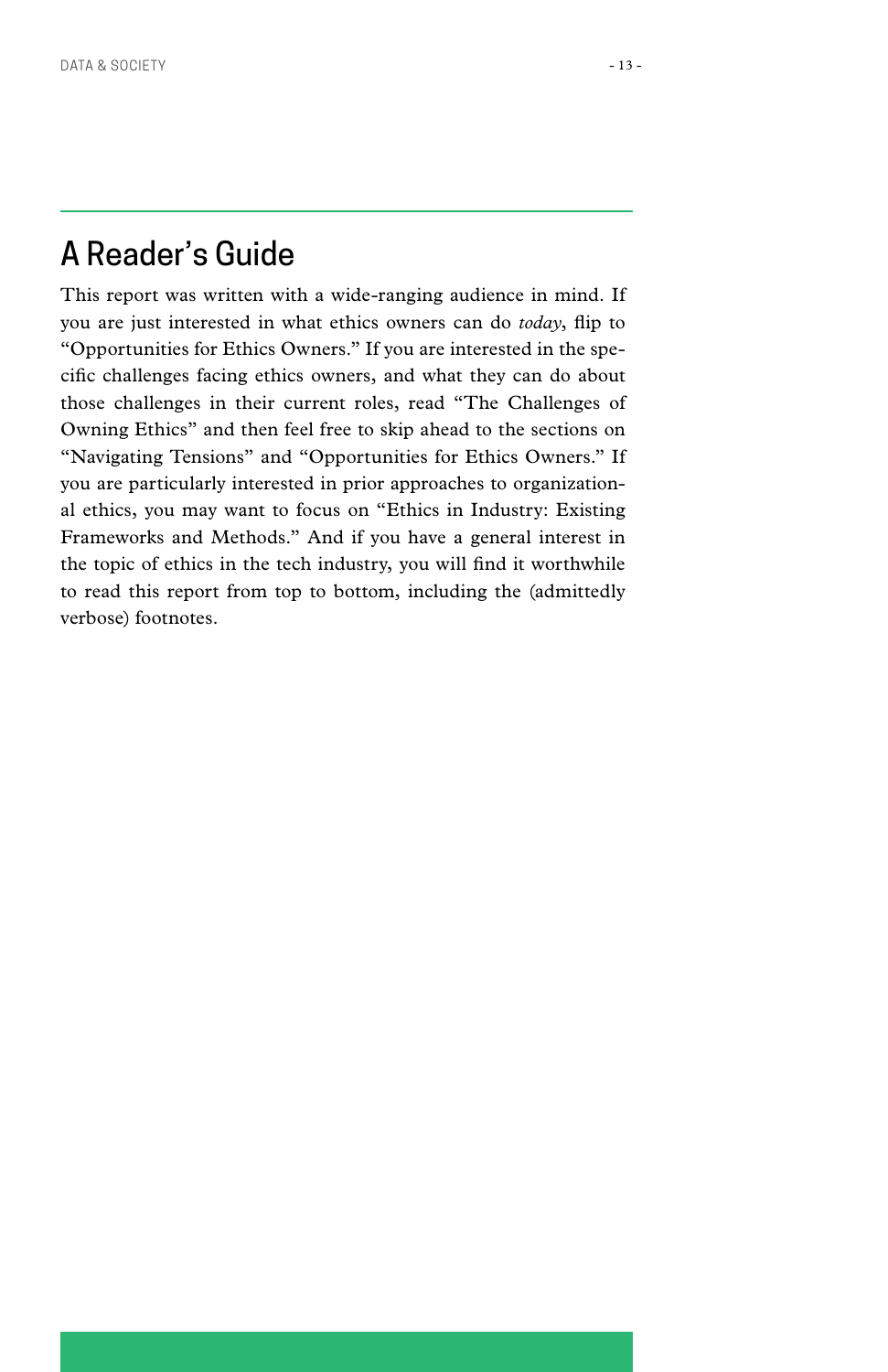## <span id="page-15-0"></span>**THE CHALLENGES OF OWNING ETHICS**

"As we start to talk about ethics

in companies, they start to look

more like government."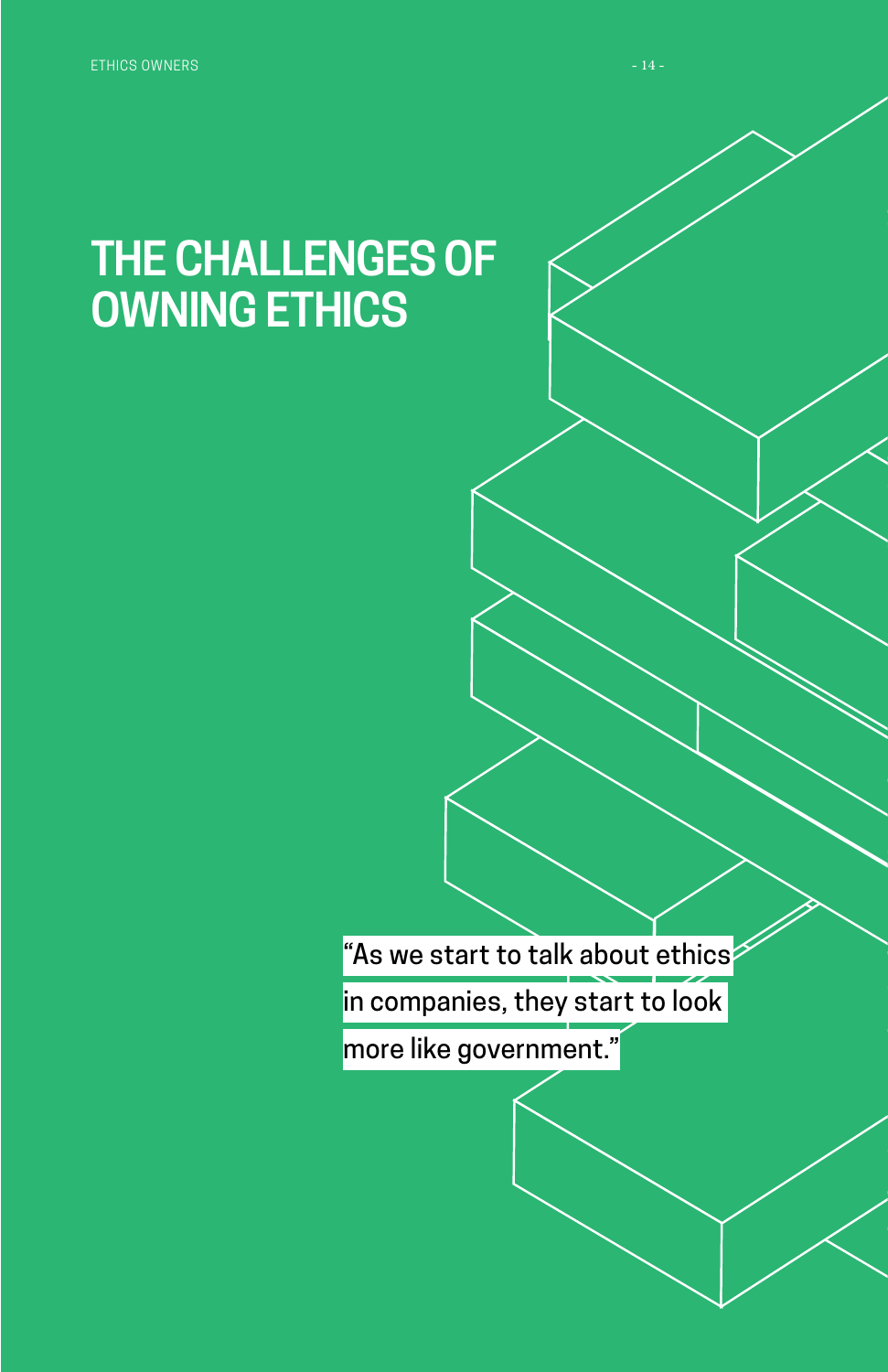$A$ cross Silicon Valley tech companies, upper management is struggling to fit the responsibility to oversee "ethics" into a job description. These new ethics owner roles are being shaped based on existing ways of organizing workers inside Silicon Valley companies. In their work, ethics owners use their companies' existing tools and practices, and often draw haltingly on existing corporate approaches to addressing ethical concerns. Despite seemingly common goals, each company has come up with its own approach to "owning ethics," and the result is a bespoke set of duties for every ethics owner we interviewed. Each has a unique position and source of authority within their organization with little standardization across the industry. As a consequence, the responsibilities of an ethics owner do not fit neatly into the space where industry and ethics have intersected in the past, although they do draw on historical precedents.

Nor does the overall mission of ethics owners fit neatly into the standard practices of Silicon Valley tech companies, even if many of their day-to-day activities would seem familiar to almost anyone working in the Valley. Ethics owners we spoke with will, on any given day, find themselves holding open office hours for engineers, giving TED-style talks at an industry conference, attending a Chatham House Rules meeting with ethics owners from other companies, running a design-thinking event and wrangling a whiteboard full of sticky-notes, meeting with the general counsel, drafting an academic paper on tech ethics, or being pulled into a product team meeting. The same might be said of anyone in a managerial role inside these companies.

But for ethics owners, their core role is to develop processes, policies, and tools for addressing ethical concerns within the everyday structures of corporate work. Ethics owners interrogate product designs by asking: Will a product exclude a particular racial group from services provided on their platform? Could a product be used to deprive citizens of their human rights under an authoritarian regime? How should a private company balance the liberatory potential of their communications technology with the public understanding of free speech or the possibility of harassment at scale?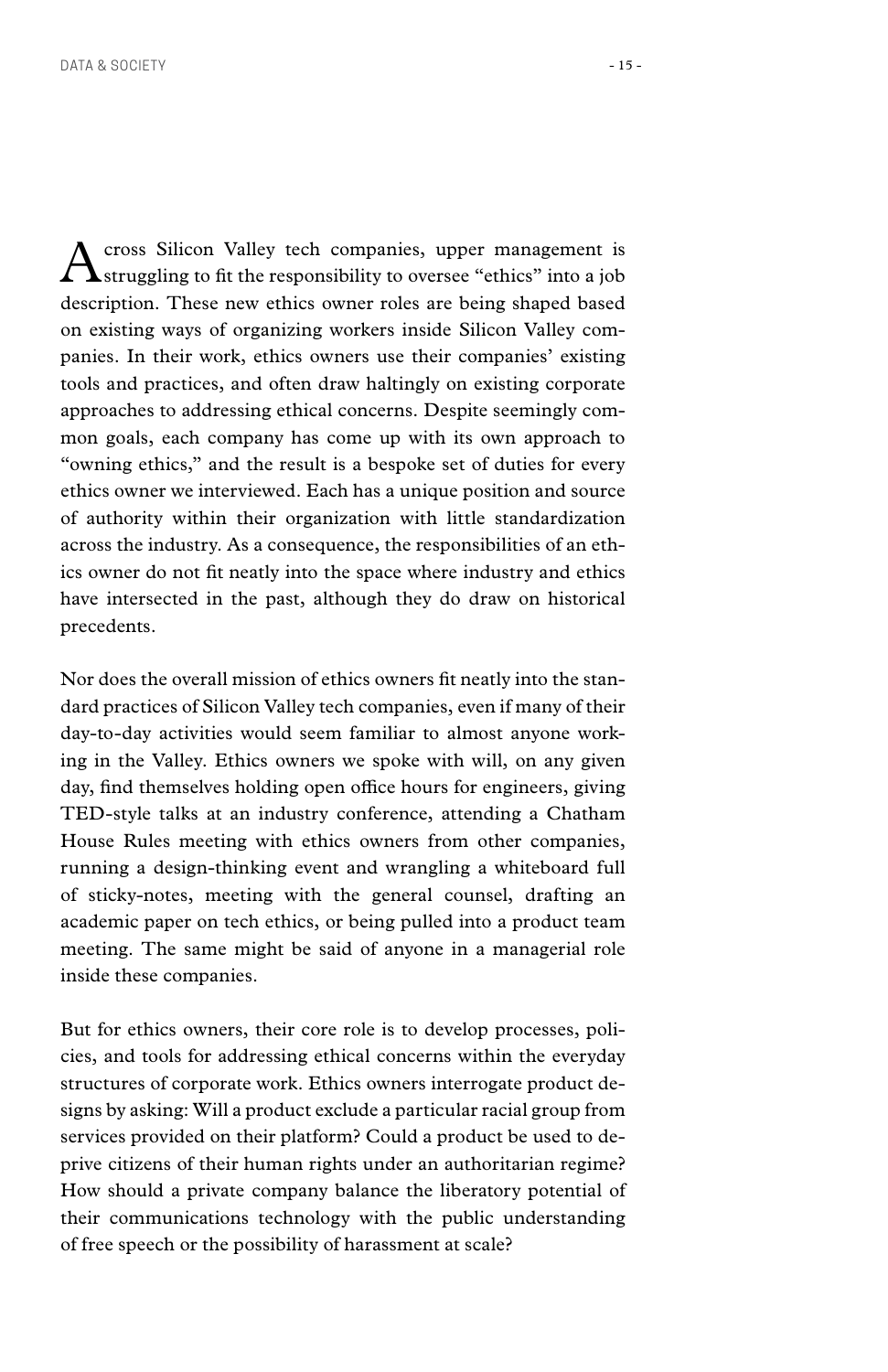Ethics owners interrogate their own work by asking logistical questions such as: Should the software development life cycle management tools be updated? Ought a "red team" be convened to test the ethical implications of certain products, similarly to how security risks are evaluated?**<sup>5</sup>** How can their organizations incentivize ethical practices by modifying personnel evaluations and bonuses? Does a product need an ethical review before it goes into production? When in the development process should that review happen? And if so, who should be involved?

However, there are several challenges to this approach. One problem is simply deciding where their work should be positioned, organizationally. Many ethics owners we interviewed described the complications of interacting with roles that are similar to, but not the same as, ethics work. They listed roles in legal, safety, data or AI "for good," content moderation, CSR, policy, product design, and research all as having overlapping duties and responsibilities to their own. These overlapping responsibilities highlight the importance of the coordinating role ethics owners are meant to play. In addition to translating outside pressure demanding that companies "do the right thing" into concrete practices, ethics owners must also translate the various forms of expertise that sit adjacent to their own into practices that are legible across departments. They might find themselves translating between a privacy team and a trust and safety team, or addressing an ethical challenge by updating a content moderation policy.

Most of the ethics owners we spoke with were considered members of either the product or legal teams. However, such teams work very differently. Engineers on product teams often struggle to operationalize ethics problems as technical solutions in ways that satisfy the relevant parties. The kinds of problems that are classified as AI/ML ethics problems are often inextricably social, and therefore

<sup>5</sup> Jeyavijayan Rajendran, Vinayaka Jyothi, and Ramesh Karri, "Blue team red team approach to hardward trust assessment," *2011 IEEE 29th International Conference on Computer Design (ICCD)*, 285–88, [https://ieeexplore.ieee.org/document/](https://ieeexplore.ieee.org/document/6081410/) [6081410/](https://ieeexplore.ieee.org/document/6081410/); Andy Greenberg, "Security Isn't Enough. Silicon Valley Needs 'Abusability' Testing," *Wired*, January 28, 2019, [https://www.wired.com/story/abusabili](https://www.wired.com/story/abusability-testing-ashkan-soltani/)[ty-testing-ashkan-soltani/](https://www.wired.com/story/abusability-testing-ashkan-soltani/).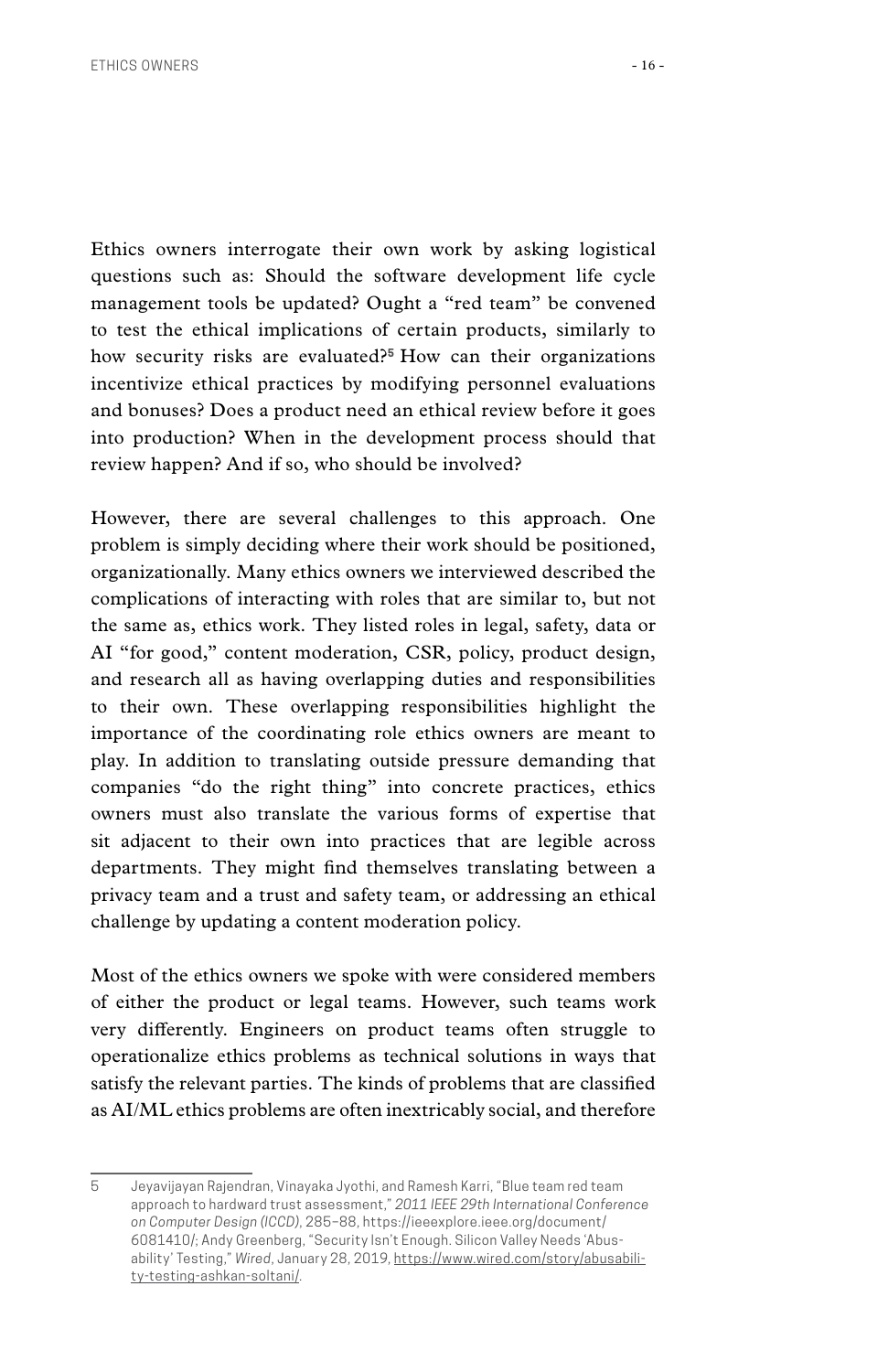## "Ethics can't live on paper. They live inside people."

may not be "solved" like a traditional software engineering or design problem. Engineers can see such issues as tangential to their core responsibilities. This perception is also reinforced by the use of objective and key results (OKRs), a ubiquitous corporate technique for setting and monitoring productivity goals of individuals or teams, which are difficult to apply to nuanced ethical concerns.**<sup>6</sup>**

In his book "Measure What Matters," John Doerr gives the example of a key result for a software engineer tasked with developing "three new features" with "fewer than five bugs per feature in quality assurance testing."**7** OKRs, crucially, are intended to be tools to evaluate performance against a measurable result. In many ways, the managerial toolkit of Silicon Valley is focused on tangible outcomes that can be tracked and evaluated at scale, across a business enterprise that may quite literally span the globe. Ethics owners consistently described the challenges they face in trying to integrate ethical objectives into OKRs, largely due to the difficulty of *measuring* ethics, a problem that increases as companies scale their products and services.

On the flip side, many legal teams may feel that the interventions proposed by ethics owners do not meet strict legal tests (such as liability), and so may see them as irrelevant to their own work. Ethics problems are fundamentally about human values: What kind of world do we prefer? Whose interests are served when there is

<sup>6</sup> OKRs are a management tool that has gained broad adoption across Silicon Valley for setting goals and evaluating performance across an organization, and tend to be focused on tangible outcomes.

<sup>7</sup> John Doerr, *Measure What Matters: How Google, Bono, and the Gates Foundation Rock the World with OKRs* (New York: Portfolio/Penguin, 2018).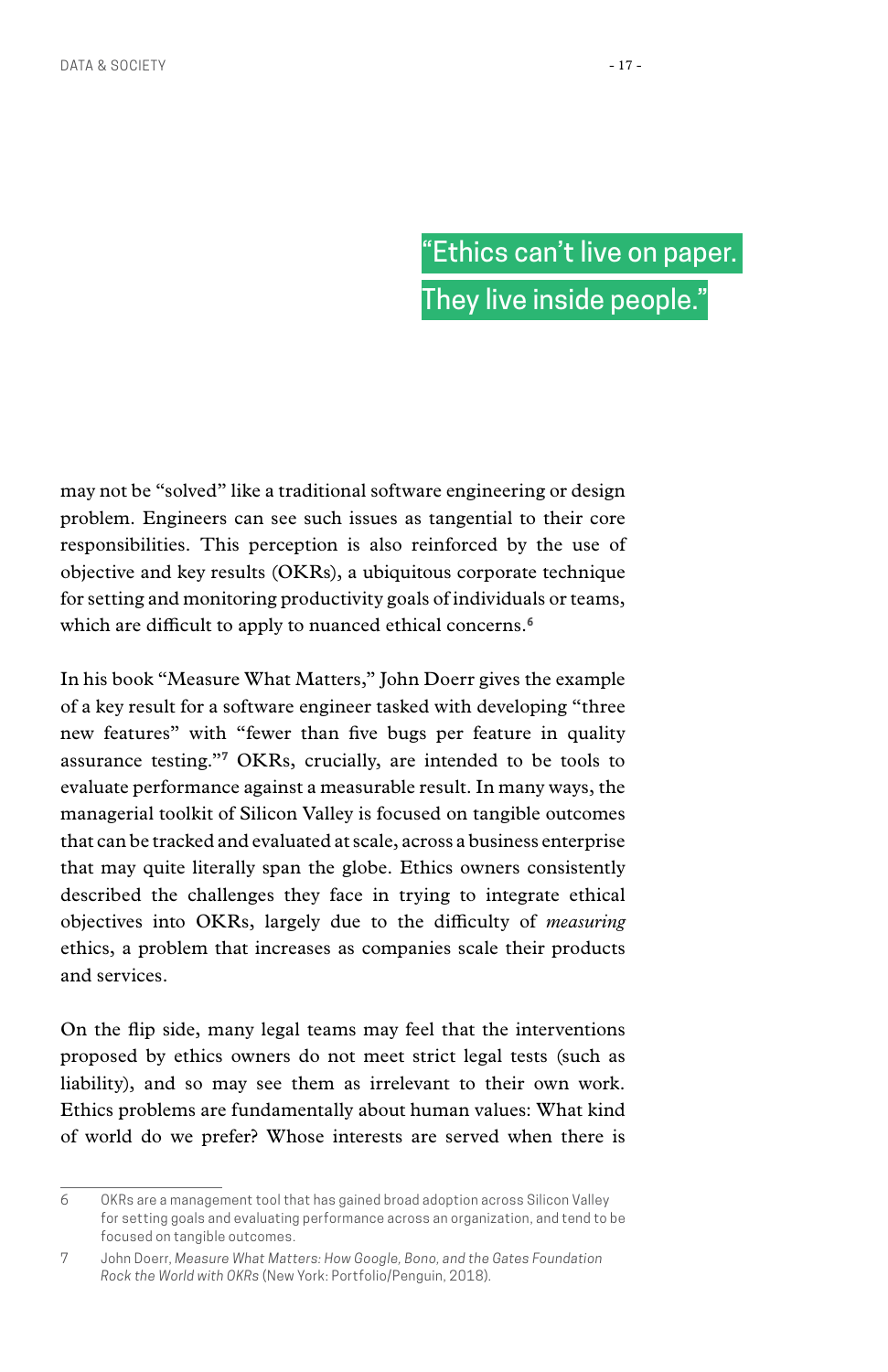a conflict? How should we balance competing rights claims? These types of questions are not directly translatable to the compliance frameworks that are predominant in corporate law. In some cases, the ethical outcome may not be a legally viable one, such as where meeting a demonstrable measure of algorithmic fairness would require collecting sensitive personal data without user consent. Despite the challenges of seating ethics owners in legal roles, we also heard that their internal initiatives often piggyback on the technical and organizational changes necessary to comply with major regulatory requirements, particularly the *General Data Protection Regulation (GDPR)* in Europe and consent decrees with the Federal Trade Commission in the U.S. For example, the metadata tagging processes required for GDPR compliance have dramatically reduced the engineering workload for developing ethics-related metadata

tagging in machine learning technical systems.

The ethics owners we spoke with explained the challenges of how their placement is determined within their companies' organizational structure. Placement within a corporate hierarchy implies the relative status their role holds, but also has practical consequences. For instance, ethics owners and their supervisors have to figure out, without precedents, if they should report directly to a C-suite executive. And if so, should they report to an executive with internally facing responsibilities, like a chief technology officer or a chief information officer, to someone with external responsibilities, like a CEO or even the chief legal counsel. Yet again, the decision between product and legal teams is fraught. In the former, they might have a more active role in making ethical design choices but be just one voice among many, subject to the same kinds of performance evaluations as engineers and product managers. In the latter, they might be able to make clear policy decisions, but run the risk of turning into, as one ethics owner put it, a "Dr. No" who only stands in the way of ideas and whom potential collaborators within the company tactically avoid. As another ethics owner observed, "As soon as you're a compliance function, you're a second-class citizen and you're annoying."

A complementary problem to the matter of where the ethics owner should sit is that "ethics" is not any one thing. What types of issues count as "ethics" can include very different things to different people,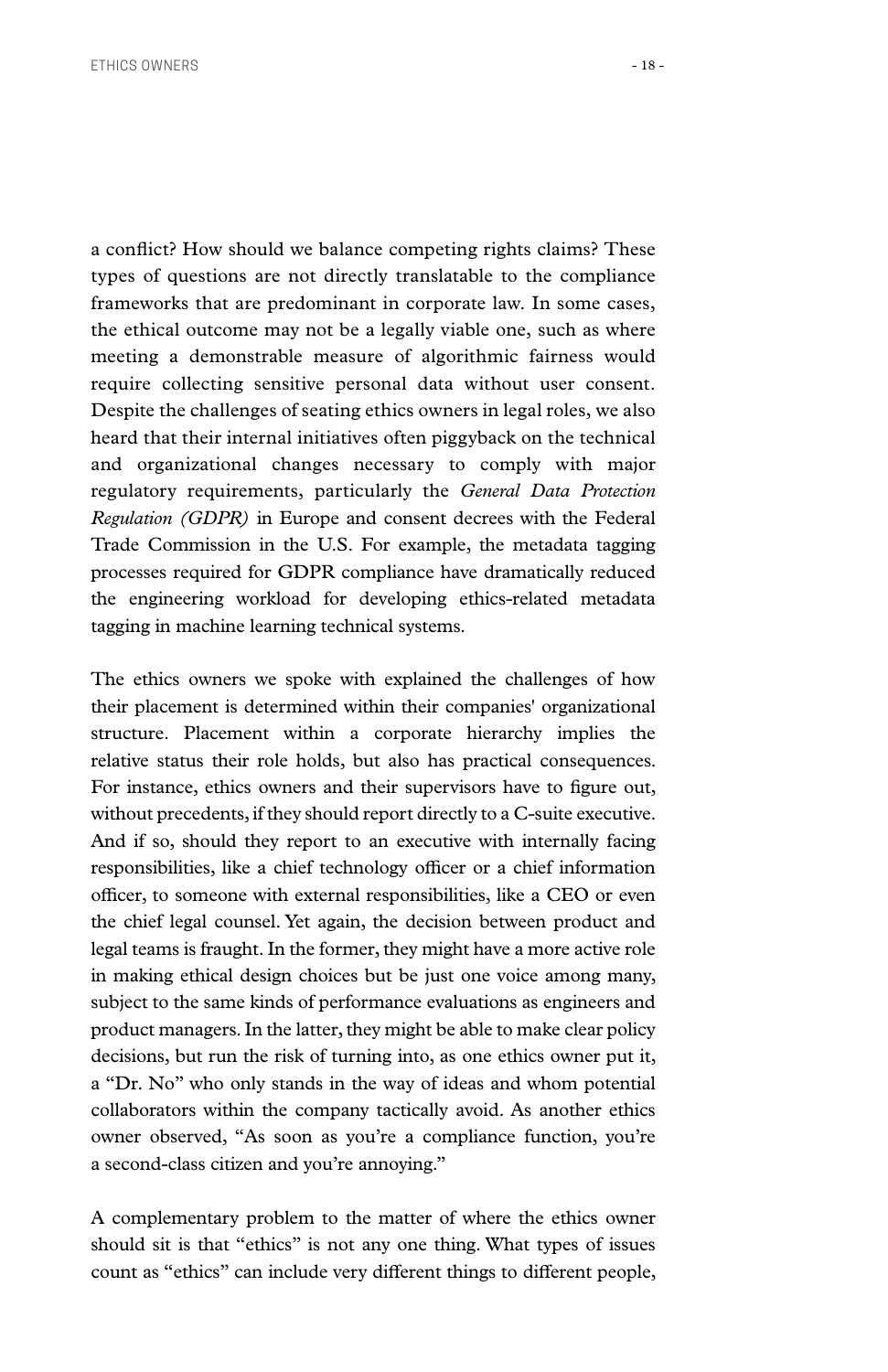and thereby invoke a range of organizational resources. One ethics owner described a discussion about client work, and whether or not it was aligned with their organization's goals. In deliberating about whether to take on a controversial client, the decision came down to whether the company could build systems for the client in ways that guaranteed their client couldn't use their products for contentious purposes. Such a question invokes matters typically handled by technical teams, marketing and sales, legal and contracting, policy, and public relations. Beyond that, the ethics owner had to weigh the risk of their organization being seen as working with such a client. They explained that this particular conflict was not really about "the ethical—it was more about the mechanics and the politics." That "the political" can be neatly separated from "the ethical" for one ethics owner is indicative of how contested the application of ethics is for all ethics owners—what is and what is not "ethics" remains an active debate. Because of this, it can be difficult for ethics owners to synthesize a consistent set of organizational values, let alone to place their work into predictable, replicable institutional practices.

The positioning of ethics owners is further complicated by the corporate growth patterns in tech companies. Because of scrappy origin stories and pressure from outside investors for exponential, "hockey-curve" growth and an eventual public offering, tech companies tend to focus on market strategy and minimum viable products before they address questions of ethics. When younger companies are going through their initial growth phases, they emphasize versatility; stories abound of startups in which the CEO also had to schedule all the meetings, or in which the most senior engineers were also pressed into duty as salespeople. It was not uncommon for us to talk to ethics owners who had previously been coders or played quality assurance roles, sometimes simultaneously, before their company was mature enough to carve out a specific set of responsibilities for them around an ethics portfolio. Ethics owners we interviewed often told us that it is often only after a company's longterm viability is somewhat assured, and pressure from investors shifts in its tenor and intensity toward long-term reputational risk and addressing the consequences of scale, that their company began to think about ethics. Once companies are profitable enough to face real financial losses, working on ethics becomes a more tractable value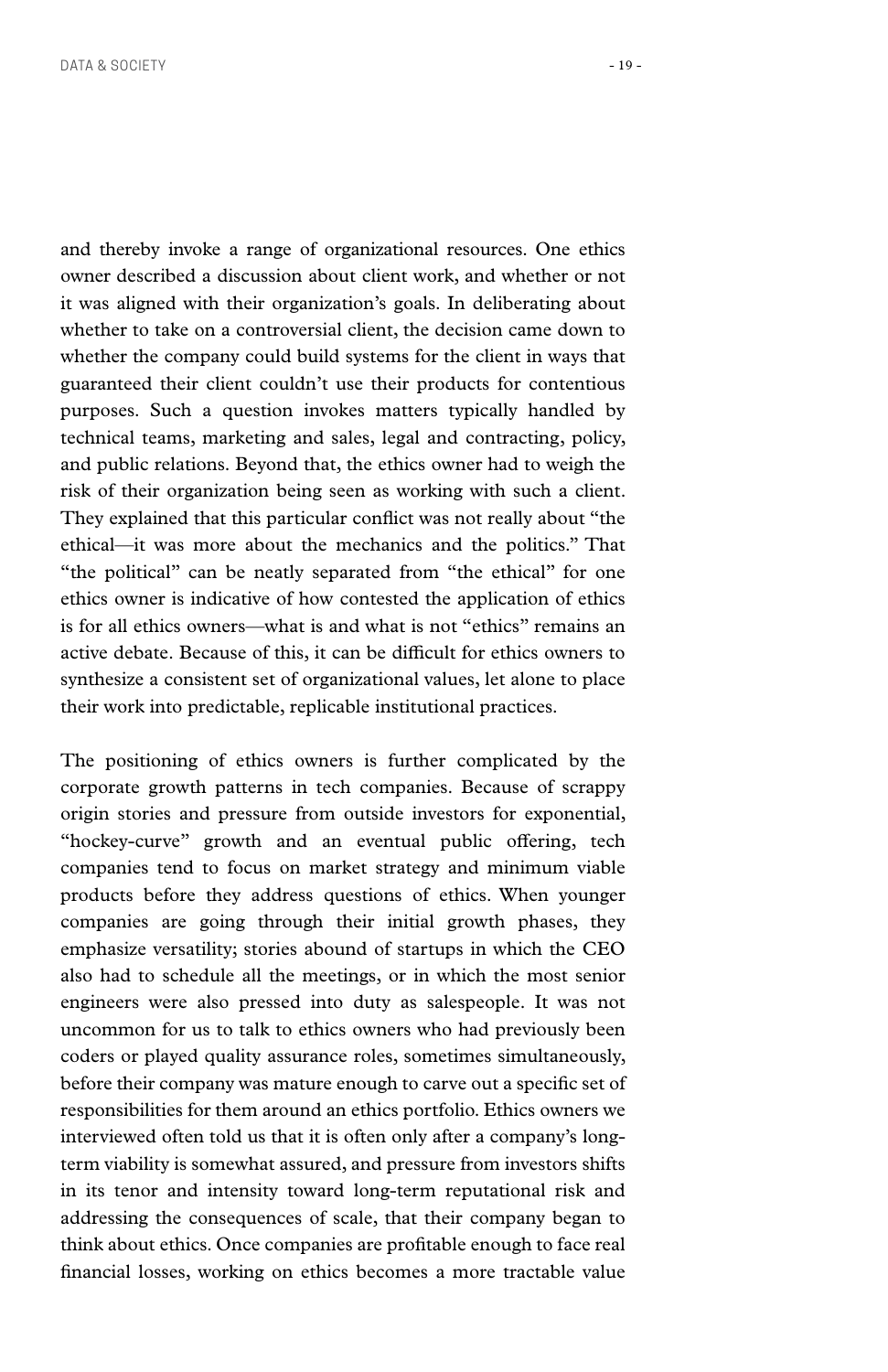proposition—one ethics owner explained, "ethics … never makes you money, but ethics can save you a lot of money." By then, other roles are well defined and ethics owners must yet find a place within the organizational chart.

In developing these strategies within mature companies, ethics owners are attempting to institute changes across an entire organization. The ethics owners we spoke with emphasized how important it is that senior leadership is fully bought-into their work and willing to make organizational commitments to support that work. "There has to be real and genuine interest on the part of the leadership. If there's not, it's like taking a gashing wound and putting a few Band-Aids on it," explained one ethics owner.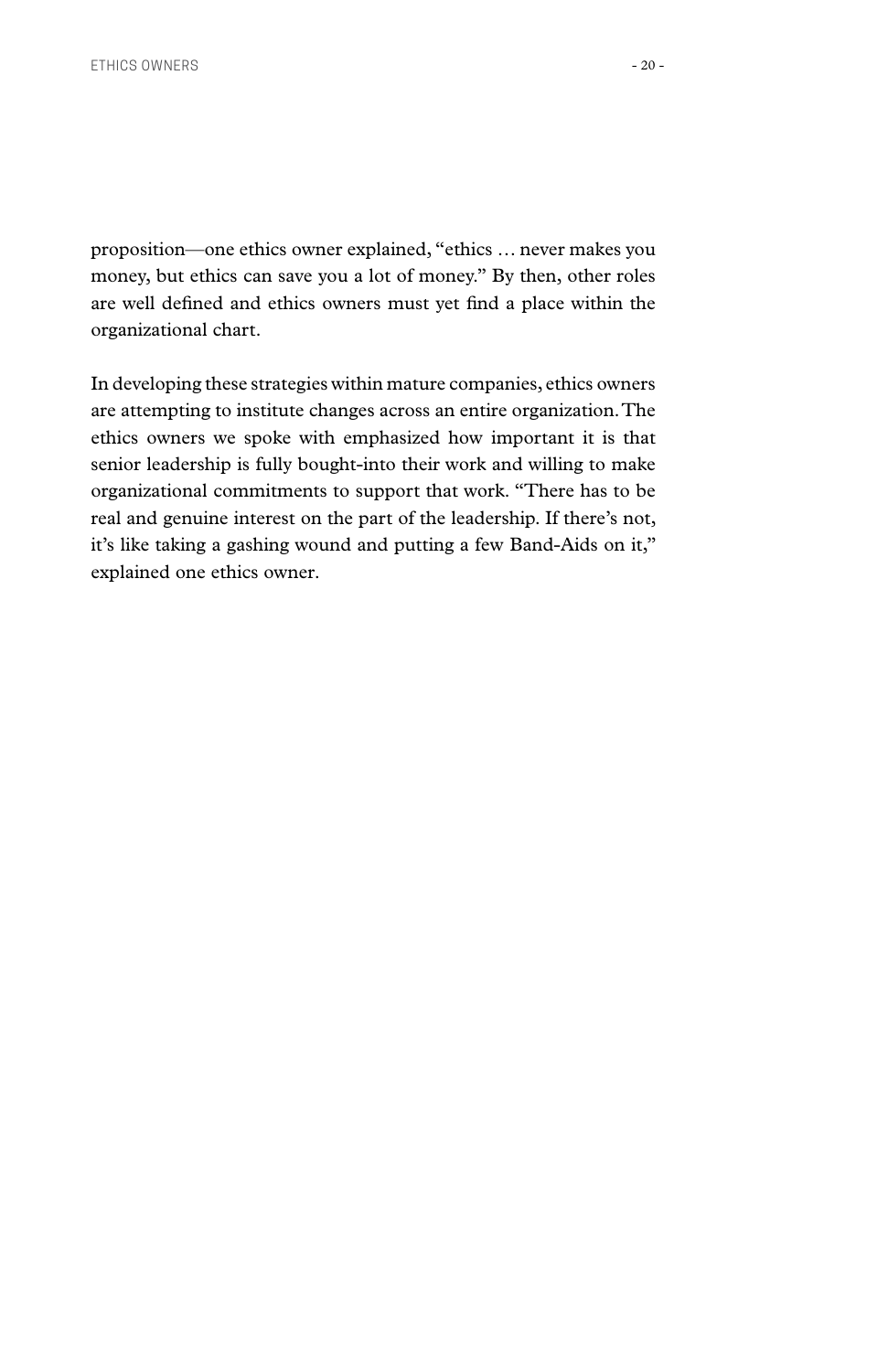<span id="page-22-0"></span>DATA & SOCIETY AND RESIDENCE IN A SOCIETY AND RELEASED FOR THE CONTRACT OF A SAMPLE OF A SAMPLE OF A SAMPLE OF

## **ETHICS IN INDUSTRY: EXISTING FRAMEWORKS AND METHODS**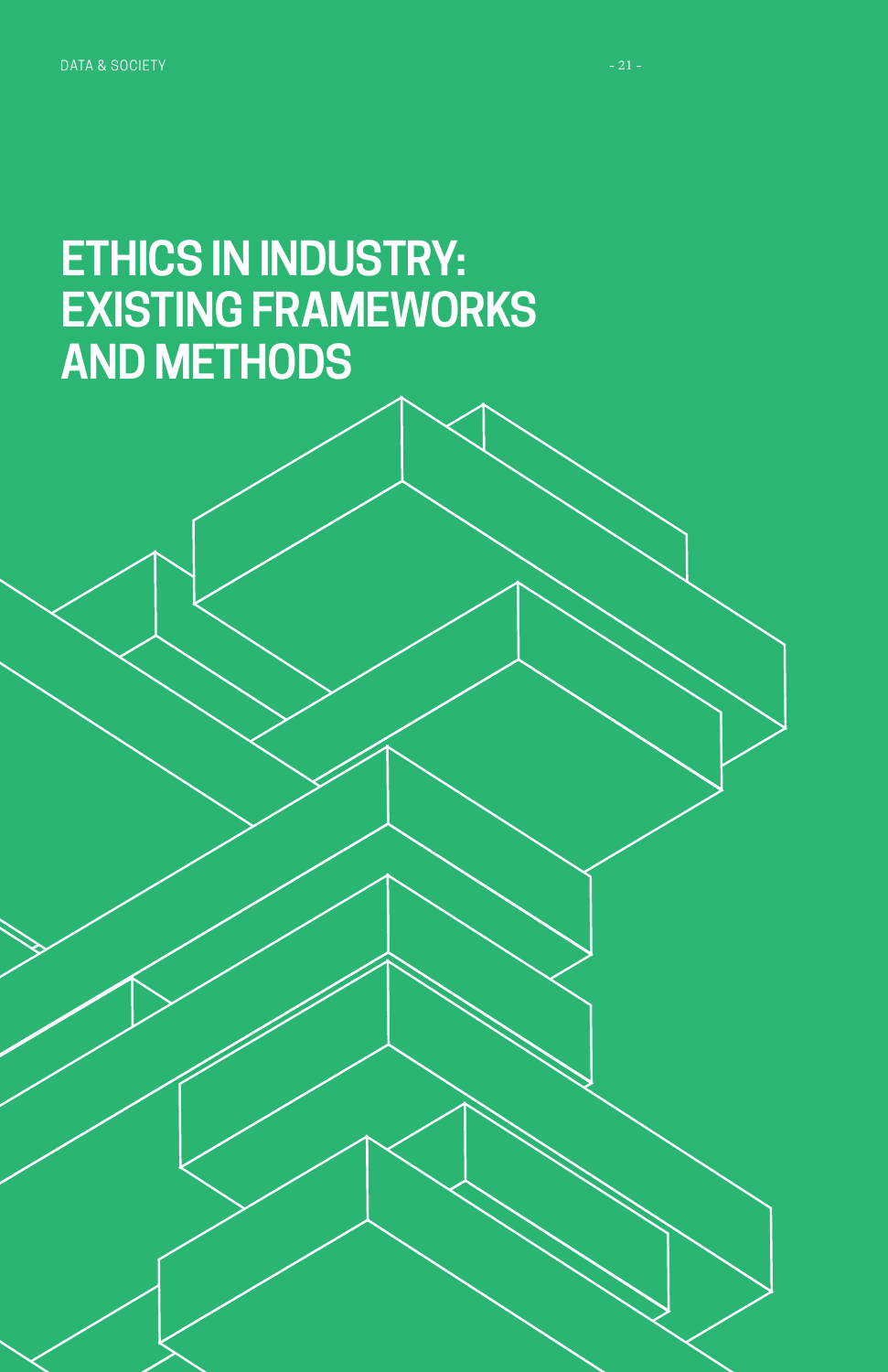<span id="page-23-0"></span>The core work of ethics owners is to transform outside pressure on Silicon Valley companies to act ethically into internal practices that comport with how business is done inside the industry. For ethics owners, this transformation involves translating a broad set of ethical frameworks and statements about corporate values and principles into concrete professional practices. Ethical and values frameworks might be drawn from various sources, including human rights frameworks, privacy principles, biomedical research guidelines, and corporate principles statements. In doing this translational work, ethics owners draw on several prior models for engaging with ethics within professional settings. From our interviews, we identify several key existing frameworks for how ethics owners think about their roles. Similarly, we identify a set of existing organizational methods that characterize much of the product development work done inside Silicon Valley, which ethics owners are adapting to their work.

### Existing Ethics Frameworks

Ethics owners, as part of their translation work, are modifying existing practices inside of Silicon Valley in the service of ethics. But they are also drawing on existing models for "doing ethics" in institutional and organizational contexts. The history of these approaches—most prominently, research ethics for human subjects, business ethics and CSR, and professional ethics—has a wide range of implications for what constitutes ethics inside of the technology industry today, including a focus on matters of informed consent, expert review, and documentation. Still, none of these precedents are entirely adequate for the challenges of "owning" ethics today.

#### Medical Research Ethics

Medical and research ethics are some of the oldest and most standardized forms of professional ethics, and were regularly invoked by the ethics owners whom we interviewed. However, while there are some important resonances between medical and research ethics and the contemporary needs of the tech industry, there are also significant disjunctions. For example, the Hippocratic Oath, most often glossed as "First, do no harm," is commonly administered to new physicians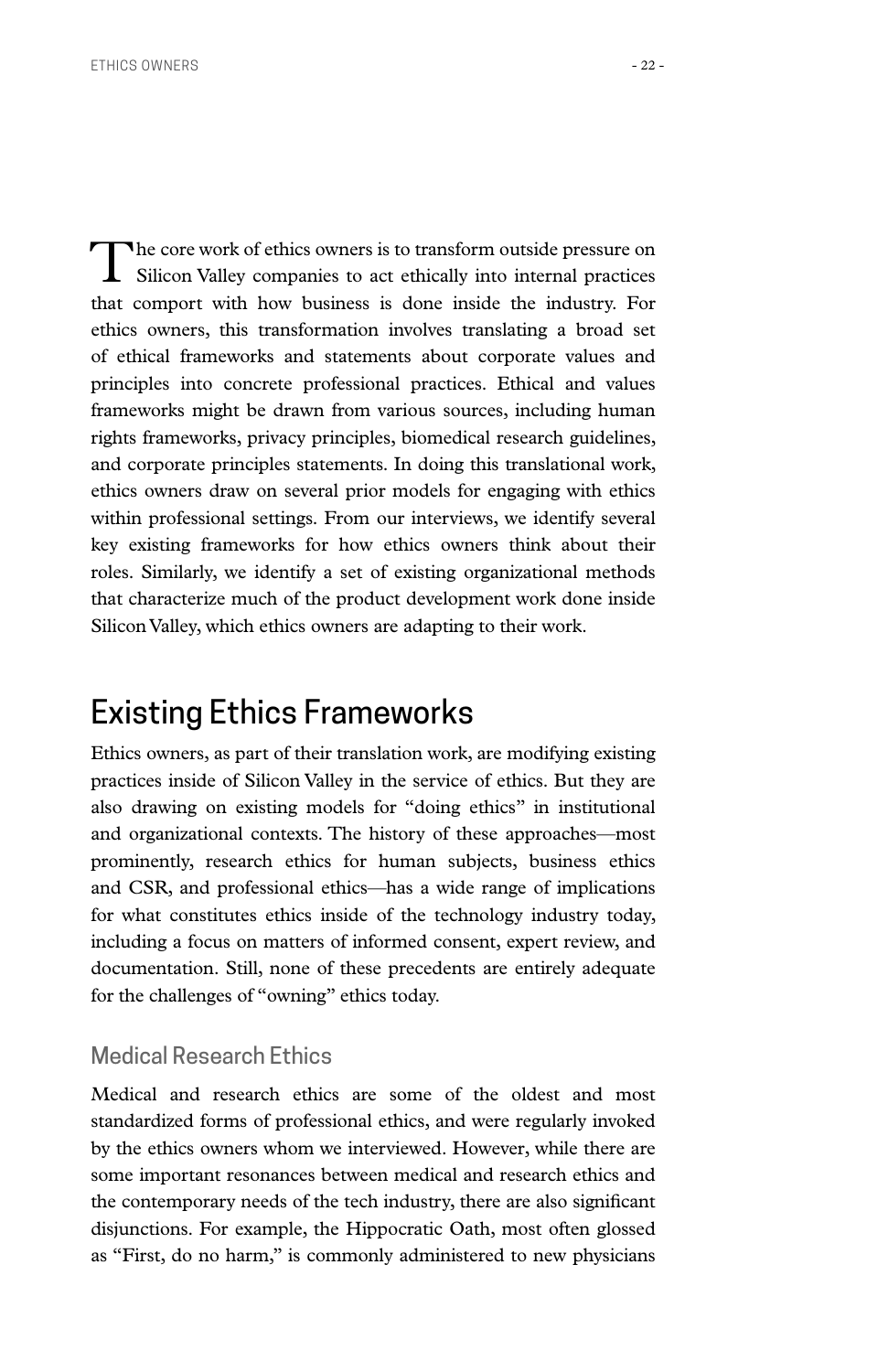"Codes of ethics are helpful guidance for individual practitioners, but do not directly speak to the needs of organizations."

as part of their graduation and licensing requirements, requiring that physicians place the moral interests of patients ahead of their own.**<sup>8</sup>** In our research, we have regularly observed calls for the adoption of a "Hippocratic Oath for data scientists."**9** However, the Hippocratic Oath is focused on the intimate relationship between a physician and an individual patient, something that is not analogous to the relationship between product developers and many millions or billions of users.**<sup>10</sup>** As is so often the case for ethics inside Silicon Valley, this difference in *scale* is the defining problem: our most prominent examples of applied professional ethics don't speak to how we can apply ethical reasoning to the interests of millions or billions of people.

Although medical ethics covers a huge swath of topics, most regulatory attention is found where medicine overlaps with scientific research practices. Research ethics addresses the potential moral risks involved in conducting scientific research on human beings. It has spawned one

8 Raphael Hulkower, "The history of the Hippocratic Oath: outdated, inauthentic, and yet still relevant," *Einstein Journal of Biology and Medicine* 25.1 (2016): 41-44.

9 Tom Simonite, "Should data scientists adhere to a Hippocratic Oath ?" *Wired,* February 8, 2018, [https://www.wired.com/story/should-data-scientists-adhere-to-a](https://www.wired.com/story/should-data-scientists-adhere-to-a-hippocratic-oath/)[hippocratic-oath/;](https://www.wired.com/story/should-data-scientists-adhere-to-a-hippocratic-oath/) Ian Sample, "Maths and tech specialists need Hippocratic oath, says academic," *The Guardian*, August 16, 2019, [https://www.theguardian.com/](https://www.theguardian.com/science/2019/aug/16/mathematicians-need-doctor-style-hippocratic-oath-says-academic-hannah-fry) [science/2019/aug/16/mathematicians-need-doctor-style-hippocratic-oath](https://www.theguardian.com/science/2019/aug/16/mathematicians-need-doctor-style-hippocratic-oath-says-academic-hannah-fry)[says-academic-hannah-fry;](https://www.theguardian.com/science/2019/aug/16/mathematicians-need-doctor-style-hippocratic-oath-says-academic-hannah-fry) National Academies of Sciences, Engineering, and Medicine; Division of Behavioral and Social Sciences and Education; Board on Science Education; Division on Engineering and Physical Sciences; Committee on Applied and Theoretical Statistics; Board on Mathematical Sciences and Analytics; Computer Science and Telecommunications Board; Committee on Envisioning the Data Science Discipline: The Undergraduate Perspective, *Data science for undergraduates: Opportunities and options* (Washington, DC: National Academics Press, 2018), <https://www.ncbi.nlm.nih.gov/books/NBK532770/>.

<sup>10</sup> Indeed, privacy rules and technical access controls likely forbid those working with data from knowing much about any individual user and intervening directly in their lives as individuals.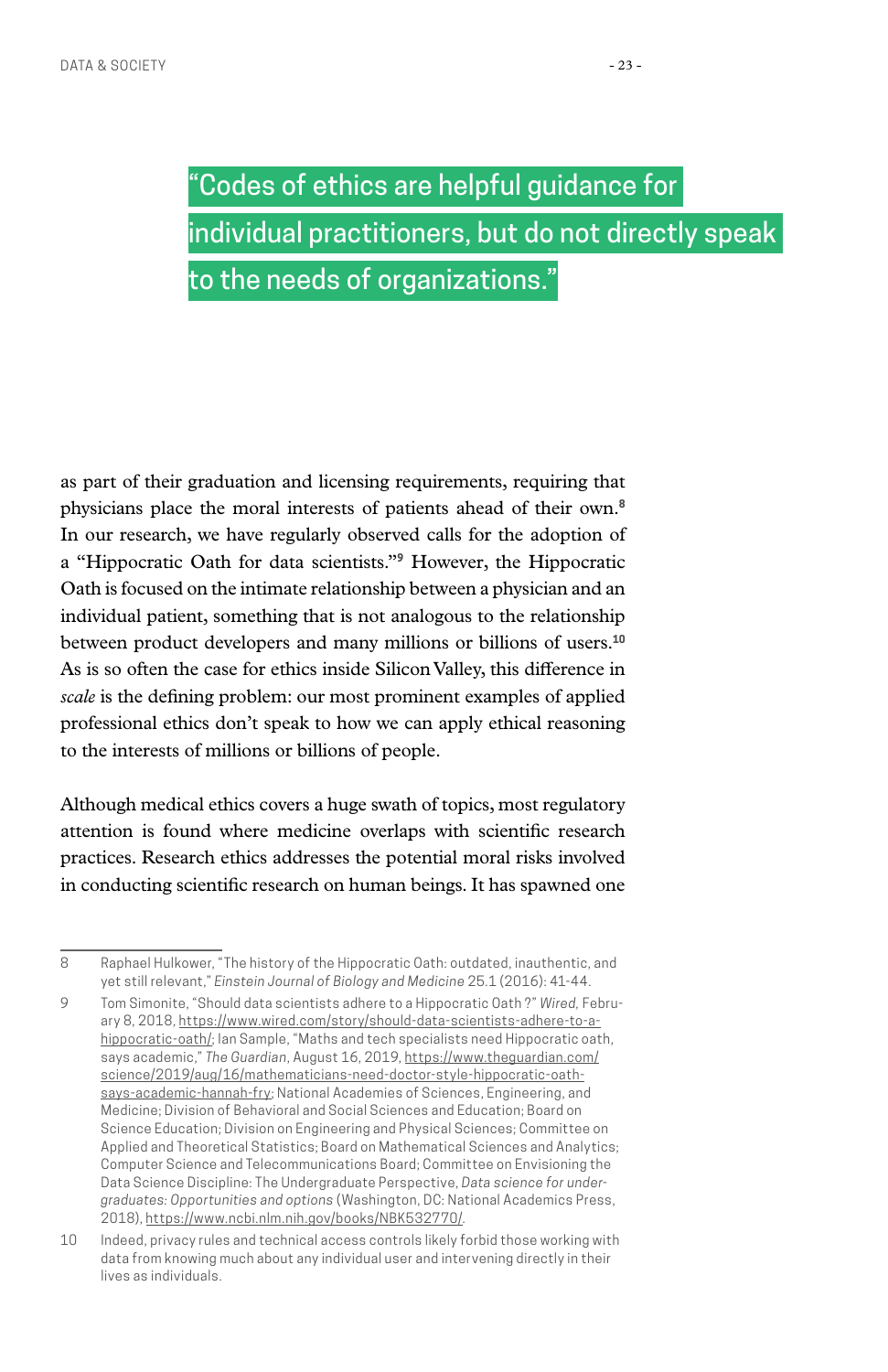of the most procedurally developed methods of organizational ethics, and has an outsized influence on how ethics owners imagine their jobs today.**11**,**<sup>12</sup>**

In the U.S., current human subject research rules were first codified in 1981, through the adoption of the Common Rule, which mandates the respect for persons, justice, and beneficence of new research.**<sup>13</sup>** In addition, the Common Rule is responsible for the creation of IRBs inside of U.S. universities (and to a lesser extent, government agencies, research hospitals and drug manufacturers). IRBs are tasked with reviewing research proposals that involve human beings and determining whether the proposals rightfully fall under the purview of the Common Rule and, if so, whether they meet the norms of respect for persons, justice, and beneficence. Where excessive risks to the human subjects are found, then IRBs work with researchers to reduce those risks and sometimes prevent a proposal from moving forward.

<sup>11</sup> Double blind drug trials are the clearest example of this conflict. For example, a physician may be caring for a cancer patient, and therefore required to pursue their patient's best interests, while also running a controlled trial on a new chemotherapy drug, and therefore obligated to not favor their patient in a manner that would disrupt the scientific validity of the drug trial. Knowing whether the patient is receiving the experimental drug or the control drug/placebo is certainly the best way to support the well-being of the patient, but the only way to control for the bias in the results is to ensure that neither the physician nor the patient knows which is being administered. Therefore, the norms of informed consent are meant as a mediating factor between these conflicting duties—the patient acknowledges that a potential trade-off between their health and the betterment of scientific knowledge is acceptable to them as long as they are treated with dignity and kept as safe as possible.

<sup>12</sup> Historically, the answers to these questions have been driven in large part by judicial and legislative responses to abuses of human research subjects. The Nuremberg Code (1947) was written in response to horrific abuses in Nazi Germany, and established the contemporary hallmarks of ethical research practices, such as requiring the informed consent of the patient, ensuring that the research subject could withdraw at any time without penalty, justifying human experimentation with prior research, and balancing the potential risk to the individual with potential benefit to humanity. The Nuremberg Code, and its descendants in research ethics, is therefore primarily focused on resolving the conflict between the duties of the physician-researcher to the well-being of individual patients who have become their research subjects and duties to further scientific knowledge for the benefit of all people. The question at hand for research ethics is always what principles and practices are available to scientists and physicians to not trample the rights and well-being of individuals along the way to those hypothetical collective benefits.

<sup>13</sup> It is known as the Common Rule because it is administered by Health and Human Services but subscribed to in common by nearly all other federal agencies that fund experimentation.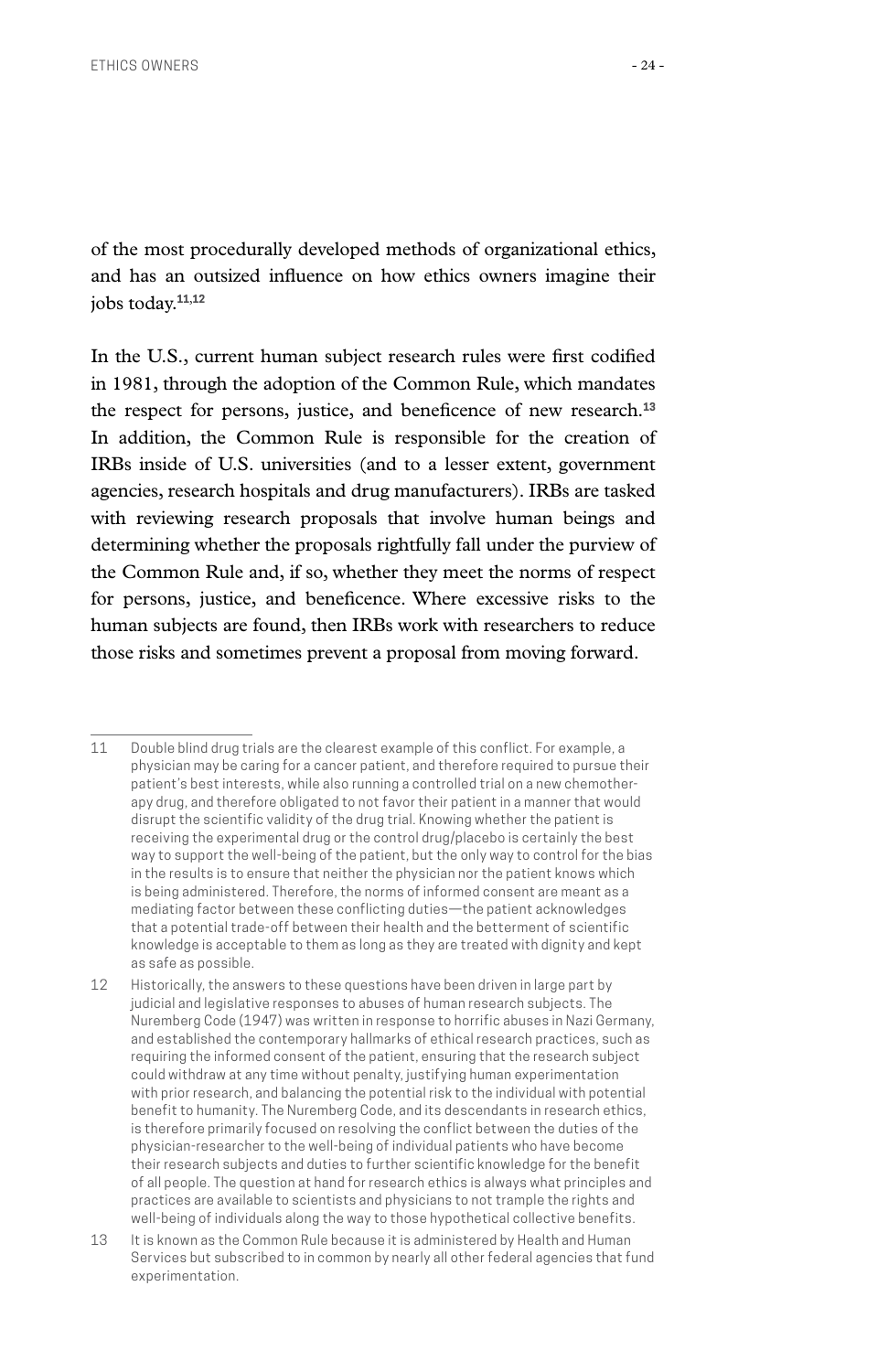Today, ethics owners and others often invoke IRBs as a model, or a foil, when discussing how the tech industry might get a handle on potential harm caused by their products.**14** However, the ways in which

IRBs are structured, and the Common Rule has been interpreted, make simply porting the standards of research ethics over to product development at least cumbersome, if not mistaken.**15** Most notably, the central purpose of IRBs as defined by the Common Rule is to protect individual human subjects from harms caused by virtue of the research methods, and not to track aggregate and downstream consequences over populations or society that characterize concerns over automated decision-making systems. Furthermore, IRBs are only structured to consider proposed research prior to contact with human subjects, and not the iterative product development and deployment cycles that are used in technology companies.

#### Business Ethics

Perhaps the most obvious precedent for ethics owners to draw from is existing work on business ethics. While research and medical ethics are focused on protecting the moral interests of vulnerable individuals, business ethics is focused on the use of human values to coordinate activity inside a business operation. For example, should a business primarily serve the financial interests of its shareholders/owners, or be guided by a broader model of stakeholder interests?**16** This underlying

<sup>14</sup> Molly Jackman and Lauri Kanerva, "Evolving the IRB: Building robust review for industry research," *Washington and Lee Law Review Online* 72, 3 (June 14, 2016): 442–457, [https://scholarlycommons.law.wlu.edu/wlulr-online/vol72/iss3/8;](https://scholarlycommons.law.wlu.edu/wlulr-online/vol72/iss3/8) Mitchell L. Stevens, "An Ethically Ambitious Higher Education Data Science," *Research & Practice in Assessment* 9 (Winter 2014): 96–97; Cinnamon Bloss, Camille Nebeker, Matthew Bietz, Deborah Bae, Barbara Bigby, Mary Devereaux, James Fowler, Ann Waldo, Nadir Weibel, Kevin Patrick, Scott Klemmer, and Lori Melichar, "Reimagining human research protections for 21st century science," *Journal of Medical Internet Research* 18, 12 (December 2016): e329, [https://doi.org/10.2196/jmir.6634.](https://doi.org/10.2196/jmir.6634)

<sup>15</sup> Jacob Metcalf and Kate Crawford, "Where are human subjects in big data research? The emerging ethics divide," *Big Data & Society*, Spring 2016[, http://papers.ssrn.](http://papers.ssrn.com/abstract=2779647) [com/abstract=2779647.](http://papers.ssrn.com/abstract=2779647)

<sup>16</sup> Anant K. Sundaram and Andrew C. Inkpen, "The corporate objective revisited," *Organization science* 15, no. 3 (2004): 350-363; R. Edward Freeman, "Managing for stakeholders: Trade-offs or value creation," *Journal of Business Ethics* 96, no. 1 (2010): 7-9; Jacob M. Rose, "Corporate directors and social responsibility: Ethics versus shareholder value," *Journal of Business Ethics* 73, no. 3 (2007): 319-331; Karen Ho, *Liquidated: an ethnography of Wall Street* (Durham, NC: Duke University Press, 2009).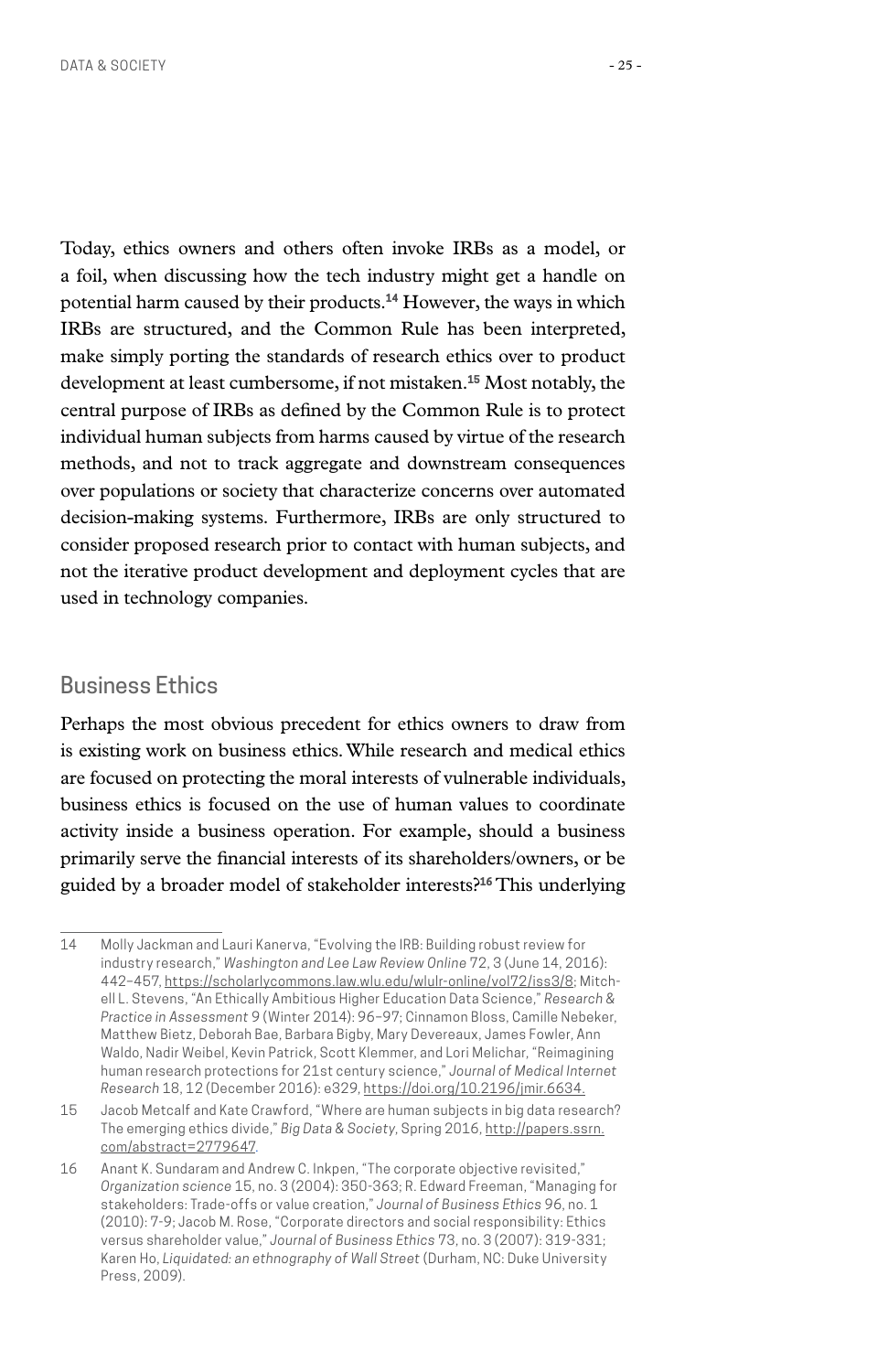conflict remains central to ethics owners: One of our interviewees stated that "It's really about metrics going back to … how much value are we adding to our stock and to the stockholder? And [stockholder value isn't] based on what are we doing that's positive in the world despite whatever values or mottos the individual companies may have."

The debate about whose values are paramount is not simply a matter of moral consideration, but also of organizational imperatives, such as how managers should interpret the mandate to maximize either type of value, how employees can be motivated to fulfill the organization's model of value, and how success can be measured and thereby maximized.**17** For example, this conflict between stakeholder and shareholder value (a relatively recent orthodoxy of economic reasoning) is prominent in Silicon Valley's use of app-based gig work, where the well-being of gig workers in terms of wages and working conditions is directly pitted against the financial gains of venture capitalists and public investors.**18** Similarly, business ethics literature has addressed questions about how to attend to the well-being of employees in terms of the dignity and purpose of their work,**19** which is exemplified by the recent merging of broad "ethics" concerns and labor activism in the tech sector discussed above.

We observed ethics practitioners invoke engaging a broad range of stakeholders as a proxy for "ethics," but they also struggled with the challenges of identifying stakeholders and accounting for their diverse interests at scale. "Stakeholder value" is already challenging to measure when discussing, for example, the obligations a manufacturer may have to support a hometown economy rather than searching for cheaper labor overseas. But it is clearly even more amorphous when discussing a social media product that may be utilized in the overthrow

<sup>17</sup> Michael C. Jensen, "Value maximization, stakeholder theory, and the corporate objective function," *Journal of applied corporate finance* 14, no. 3 (2001): 8-21.

<sup>18</sup> Sheelah Kolhatkar, "The economist who put stock buybacks back in Washington's crosshairs," *The New Yorker*, June 20, 2019[, https://www.newyorker.com/business/](https://www.newyorker.com/business/currency/the-economist-who-put-stock-buybacks-in-washingtons-crosshairs) [currency/the-economist-who-put-stock-buybacks-in-washingtons-crosshairs](https://www.newyorker.com/business/currency/the-economist-who-put-stock-buybacks-in-washingtons-crosshairs).

<sup>19</sup> Denis G. Arnold and Norman E. Bowie, "Respect for Workers in Global Supply Chains: Advancing the Debate Over Sweatshops," *Business Ethics Quarterly* 17 (1): 135–45; Andrew Sayer, "Dignity at work: Broadening the agenda," *Organization* 14 (4): 565–81; John Hooker and Tae Wan Kim, "Ethical implications of the fourth industrial revolution for business and society," *Business Ethics: Volume 3* edited by David M. Wasielski and James Weber (Emerald Publishing Limited, 2019).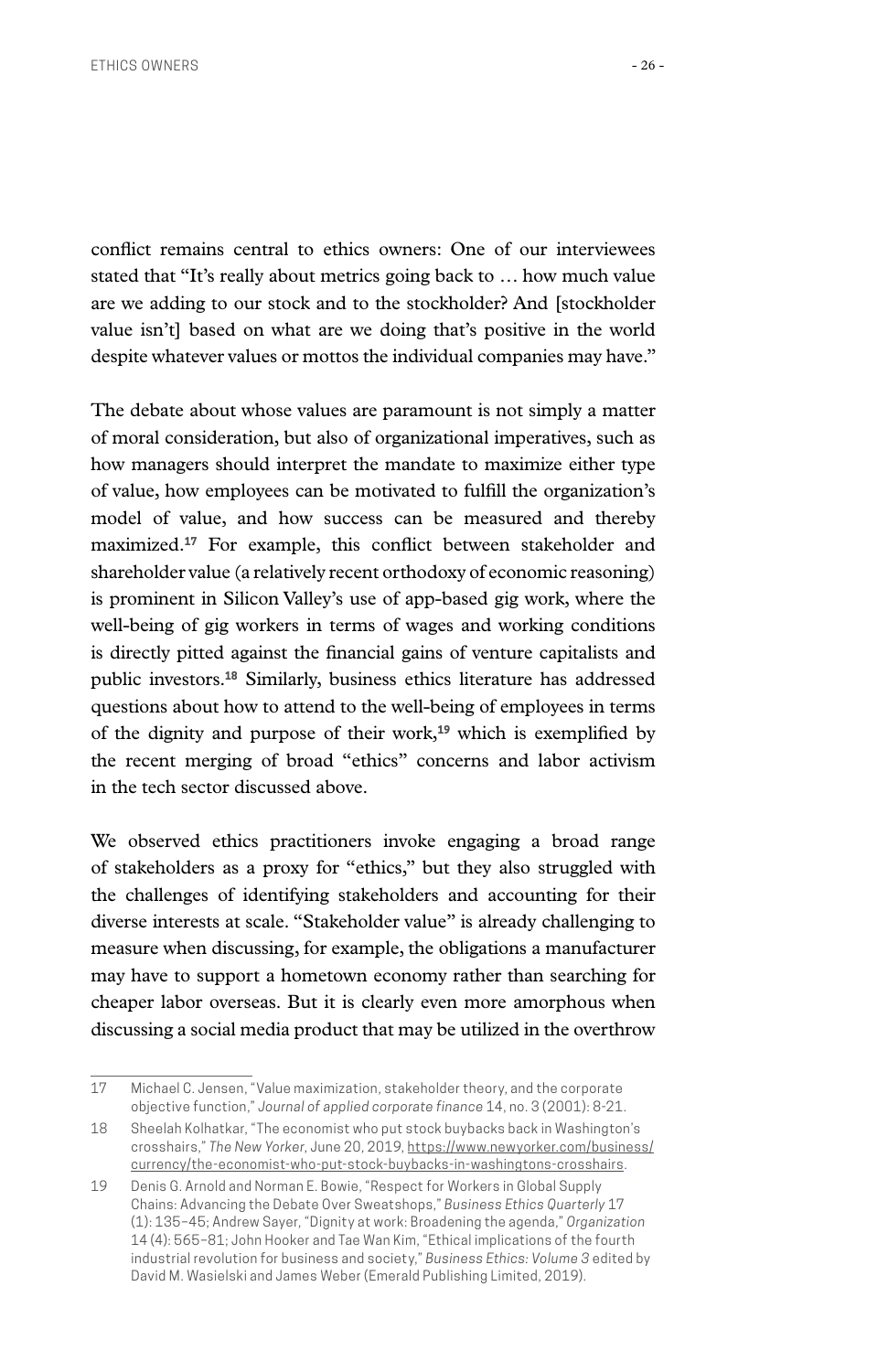of a government halfway around the world from Silicon Valley. One of our interviewees who works for an enterprise software vendor pointed out that stakeholder engagement requires a major investment of time and resources: "I think it depends on the context of the company, but it is really just like a massive swath of stakeholders, right? And it's not—it's more of like who do they engage with rather than who needs to be under them. But in order to have that level of engagement, it takes a, you know, it's a fair amount of work. I could see two to three people, full-time, dedicated to just doing stakeholder engagement, right, holding events, interviews, the whole deal, right?"

#### Professional Ethics

In addition to the traditions of medical, research and business ethics, the tech industry also has precedents from engineering and computing professional ethics to draw on. These precedents include the recent addition of or updates to ethical guidelines and principles from a wide range of technology organizations. These include the *2012 Menlo Report* outlining responsible research practices for informational technologies that was sponsored by the U.S. Department of Homeland Security Science & Technology Directorate, the Association of Internet Researchers (AoIR), the Association of Computing Machinery (ACM), and the Institute of Electrical and Electronics Engineers' (IEEE) current code of ethics, which has been updated to include a discussion of computing's effects on society that was absent from the previous version.**20**, **<sup>21</sup>**

<sup>20</sup> US Department of Homeland Security, "The Menlo report: Ethical principles guiding information and communication technology research," August, 2012, [https://](https://www.dhs.gov/publication/st-menlo-report) [www.dhs.gov/publication/st-menlo-report](https://www.dhs.gov/publication/st-menlo-report); "Ethics," AOIR, accessed February 26, 2020, [https://aoir.org/ethics/;](https://aoir.org/ethics/) "ACM Code of Ethics and Professional Conduct," ACM Ethics, June 22, 2018,<https://ethics.acm.org/>; "ACM Updates Code of Ethics," Association for Computing Machinery, July 17, 2018, [https://www.acm.](https://www.acm.org/articles/bulletins/2018/july/new-code-of-ethics-released) [org/articles/bulletins/2018/july/new-code-of-ethics-released.](https://www.acm.org/articles/bulletins/2018/july/new-code-of-ethics-released) Jacob Metcalf, "Big data analytics and revision of the common rule," *Communications of the ACM* 59, 7 (2016): 31–33, [https://doi.org/10.1145/2935882.](https://doi.org/10.1145/2935882) "7.8 IEEE code of Ethics," IEEE, accessed February 26, 2020, [https://www.ieee.org/about/corporate/governance/](https://www.ieee.org/about/corporate/governance/p7-8.html) [p7-8.html](https://www.ieee.org/about/corporate/governance/p7-8.html).

<sup>21</sup> IEEE has invested in developing hybrid ethical-technical standards for autonomous computing systems, which provide more direct guidance than codes of ethics. See: <https://standards.ieee.org/industry-connections/ec/autonomous-systems.html>.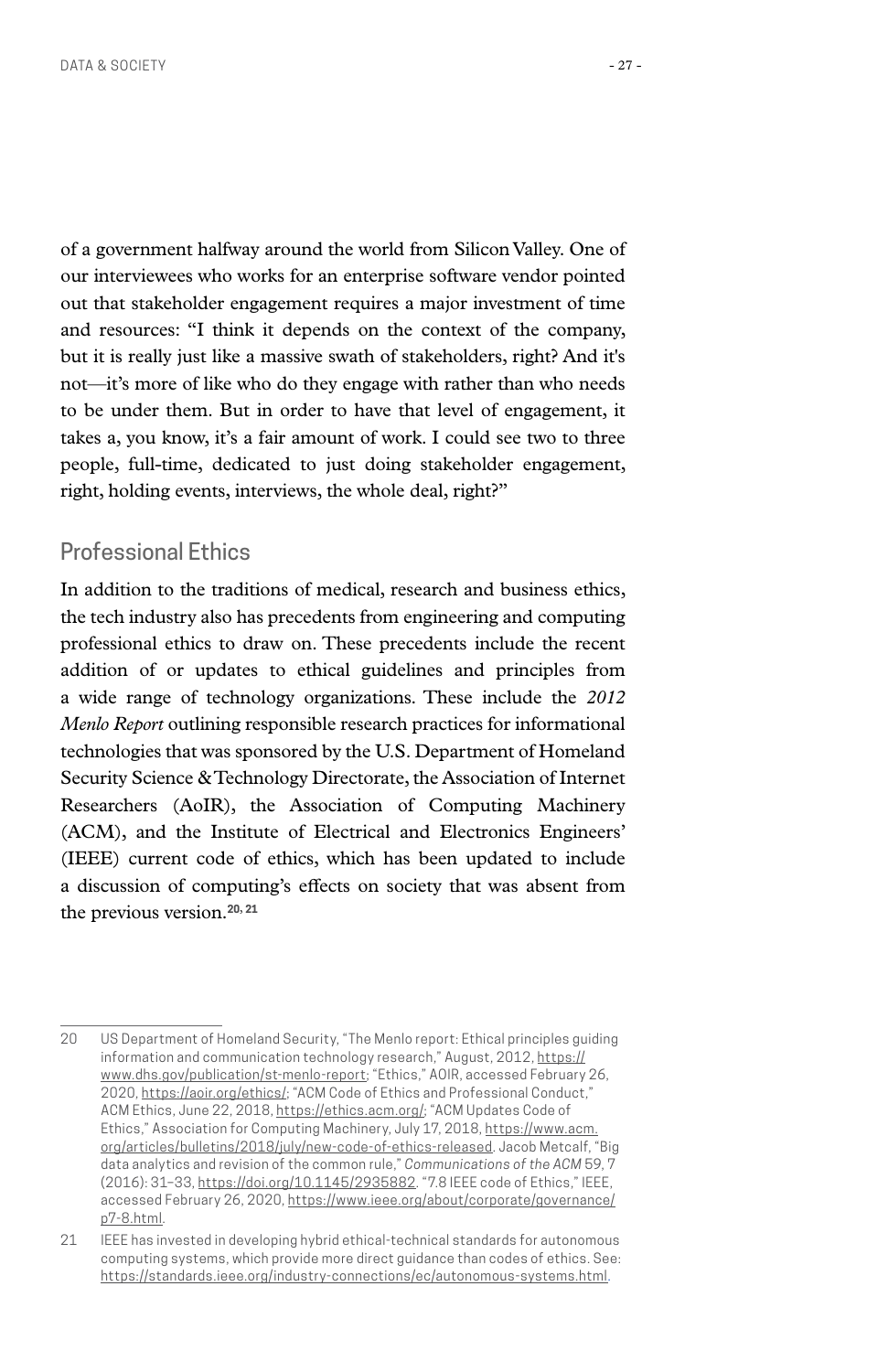Codes of ethics such as these speak to the obligations of professionals.**<sup>22</sup>** They lay out what practitioners of a set of technical skills ought to do and ought not to do to be considered responsible members of a profession, which is a long-standing feature of trade organizations.**<sup>23</sup>** What such codes of ethics do not do, however, is offer guidance on how to resolve the concerns of ethics owners (who may not be computer or data scientists), which are fundamentally about how to understand the effects of technology products as they are integrated with society, at scale, how to track and measure the potential impact of these products, and how to ameliorate harm. Codes of ethics are helpful guidance for individual practitioners, but do not directly speak to the needs of organizations.**<sup>24</sup>**

When tech company executives have issued statements of ethical principles as a method for signaling the company's priorities to their staff, they are drawing on precedents that derive from business ethics and science and engineering professional ethics. As described by Adams et al., documenting and communicating ethical principles can be used to improve coordination within an organization because those principles can signal group cohesion and empower individual employees to make decisions that reflect a shared direction for the company.**25** As seen when Google CEO Sundar Pichai released a set of principles for ethical AI design in the midst of employee objections to the Maven project,**26** ethics can also be used as a relief valve for internal pressure. And, as argued by Greene et al. in their analysis

<sup>22</sup> Dave West, "Why tech companies need a code of ethics for software development," *Entrepreneur*, April 19, 2018, [https://www.entrepreneur.com/article/311410;](https://www.entrepreneur.com/article/311410) McGreal, "A code of ethics for software," Scrum.org, October 31, 2016, [https://www.scrum.org/resources/blog/code-ethics-software.](https://www.scrum.org/resources/blog/code-ethics-software)

<sup>23</sup> Fernand Braudel, *Afterthoughts on Material Civilization and Capitalism*, translated by Patricia Ranum (Baltimore: The Johns Hopkins University Press, 1977).

<sup>24</sup> How these codes do potentially benefit ethics efforts in tech corporations is to provide leverage for technical workers to make demands upon their employers. See: [https://www.informationweek.com/strategic-cio/it-strategy/acm-updates-code](https://www.informationweek.com/strategic-cio/it-strategy/acm-updates-code-of-ethics-for-computer-pros/d/d-id/1332362)[of-ethics-for-computer-pros/d/d-id/1332362.](https://www.informationweek.com/strategic-cio/it-strategy/acm-updates-code-of-ethics-for-computer-pros/d/d-id/1332362)

<sup>25</sup> Janet S. Adams, Armen Tashchian, and Ted H. Shore, "Codes of ethics as signals for ethical behavior," *Journal of Business Ethics* 29 (2001), 199–211. See also: Heather E. Canary and Marianne M. Jennings, "Principles and influence in codes of ethics: A centering resonance analysis comparing pre- and post-Sarbanes-Oxley codes of ethics." *Journal of Business Ethics* 80, 2 (2008): 263–78.

<sup>26</sup> Sundar Pichai, "AI at Google: Our principles," *The Keyword*, June 7, 2018, [https://](https://www.blog.google/technology/ai/ai-principles/) [www.blog.google/technology/ai/ai-principles/.](https://www.blog.google/technology/ai/ai-principles/)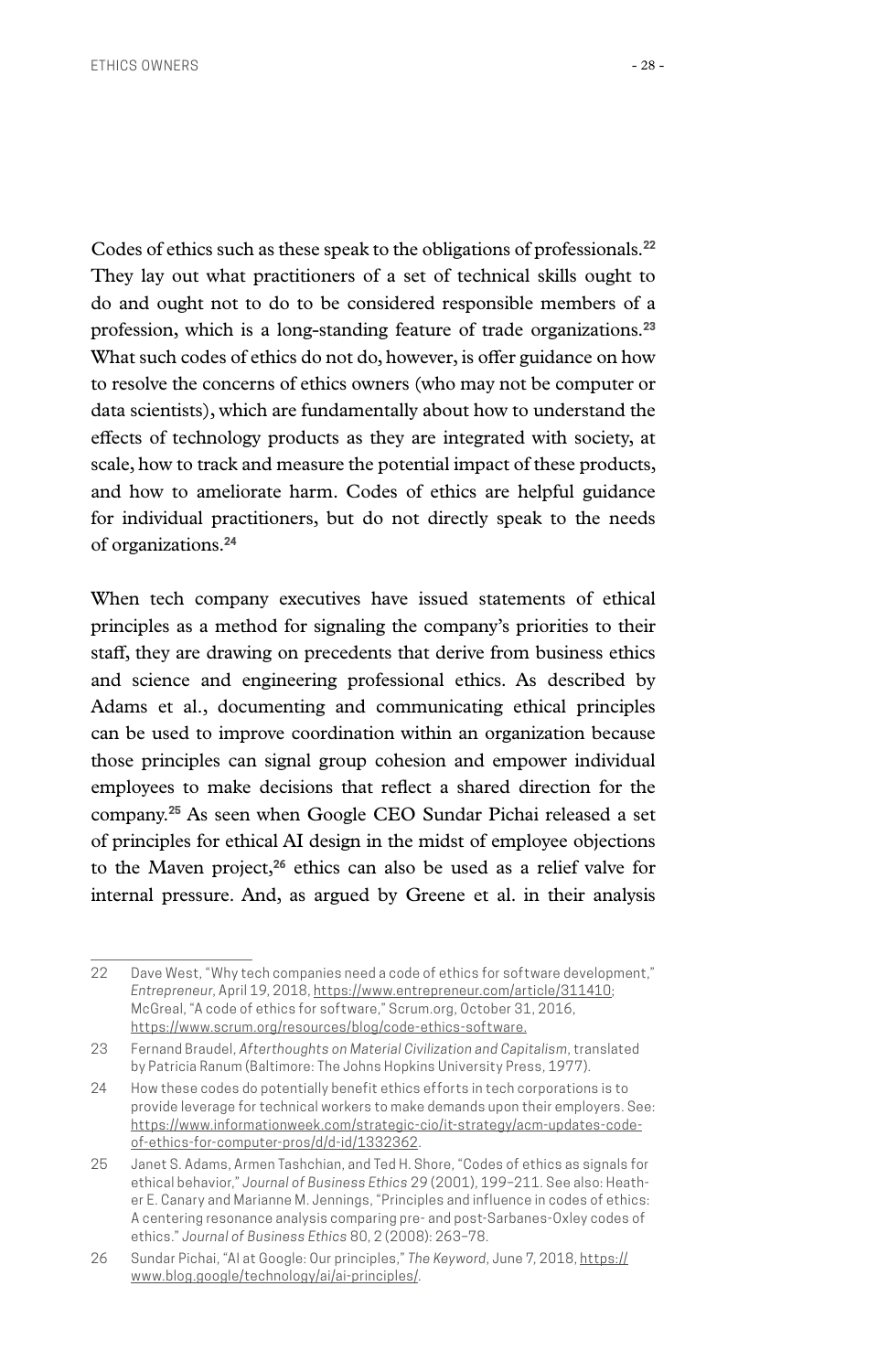<span id="page-30-0"></span>of statements of ethical principles from industry, businesses also use ethical commitments to signal excellence and competitive advantage by drawing attention to their ostensible competence.**<sup>27</sup>**

Given these disjunctures between pre-existing ethics frameworks and the conditions of the technology industry, there are reasons to believe that the data-driven technologies of Silicon Valley pose distinct ethical challenges that require distinct approaches. While medical, business, and professional ethics frameworks often serve as inspirational (or limiting) precedents for ethics owners, we argue that the inability to address ongoing harms, to identify those harms outside of corporate limits, and evaluate organizational rather than individual behaviors means that there remains no sufficient means of owning ethics today. As we state above, none of these frameworks have the means to address the fundamental issue of scale in Silicon Valley.

Still, in our interviews, we often heard ethics owners invoking these existing approaches, largely echoing the public discourse about ethics in Silicon Valley. But, given the specific histories, purposes, and trajectories along which these forms of ethical reasoning have developed, these prior approaches seem largely orthogonal to the particular goals of ethics owners. In order to understand why ethics owners cannot simply pick up these existing approaches to ethics, we need to look much more closely at the actual conditions and practices that they engage in. Doing so, we find that (regardless of the ethical precursors they draw from) the work of ethics owners is largely constrained by the conventional methods of work typical of tech development in Silicon Valley.

## Existing Ethics Methods

Silicon Valley, like other industries, relies on replicable routines—email trees, reporting requirements, quarterly evaluations—to coordinate

<sup>27</sup> Daniel Greene, Anna Lauren Hoffmann, and Luke Stark, "Better, Nicer, Clearer, Fairer: A Critical Assessment of the Movement for Ethical Artificial Intelligence and Machine Learning," *Proceedings of the 52nd Hawaii International Conference on System Sciences*, 2019, [https://scholarspace.manoa.hawaii.edu/](https://scholarspace.manoa.hawaii.edu/bitstream/10125/59651/0211.pdf) [bitstream/10125/59651/0211.pdf.](https://scholarspace.manoa.hawaii.edu/bitstream/10125/59651/0211.pdf)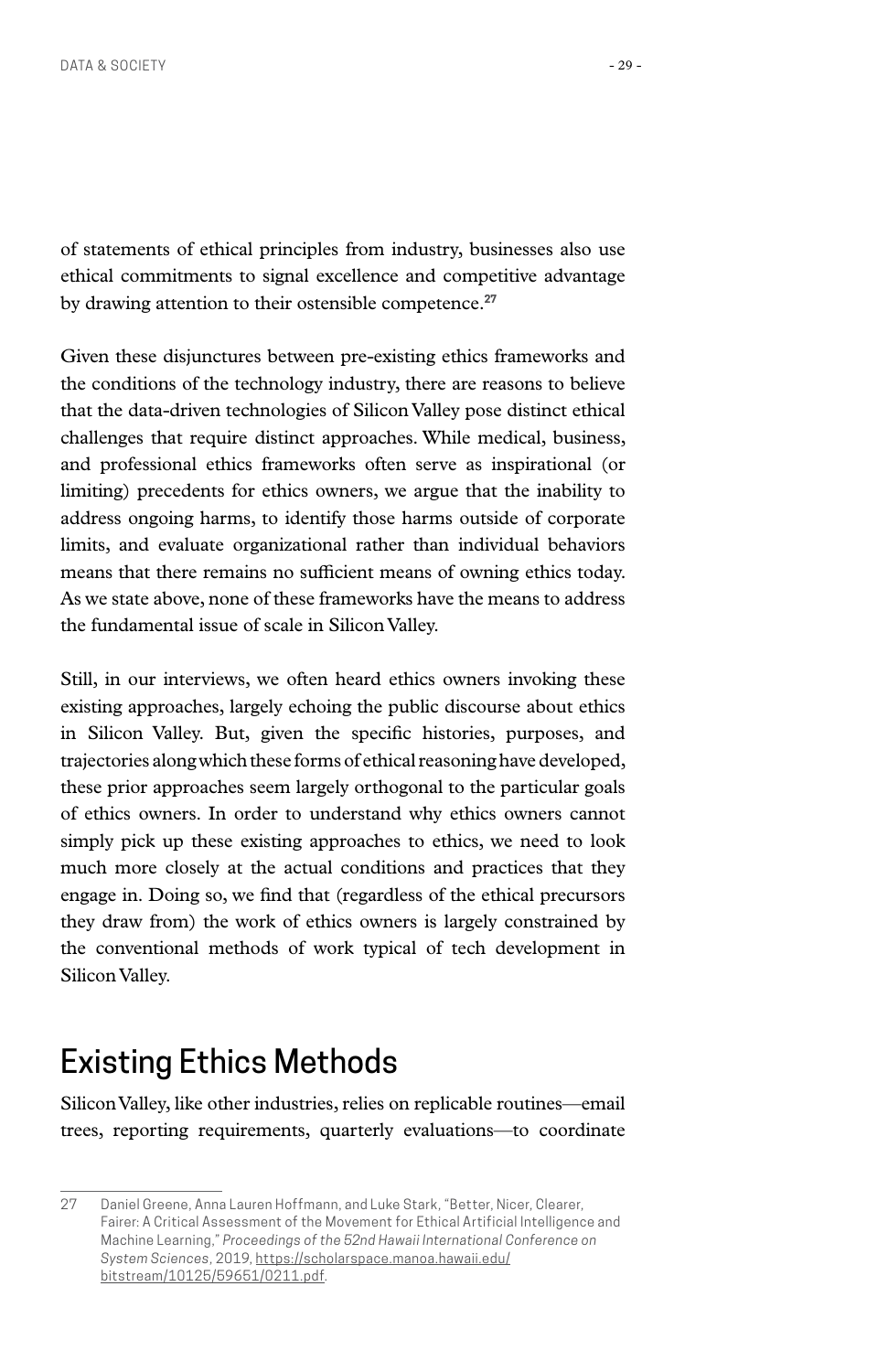activities across the organization. These routines can be a source of stability across large organizations, fostering predictability and accountability. Routines can also drive change across an organization, as they offer opportunities to model novel, desirable behavior through existing pathways.**<sup>28</sup>** Ethics owners, in seeking to routinize behaviors that attend to ethical issues across an organization, are therefore working to leverage existing routines. We see this with the privacy practices developed for compliance with GDPR and various consent decrees (for example, metadata tagging and privacy review documentation) being adapted for the more amorphous purposes of "ethics." But because most ethics owners' roles are new, there is no standard list of best practices. Instead, we identify some of the most common methods we observed: statements of principles and codes of ethics, ethics review boards, development of lifecycle tools, and other approaches like red teams and checklists. As we show, operating within these existing methods of "business as usual" both makes their work tractable and creates some challenging pitfalls.

### Statements of Principles and Codes of Ethics

Some of the most public approaches available to ethics owners are statements of principles (sometimes statements of purpose) and codes of ethics.**29** There is a subtle distinction between the two: statements of principles guide an organization, and codes of ethics guide an individual or members of professional organizations. For example, one would expect Facebook and Google to have distinct statements of principles simply because they are distinct organizations with different business models, but it is another matter entirely to expect a single company like Google or Facebook to undertake developing codes of ethics for all data scientists or all UX researchers across the industry.

<sup>28</sup> Martha S. Feldman and Brian T. Pentland, "Reconceptualizing Organizational Routines as a Source of Flexibility and Change," *Administrative Science Quarterly* 48, 1 (2003): 94.

<sup>29</sup> Brent Mittelstadt, "Principles Alone Cannot Guarantee Ethical AI" *Nature Machine Intelligence* (May 20, 2019), [https://papers.ssrn.com/abstract\\_id=3391293;](https://papers.ssrn.com/abstract_id=3391293) *Anna*  Jobin, Marcello Ienca and Effy Vayena, "The global landscape of AI ethics guidelines," *Nature Machine Intelligence* 1 (2019): 389–99; Greene, Hoffmann, and Stark, "Better, Nicer, Clearer, Fairer."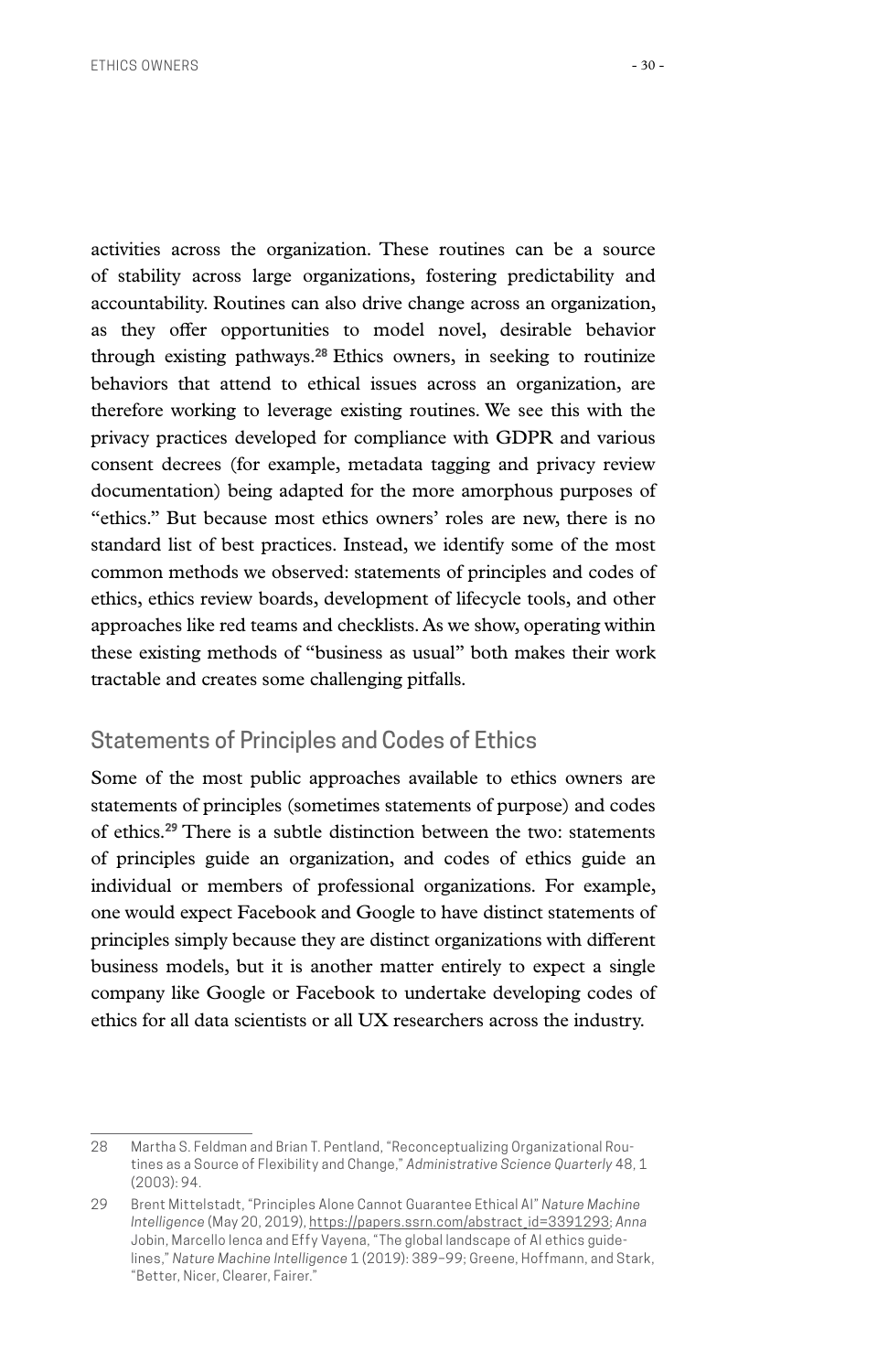An organization's statement of principles acknowledges the responsibilities and commitments of the organization, and helps set its agendas and priorities. And organizations can have multiple statements, on multiple topics. In 2018, Google laid out a statement of AI principles, codifying their aspirations in developing AI products and laying out what applications of AI they will not pursue.**30** Statements of principle, according to ethics owners we spoke with, serve multiple important functions. Not only do they serve as a public articulation of a company's stances on controversial issues, they also serve as a point of leverage; employees inside the company might use such a document to justify a specific design choice, or as the basis for deliberations that might otherwise be reduced to more simplistic costbenefit-risk analyses. This can figure in both subtle design choices and large decisions about whether to accept a particular client—one ethics owner described a case in which a potential client's business model contradicted a principle their company held that commits them to uphold the UN Universal Declaration of Human Rights.

Statements of principle tend to symbolize the end result of a process in which a company has invested time (and perhaps other resources) in identifying "for themselves, given their core values, their mission as a company," as one ethics owner put it. Going through this exercise can be clarifying, we were told, by bringing specificity to the areas of concern for a particular company. Many ethics owners we spoke with, however, pointed out that statements of principle cannot accomplish much if they are not deliberately linked to corporate practices. At minimum, statements of principle should be incorporated into onboarding and employee training materials, according to several participants. While such trainings can be superficial—who among us hasn't clicked through to get to the inevitable multiple-choice quiz at the end?—ethics owners note that they draw attention to the underlying issues, and provide a vocabulary for naming and discussing problems. Ethics owners pointed out that statements of principle also need to be "consistently lived" as concrete practices, or else they remain lofty public relations documents. "Principles are great, but I need practices," one ethics owner told us. Another told us that "until you add accountability and specific institutions … in the organization

<sup>30</sup> Pichai, "AI at Google: Our principles."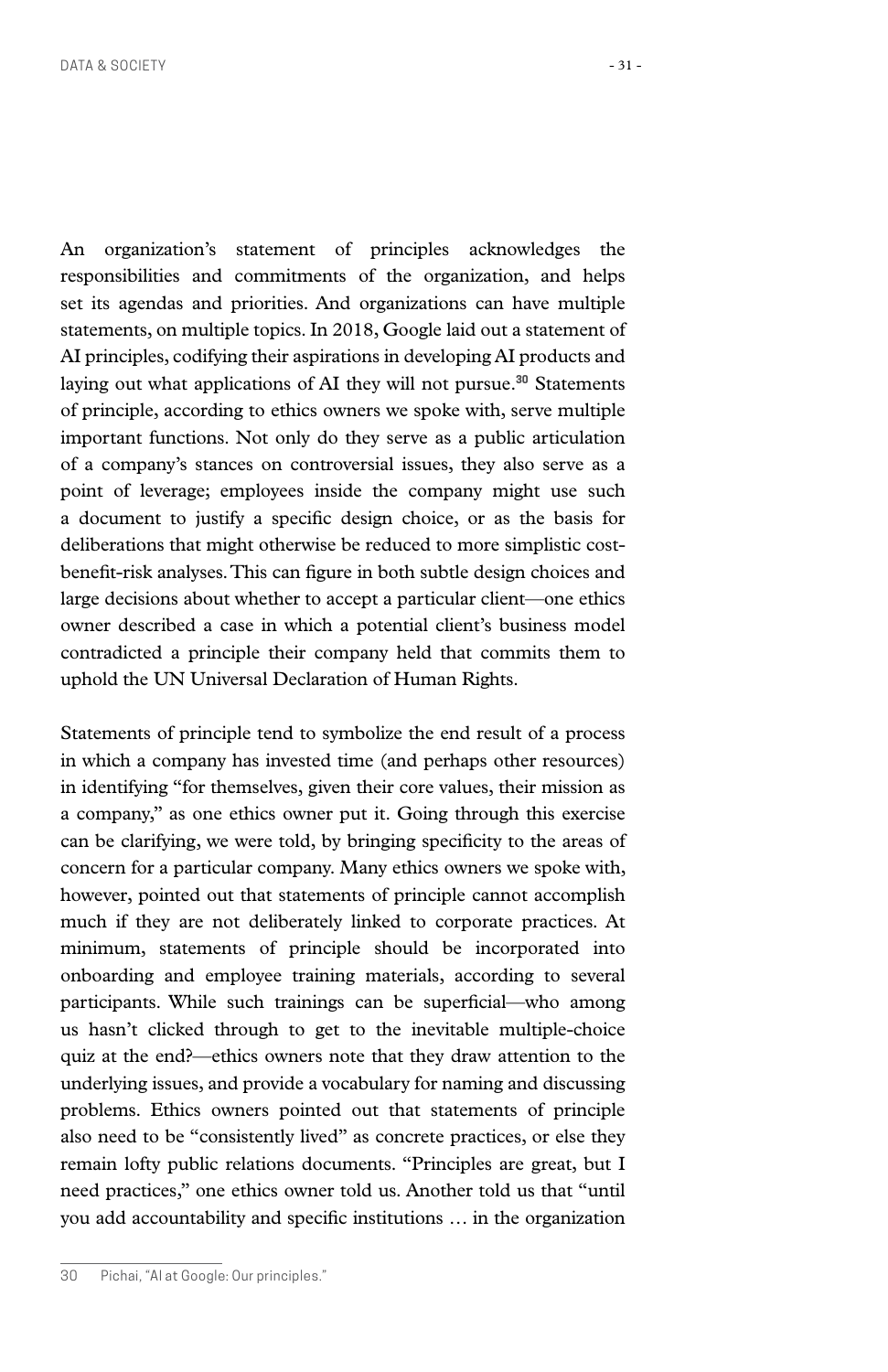… it's almost impossible to realize the real value or outcome." It is, for ethics owners, in the translations of principles into practices that their work becomes clear, and there are significant drawbacks to an over-reliance on statements of principle.

Codes of ethics similarly articulate expectations, but for the behavior of individuals within an organization or a profession. In Silicon Valley, codes of ethics may apply to individual employees of a company or individual members of a professional community, like software engineers or lawyers. For example, software engineers, many of whom are members of the IEEE, might commit themselves to abide by the IEEE Code of Ethics.**31** There has been much support for codes of ethics specific to data technology engineers in Silicon Valley, but no single code has gained broad acceptance. And with their application to individuals, not organizations, they are unlikely candidates for articulating models of institutional practices.

#### Ethics Review Boards

Many larger companies have ethics review boards, often explicitly modeled off of IRBs, that evaluate their products' potential ethical implications. These review boards vary widely in their size and composition, although most include senior leadership, specialists from various product divisions, legal and policy personnel, and, recently, ethics owners. Some ethics review boards are static committees, in which every member of the board participates in the review of every product that comes across its transom. Others are organized as a standing reserve committee, out of which a review board is empaneled with subject-matter experts who have relevant experience with a particular type of product or decision. Ethics review boards also vary widely in their power to affect product design or launch decisions—some ethics boards make non-binding recommendations to senior leadership, others are empowered to greenlight or halt projects or to return a project to an earlier development phase with specific recommendations.

Some ethics owners we spoke with had been involved in creating or working with these boards, and others have considered the usefulness of such a board at their own companies. And while some boards convene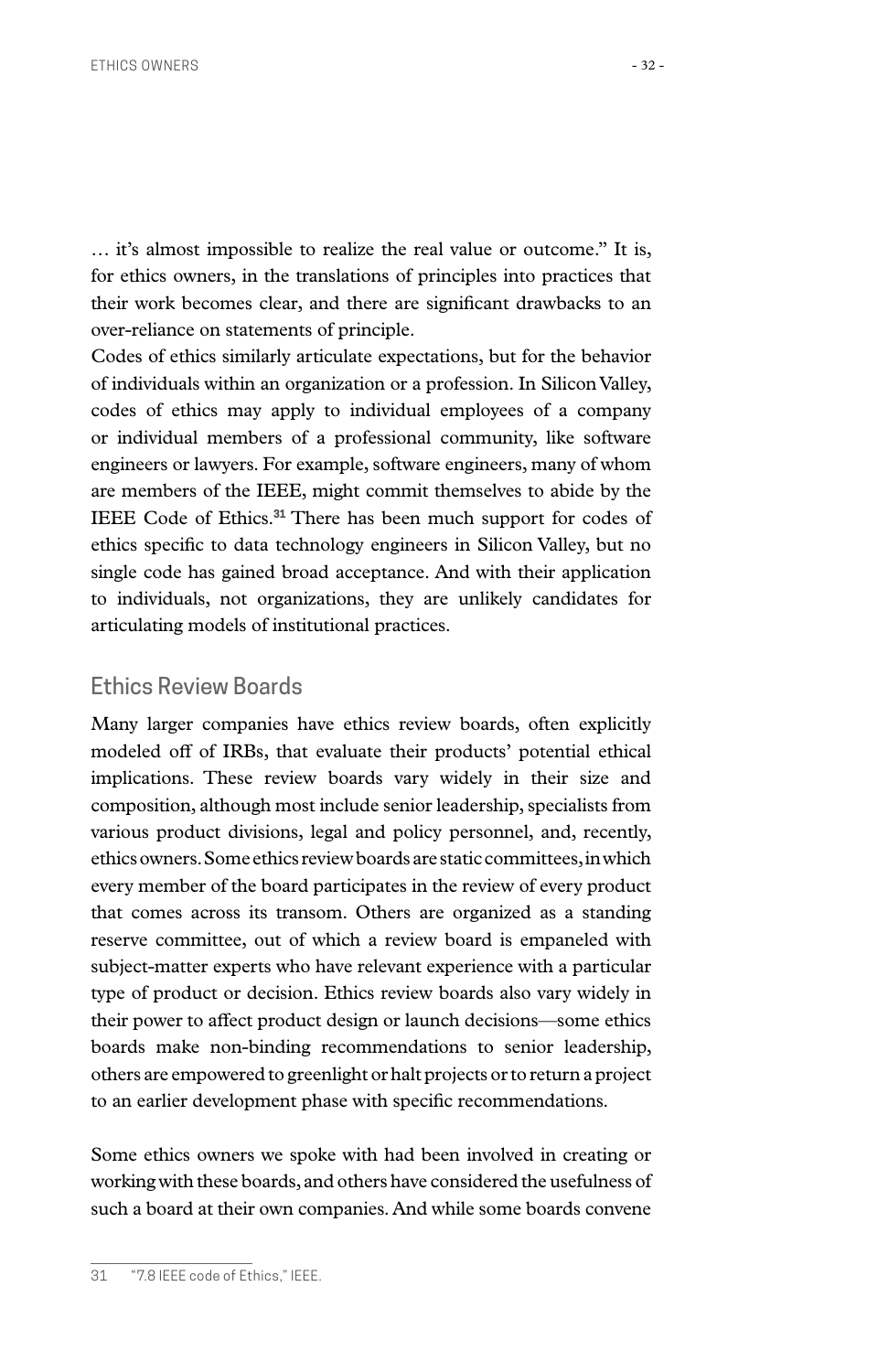"incredibly senior folks [to] look at these massive questions," more day-to-day decisions often require drawing together temporary groups from across multiple teams. The problem with the latter approach, one ethics owner pointed out, was that it's "just unfortunately not able to scale…. There's hundreds of these small, little decisions that get made, and so if you have a board that needs to evaluate all of them … that's just not scalable." Because of this, many ethics owners are working on how to categorize and triage the problems an ethics review board might need to address. Ensuring that the risks associated with a product or design get the requisite degree of scrutiny, and that the relevant information about those risks is available for review, remains an active area of concern for ethics owners.

Ethical review boards can also feel like punishment, we were told, and teams may go to great lengths to game the process through which their projects might receive such scrutiny. To circumvent this, one ethics owner told us, "What we used to do in my old job is we would—it was a great way to get people to adopt—is they had to apply to work with us. Human psychology is fascinating. Anyway … that really worked. It drove adoption. And as part of deciding who we would work with and accept with, we would go through a number of things [that aided the review process]."

#### Development Lifecycle Tools

Software development lifecycle tools like Jira or Azure DevOps are an integral part of software engineers' daily workflows. These tools track which work has been completed and which still needs to be done. They provide an overview of how the many pieces of a complex project being built by a multi-person team come together. Software requirements, bug reports, documentation, progress toward completion, and attribution of work can all be tracked with these tools, and because of their ubiquity, ethics owners see them as a way of embedding ethics into the daily work of software engineers and data scientists. For instance, several ethics owners we spoke with described efforts to use development lifecycle tools to identify potential sources of bias or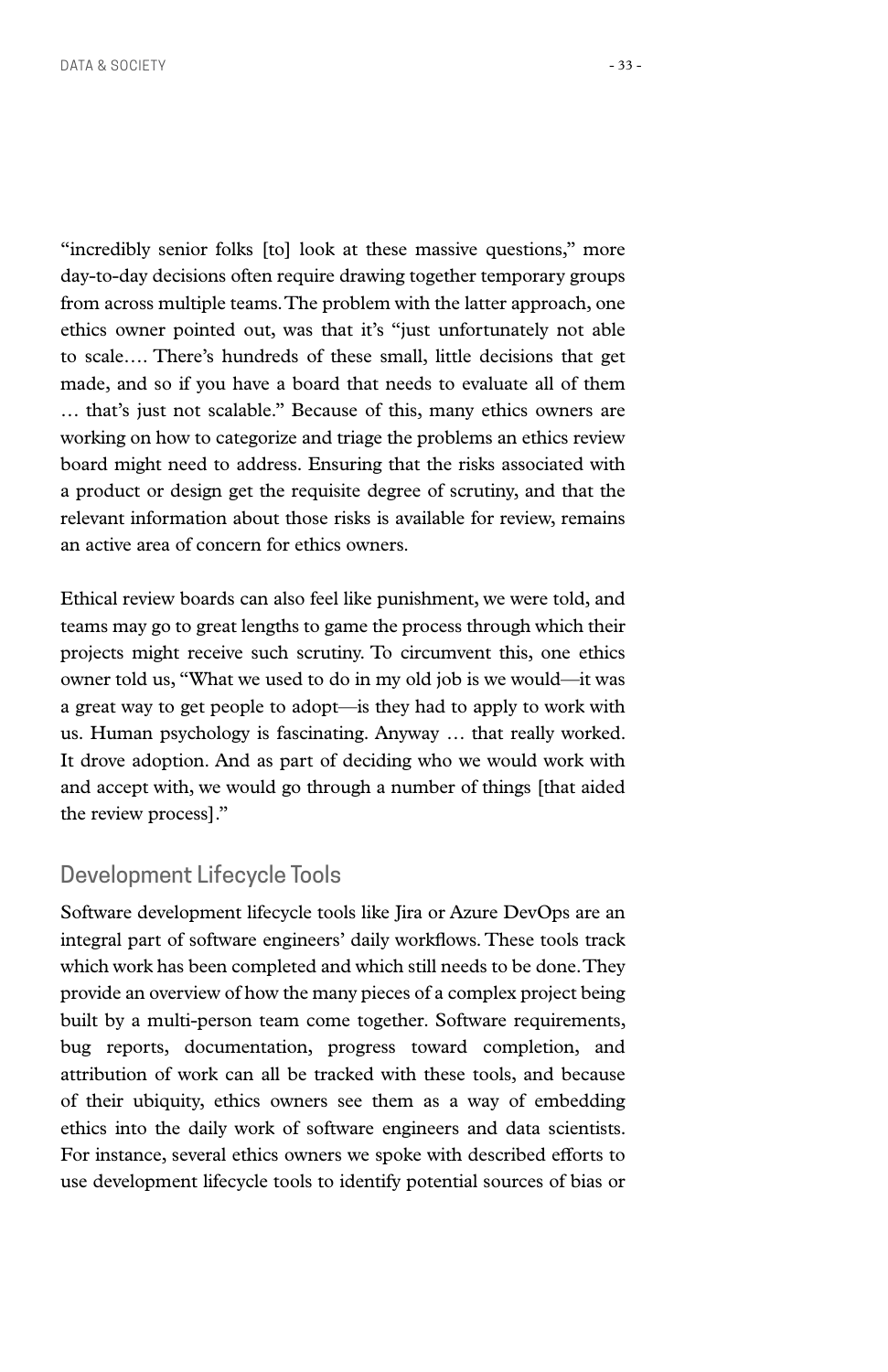unfairness in datasets and algorithms.**32**Other ethics owners are looking to these tools as a way of tracking product decisions in ways that make the fact-finding task of ethics review boards less onerous; rather than having to track down every decision that was made about a product, a properly configured development lifecycle tool could generate a report about those decisions on demand.

When discussing lifecycle development tools as part of a strategy for managing the ethical implications of products, ethics owners highlighted the challenge of distributing the responsibility of evaluating ethical implications across an entire organization or team. For these tools to work as designed, each team member must use them consistently; incomplete usage or conflicting definitions for what might be tracked inside such a tool make a comprehensive review difficult, if not impossible. These tools, whether used as an instrument of ethics owners or not, rely on the diligence and discernment of individual engineers. While ethics owners might trust everyone in their company to "do the right thing," lifecycle development tools embed that trust in technical systems.

#### Other Approaches

Ethics owners have been adapting numerous other existing corporate methods for organizing work. For instance, some ethics owners are looking at popular development methodologies as places where ethical concerns can be addressed. "Agile"—a software development methodology that emphasizes an iterative process utilizing in-person "stand-up" meetings and a series of development "sprints" towards clearly defined tasks—is one of the most common development cycle methodologies in Silicon Valley.**<sup>33</sup>** Some ethics owners discussed an adaptation of Agile called "consequence scanning," in which an "event" can be inserted into a standard Agile methodology that prompts developers to consider the ethical implications of their

<sup>32</sup> Kush R. Varshney, "Introducing AI fairness 360." *IBM Research Blog*. [https://www.](https://www.ibm.com/blogs/research/2018/09/ai-fairness-360/) [ibm.com/blogs/research/2018/09/ai-fairness-360/](https://www.ibm.com/blogs/research/2018/09/ai-fairness-360/).

<sup>33</sup> Kent Beck, Mike Beedle, Arie van Bennekum, Alistair Cockburn, Ward Cunningham, Martin Fowler, James Grenning, Jim Highsmith, Andrew Hunt, Ron Jeffries, Jon Kern, Brian Marick, Robert C. Martin, Steve Mellor, Ken Schwaber, Jeff Sutherland, Dave Thomas, "Manifesto for agile software development," 2001, <https://agilemanifesto.org>.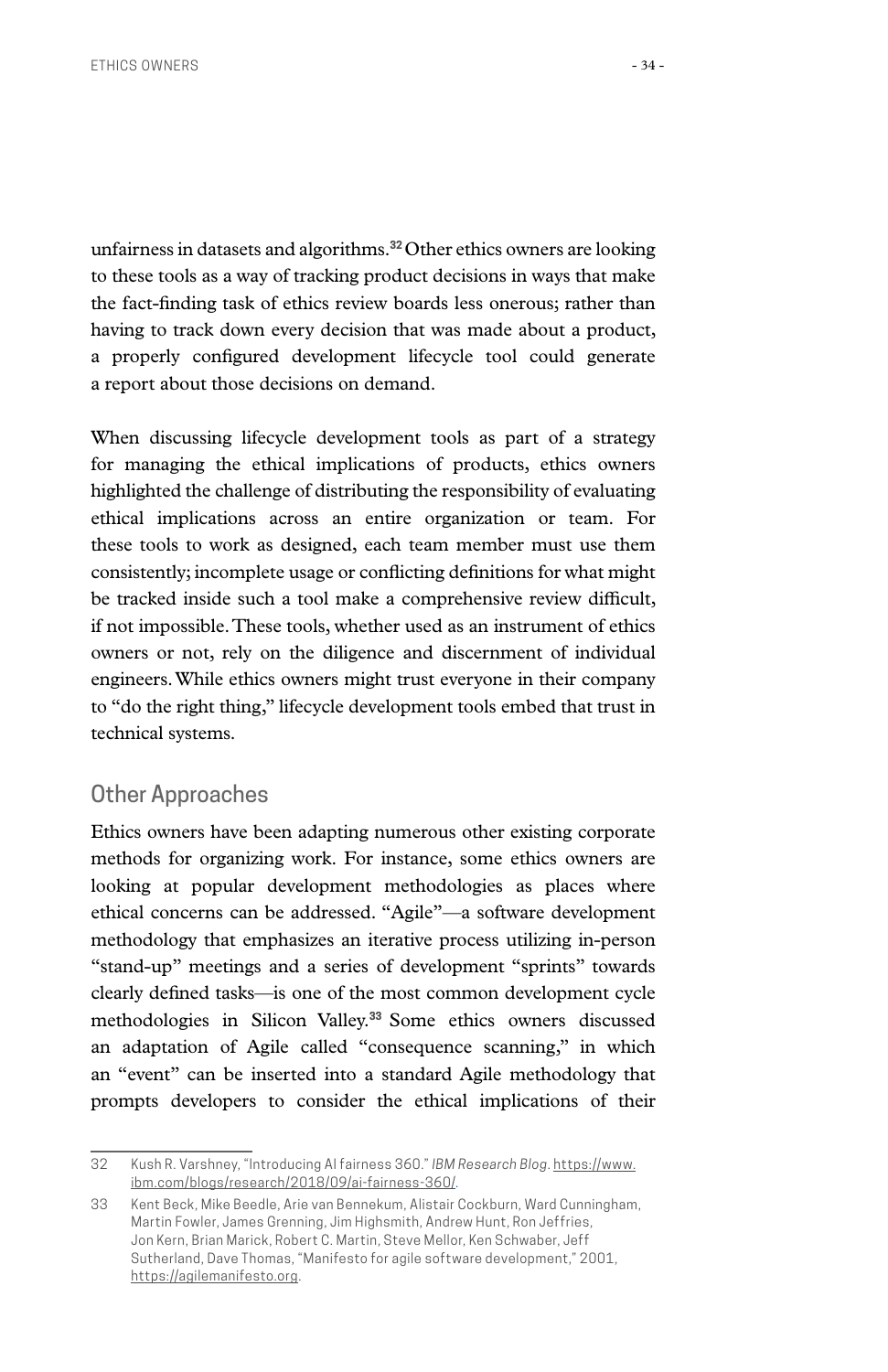products in a structured way.**34** Similar such adaptations of Agile abound, reproducing the Agile methodology in miniature, taking a series of steps familiar to product development teams and orienting them toward the issues that ethics owners see for their work. For example: adapting "user stories" to include a racially or gender diverse population, adapting product requirements to include a consideration of unforeseen consequences.**<sup>35</sup>**

Another common product development technique in Silicon Valley is the use of a "red team" to act as an adversary that tries to breach the security of a system. One ethics owner we spoke with suggested adapting the "mentality of a red team" to look at a product to determine how a product might be abused or used unethically. They pointed out that "it's so easy for people who are in that invention business to only look at the positive and say 'This is going to be so awesome. This is going to be so great.' And then either forget or ignore that hey, somebody's going to potentially take this product and use it for something that's really not good." Ethics owners described red teams as useful for understanding how unanticipated harms might occur upon the release of a product, as well as how bad actors might co-opt a product for nefarious purposes.

Ethics owners have also looked to other industries for inspiration. We heard several ethics owners reference pre-flight checklists and pre-surgery checklists as models that might be emulated in tech ethics; by requiring engineers and product managers to complete a checklist prior to pushing a feature or launching a product, it could

<sup>34</sup> "Consequence scanning—an agile practice for responsible innovators," doteveryone, accessed February 26, 2020, [https://www.doteveryone.org.uk/project/](https://www.doteveryone.org.uk/project/consequence-scanning/) [consequence-scanning/](https://www.doteveryone.org.uk/project/consequence-scanning/).

<sup>35</sup> "Ethical OS: A guide to anticipating the future impact of today's technology," Institute for the Future and Omidyar Network, August, 2018, [https://ethicalos.org/](https://ethicalos.org/wp-content/uploads/2018/08/Ethical-OS-Toolkit-2.pdf) [wp-content/uploads/2018/08/Ethical-OS-Toolkit-2.pdf;](https://ethicalos.org/wp-content/uploads/2018/08/Ethical-OS-Toolkit-2.pdf) Alix, "Agile Ethics: Managing Ethical Complexity in Technology," *Medium*, March 14, 2019, [https://](https://medium.com/@alixtrot/agile-ethics-managing-ethical-complexity-in-technology-63131f7bab95) [medium.com/@alixtrot/agile-ethics-managing-ethical-complexity-in](https://medium.com/@alixtrot/agile-ethics-managing-ethical-complexity-in-technology-63131f7bab95)[technology-63131f7bab95](https://medium.com/@alixtrot/agile-ethics-managing-ethical-complexity-in-technology-63131f7bab95).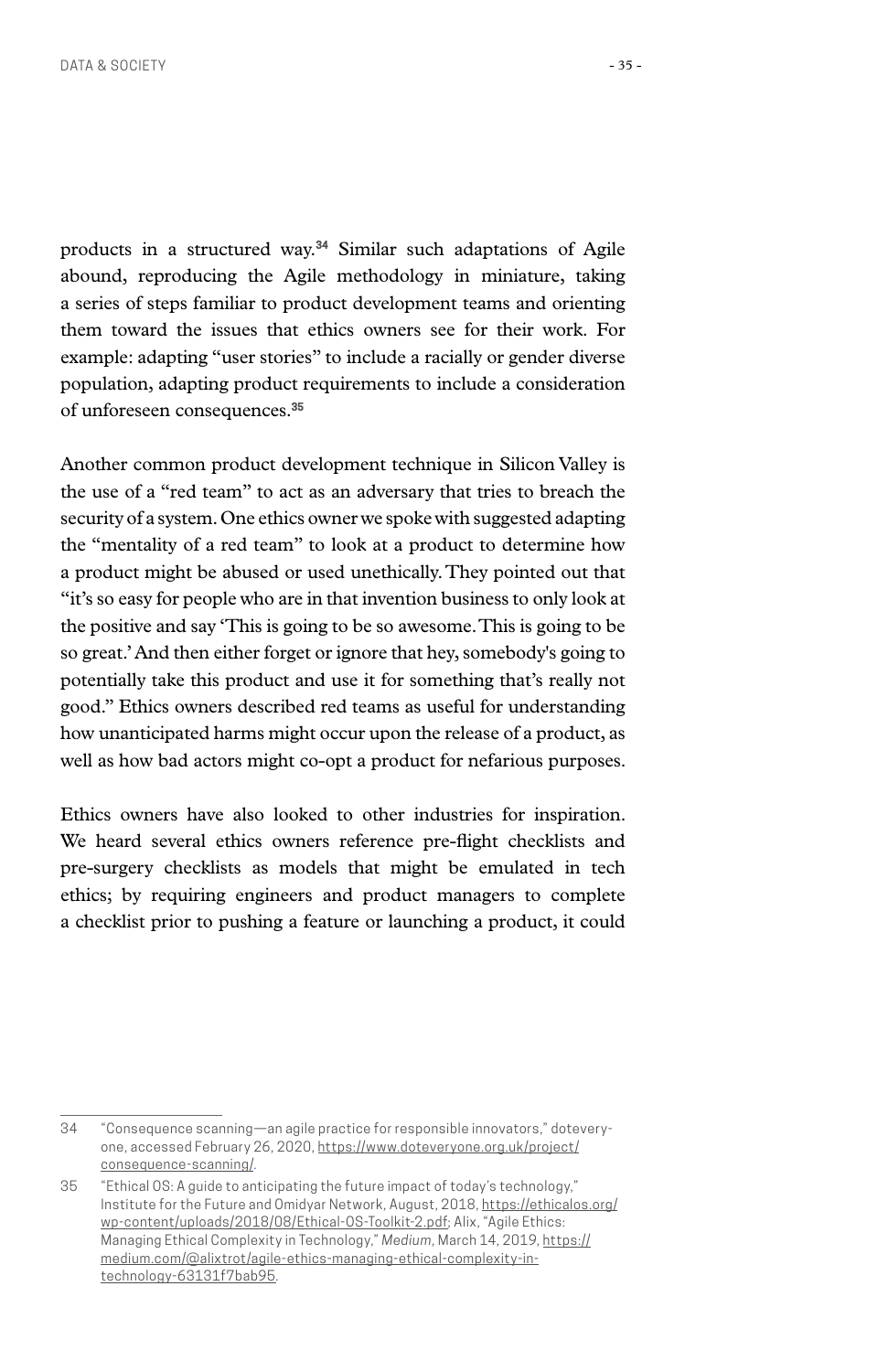help them check common mistakes.**36** Such checklists have even been transformed into python packages so coders can call up a checklist and mark items complete, directly in the programming environment.**<sup>37</sup>** A similar approach can be found in the "nutrition labels" for data sets and algorithmic models, developed by Google and Microsoft researchers, which encourage developers to document their models and data.**38** This metadata, we were told, can then be used for evaluating the ethical implication of the components of tech products. Like all systems relying on metadata or checklists, they are only as robust as those using them, and therefore, in the absence of an audit mechanism, rely on the diligence and integrity of individuals and teams. Pre-flight and surgical checklists also have a clear binary outcome to avoid (crashing and patient death, respectively), whereas ethics in technology requires address multi-factorial scenarios spread across populations.

Lastly, given the challenges of doing the work of ethics inside corporations, ethics owners are keenly aware of the power of metrics to achieve goals, particularly when tied to incentives. One ethics owner described what happened when "something became so important to us that we materially changed how people were paid … when that happened we saw people do things that I thought were outside of their skill set." By this logic, if more ethical product development is to truly become an organizational goal, metrics will have to be implemented that reflect this goal. Developing metrics, particularly around measures like OKRs, is already recognized as highly desirable by ethics owners. We heard a steady refrain during fieldwork: "If we can measure it, we

<sup>36</sup> Inioluwa Deborah Raji, Andrew Smart, Rebecca N. White, Margaret Mitchell, Timnit Gebru, Ben Hutchinson, Jamila Smith-Loud, Daniel Theron, and Parker Barnes, "Closing the AI accountability gap: defining an end-to-end framework for internal algorithmic auditing," In *Proceedings of the 2020 Conference on Fairness, Accountability, and Transparency (FAT\* '20)* (New York: Association for Computing Machinery, 2020); Atul Gawande, *The Checklist Manifesto: How to Get Things Right* (New York: Henry Holt, 2011).

<sup>37</sup> drivendataorg/deon, Github, accessed February 26, 2020, [https://github.com/](https://github.com/drivendataorg/deon) [drivendataorg/deon](https://github.com/drivendataorg/deon).

<sup>38</sup> Margaret Mitchell, Simone Wu, Andrew Zaldivar, Parker Barnes, Lucy Vasserman, Ben Hutchinson, Elena Spitzer, Inioluwa Deborah Raji, and Timnit Gebru, "Model Cards for Model Reporting," In *Proceedings of the Conference on Fairness, Accountability, and Transparency - FAT\** (Atlanta, GA: ACM Press, 2019)*.*  <https://doi.org/10.1145/3287560.3287596>; Timnit Gebru, Jamie Morgenstern, Briana Vecchione, Jennifer Wortman Vaughan, Hanna Wallach, Hal Daumeé III, and Kate Crawford, "Datasheets for datasets," arXiv preprint arXiv:1803.09010 (2018).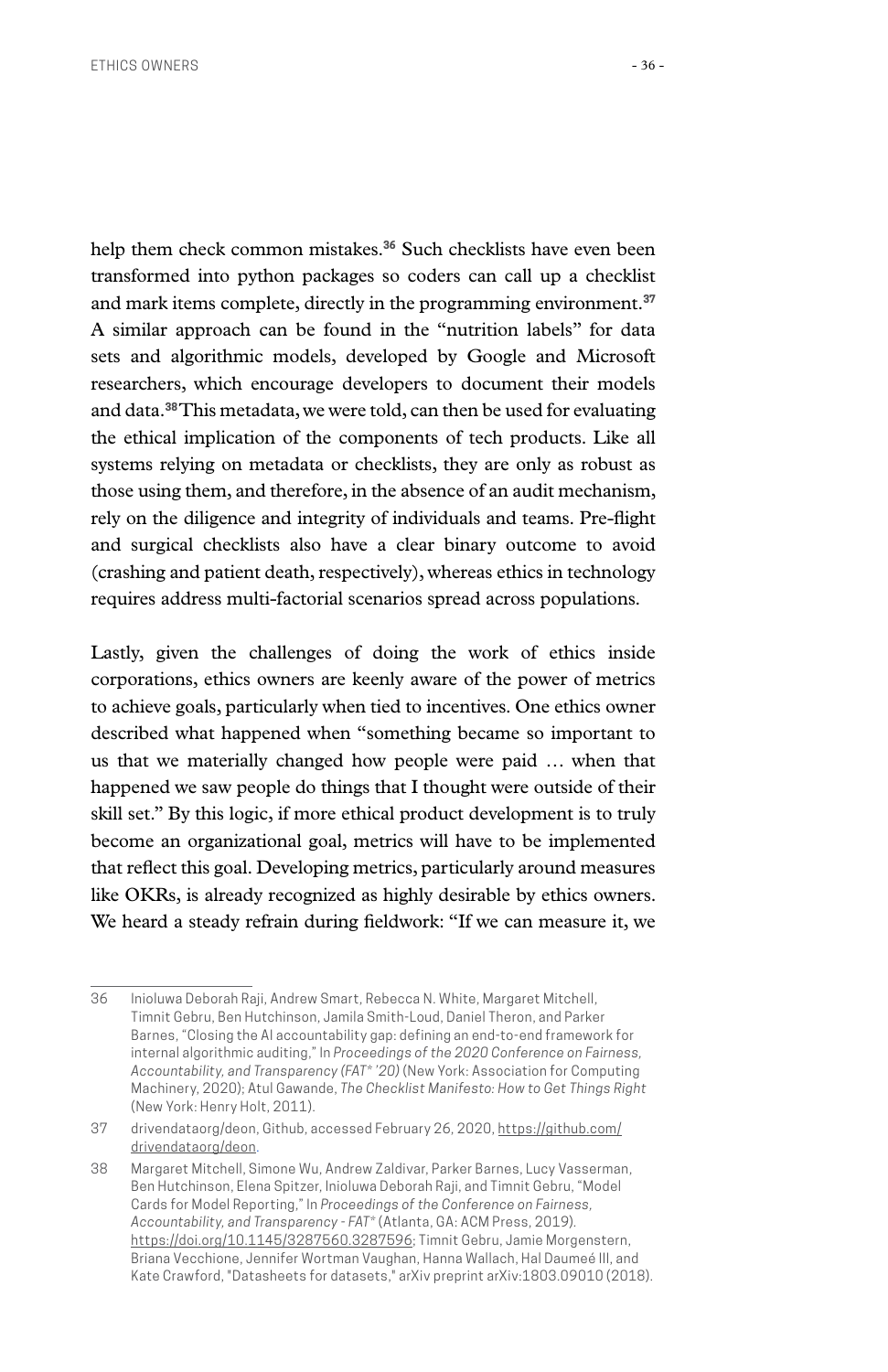can fix it." Establishing clear metrics may indeed provide leverage for prioritizing work and supporting ethical practices; such metrics can address the most clearly defined issues, or the most pressing issues that affect the largest number of people, first, and work down the stack in order of descending importance and immediateness. However, this approach risks ignoring important aspects of ethics work that remain unmeasured or unmeasurable.

Like software development lifecycle tools, these other approaches development methodologies, red teams, checklists, and metrics—all rely on developers to evaluate the potential harms of their products. While ethics owners are optimistic about approaches that encourage developers to anticipate harms, these existing approaches all are necessarily constrained by the scope of developers' imaginations about how products they build might affect the lives of others whose lived experience may not resemble their own. And, of course, ethics owners are also concerned about addressing *un*anticipated harms that their products might produce in the world. But in our interviews, ethics owners largely indicated that they rely on individual users bringing these harms to their attention through existing customer service portals. They also find themselves responding to investigative reporting about their products. Both these sources lead to what ethics owners have described as one-off or *ad hoc* responses that, while perhaps leading to substantial modifications to products and services, are not easily incorporated into a systematic approach for addressing future unanticipated harms.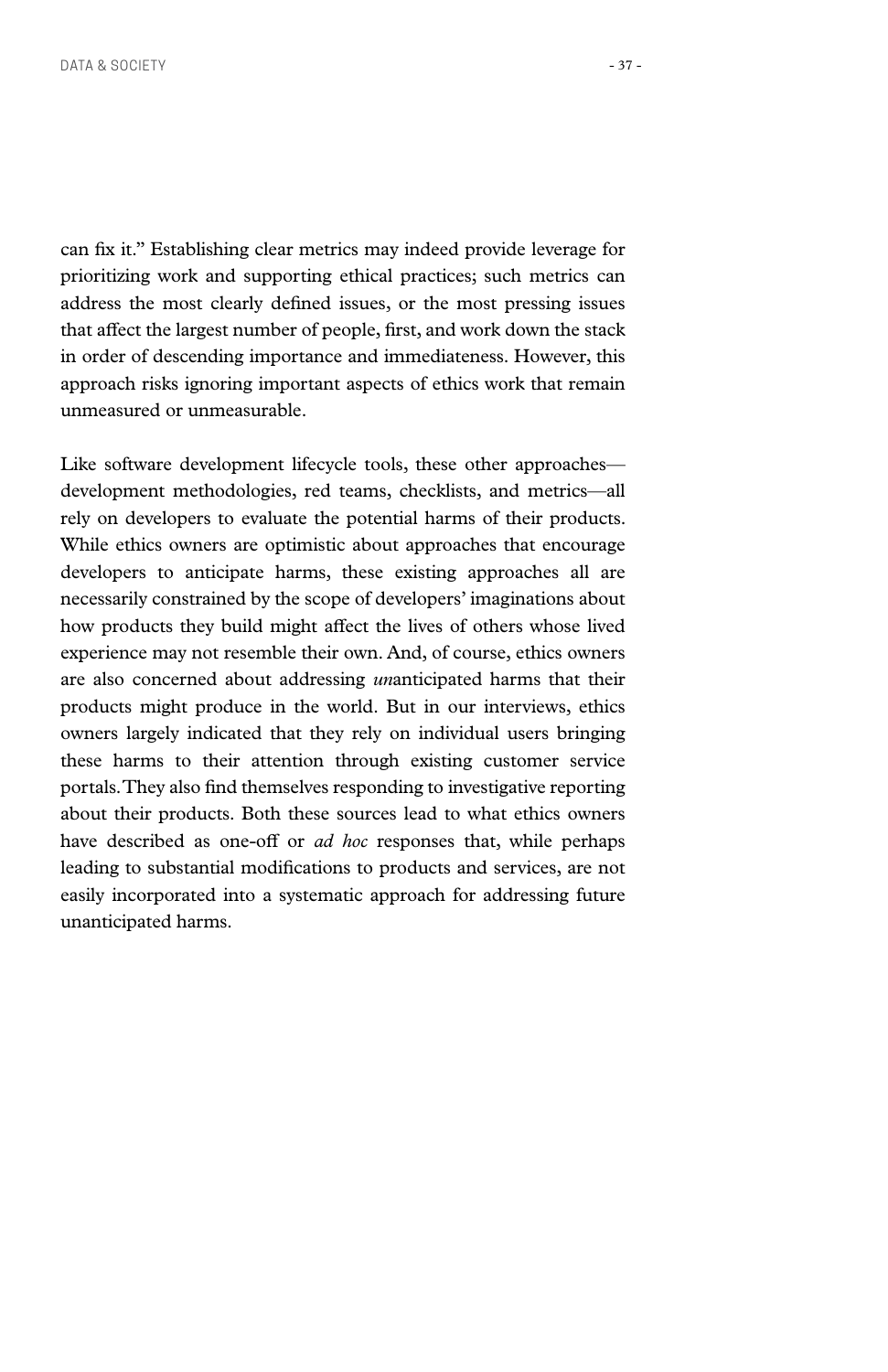# **FOUNDATIONAL ASSUMPTIONS IN SILICON VALLEY**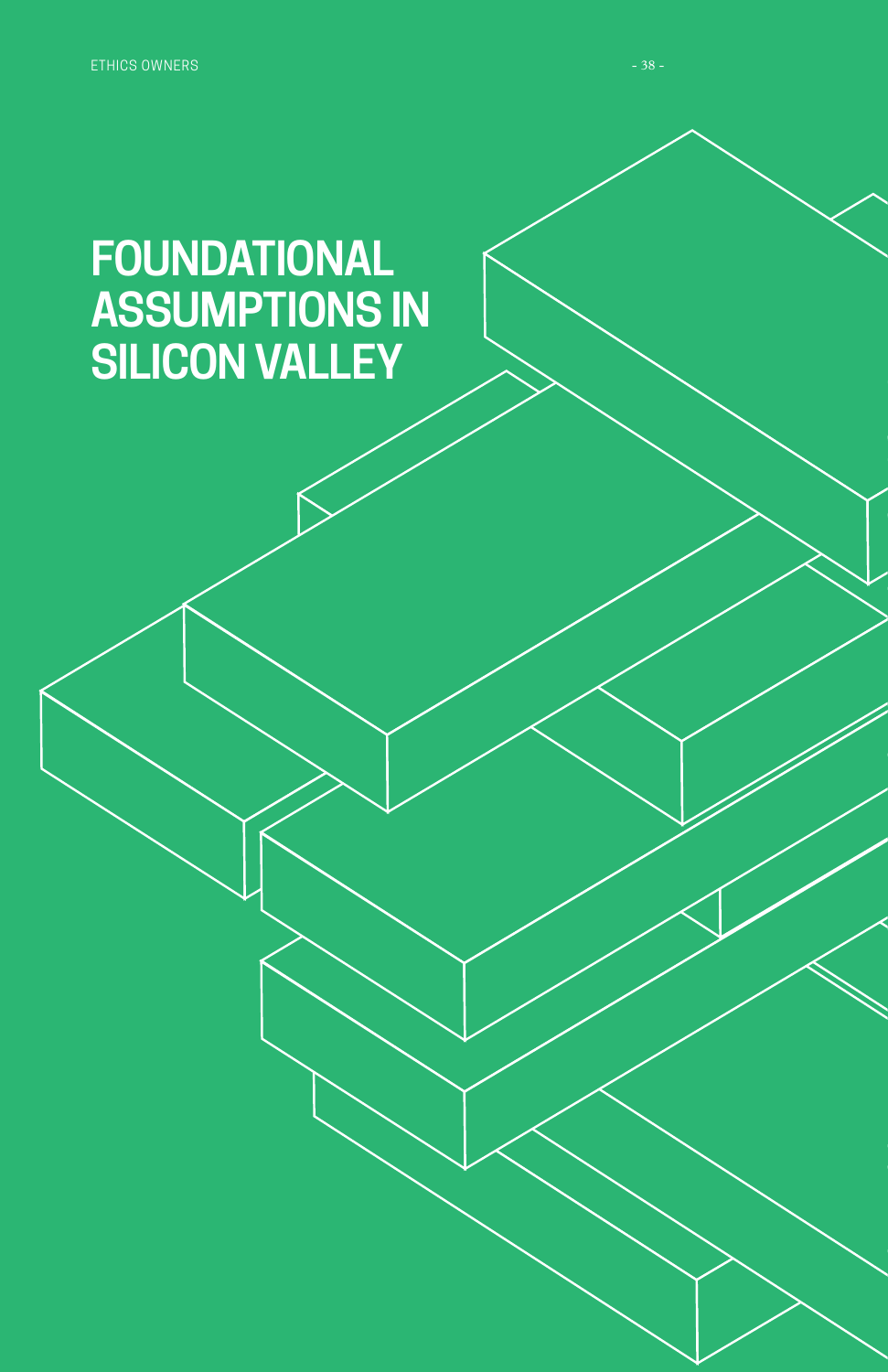ost ethics owners have worked inside Silicon Valley companies for significant parts of their careers before being hired into their current roles. Thus these ethics owners are likely to craft interventions, and work through the tensions they face, in ways consistent with the standard way of doing business in Silicon Valley. Whether they change what it means for companies to do "business as usual" or whether they fit in seamlessly with existing business processes, ethics owners operate within a set of underlying assumptions about the interactions of culture, technology, and economic markets. These assumptions help position Silicon Valley tech companies as both the cause of, and solution to, the ethical issues at the center of data-driven development.

Because these assumptions are so fundamental to Silicon Valley's practices, they remain subtle, at times invisible, but nevertheless relentlessly powerful forces that shape how work is done. These assumptions are by no means limited to Silicon Valley and are deeply implicated in how economic and political power is reproduced along class, race, and gender lines. Broadly speaking, operating within these assumptions leaves in place the patterns of racial and gendered power that persist across society, and in Silicon Valley in particular.**<sup>39</sup>** By virtue of their subtlety and pervasiveness, these assumptions may be replicated by ethics owners in ways that imperil the viability of their project.

We identify three key assumptions that carry over from Silicon Valley, writ large to constrain the work of ethics owners: meritocracy, technological solutionism, and market fundamentalism. As we have stated elsewhere, these assumptions operate whenever the idea is put forward that "trenchant social problems can be addressed through innovative technical solutions developed by those with the most aptitude and creative energy, and that an unencumbered market will recognize, reward, and disseminate the best solutions."**40** Across our

<sup>39</sup> Ruha Benjamin, *Race after Technology: Abolitionist Tools for the New Jim Code* (New York John Wiley & Sons, 2019); Catherine D'Ignazo, and Lauren F. Klein, *Data Feminism* (Cambridge, MA: MIT Press, 2020); Jessie Daniels, Mutale Nkonde, and Darakhshan Mir, "Advancing Racial Literacy in Tech: Why Ethics, Diversity in Hiring & Implicit Bias Trainings Aren't Enough," Data & Society Research Institute, 2019.

<sup>40</sup> Jake Metcalf, Emanuel Moss, danah boyd, "Owning Ethics: Corporate Logics, Silicon Valley, and the Institutionalization of Ethics," *Social Research* 86, 2 (2019):449–76.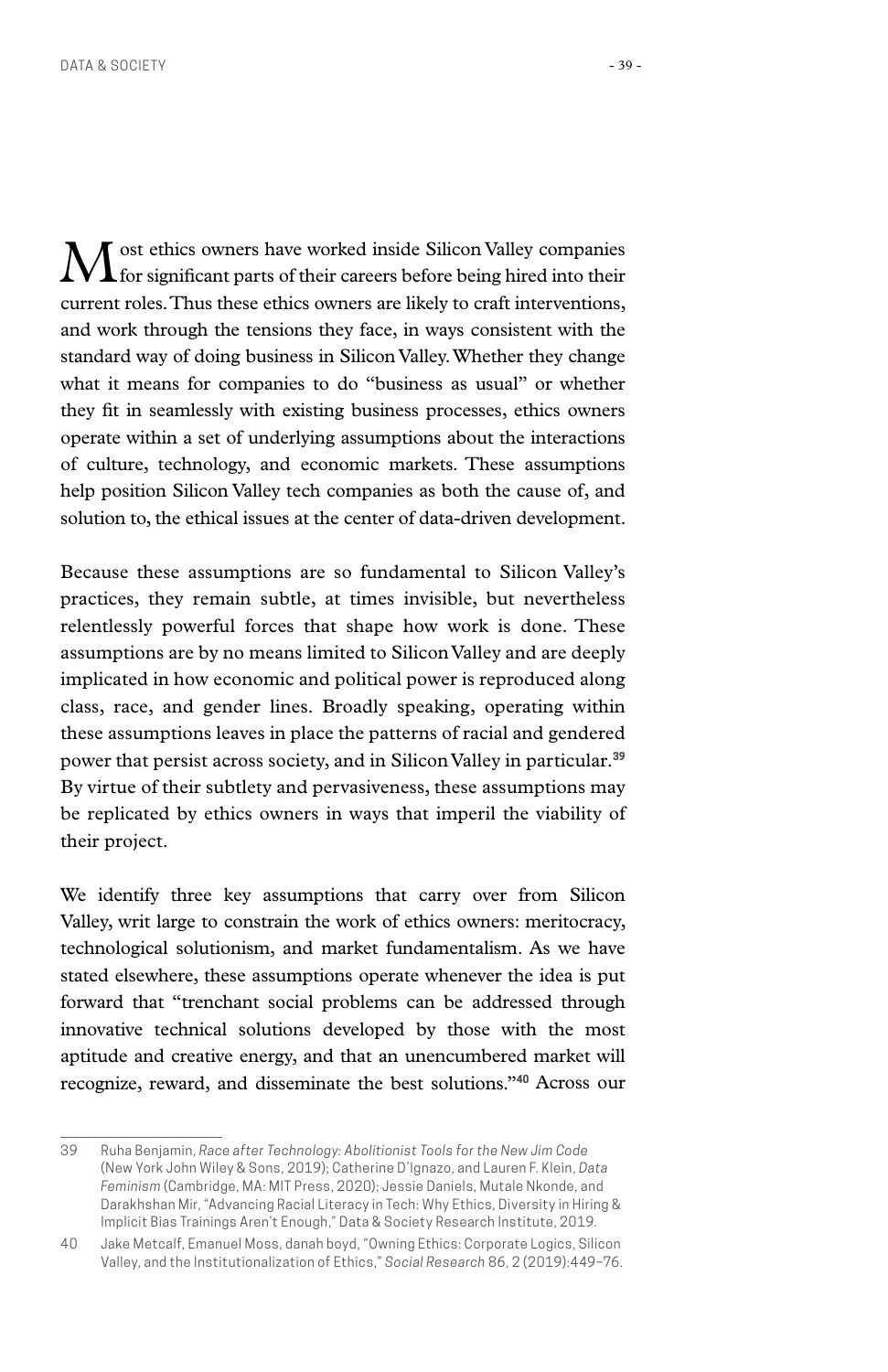interviews, we consistently heard ethics owners struggle (implicitly or explicitly) with these assumptions, and often re-embed them into their own approaches.

# **Meritocracy**

In Silicon Valley, ethics owners are often constrained by organizational pressure to justify their practices on meritocratic grounds. "Meritocracy," as a term, originated in Michael Young's 1958 speculative fiction, *The Rise of the Meritocracy 1870-2033*, which lampooned British society for accepting rampant inequality as it retreated from liberal democratic values.**41** But it has since been deployed in all seriousness as a way to rationalize inequality by offering an ideological explanation that links the unequal distribution of wealth (and power) to natural differences in individuals' abilities.**42** Meritocracy is visible in calls for perpetual self-promotion and self-improvement,**43** but also in the influence those who have demonstrated "merit" are given in public affairs. This remains the case even as the central claim of meritocracy is debunked by evidence of contesting "race- and gender-blind" opportunities for advancement in the industry. Meritocracy props up the ability of those who have achieved success in one domain to be seen as authoritative in another domain.**<sup>44</sup>**

<sup>41</sup> Michael Young, *The Rise of the Meritocracy* (Bristol, UK: Thames and Hudson, 1958).

<sup>42</sup> Yascha Mounk, 2017. *The Age of Responsibility: Luck, Choice and the Welfare State* (Cambridge, MA: Harvard University Press, 2017); Emilio J. Castilla and Stephen Benard, "The Paradox of Meritocarcy in Organizations," *Administrative Science Quarterly 55, 4 (2010)*: 543–676; Ajantha Subramanian, *The Caste of Merit: Engineering Education in India*. (Cambridge, MA: Harvard University Press, 2019).

<sup>43</sup> Emilio J. Castilla, "Gender, Race, and Meritocracy in Organizational Careers," *American Journal of Sociology* 113, no. 6 (2008): 1479–1526; Jessie Daniels, "'My Brain Database Doesn't See Skin Color' Color-Blind Racism in the Technology Industry and in Theorizing the Web," *American Behavioral Scientist*, no. 11 (2015): 35.

<sup>44</sup> Jo Littler, *Against Meritocracy: Culture, Power and Myths of Mobility* (London; New York, NY: Routledge/Taylor & Francis Group, 2017); Alistair S. Duff, "Rating the Revolution: Silicon Valley in Normative Perspective" *Information, Communication & Society* 19, 11 (2016): 1605–21.; Alice Marwick, "Silicon Valley isn't a meritocracy. And it's dangerous to hero-worship entrepreneurs," *Wired*[. November 25, 2013,](file:https://www.wired.com/2013/11/silicon-valley-isnt-a-meritocracy-and-the-cult-of-the-entrepreneur-holds-people-back/)  [https://www.wired.com/2013/11/silicon-valley-isnt-a-meritocracy-and-the-cult](file:https://www.wired.com/2013/11/silicon-valley-isnt-a-meritocracy-and-the-cult-of-the-entrepreneur-holds-people-back/)[of-the-entrepreneur-holds-people-back/](file:https://www.wired.com/2013/11/silicon-valley-isnt-a-meritocracy-and-the-cult-of-the-entrepreneur-holds-people-back/)*.*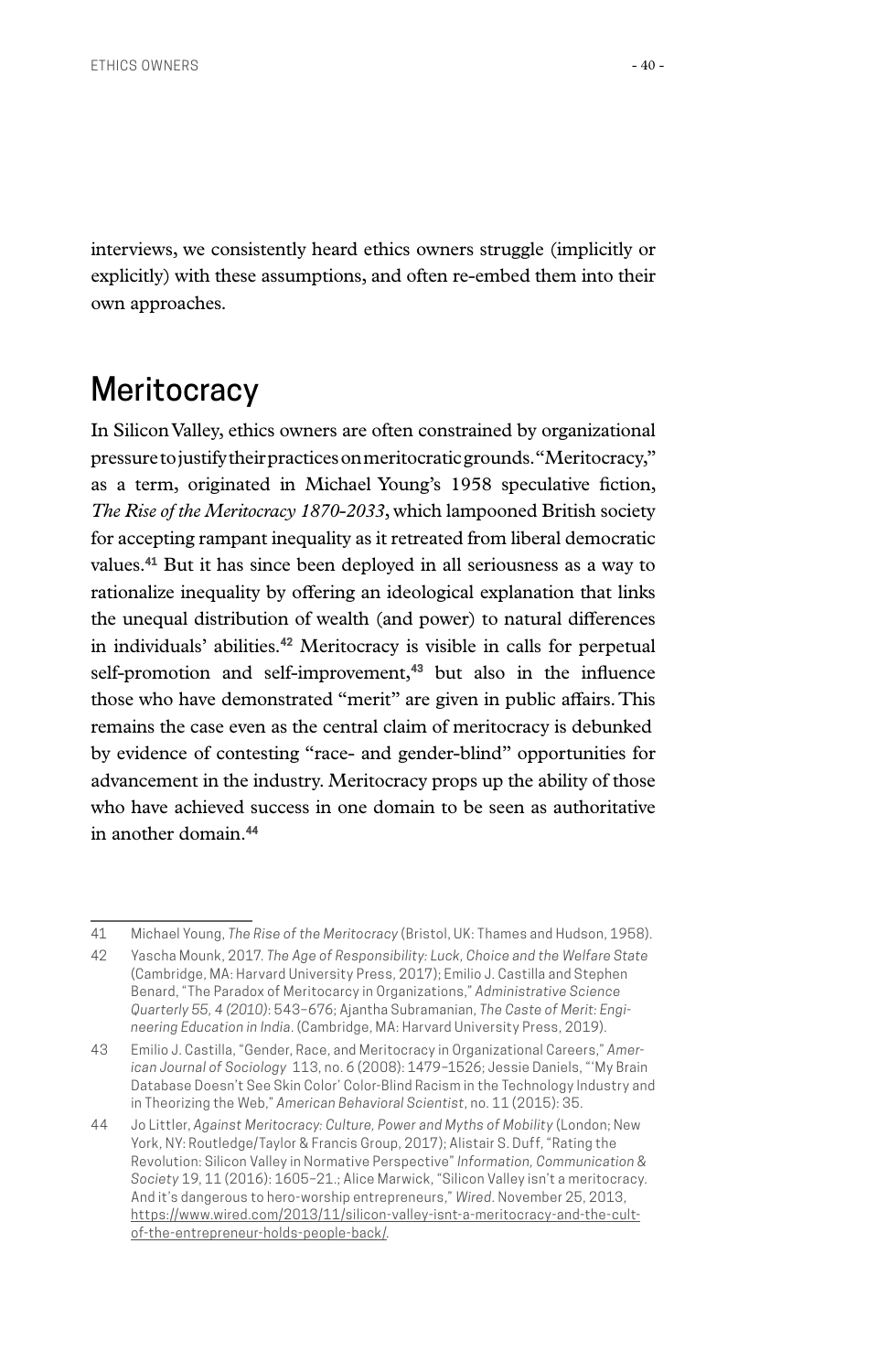In Silicon Valley, the infrastructure of meritocracy is as common as open floorplan offices or luxe cafeterias. For decades, the economic power, and cultural cachet, that meritocracy holds has been expressed by the idea that those who work there are the "best and the brightest", simultaneously dismissing the underrepresentation of Black and Latinx people in positions of power with claims that only raw talent is rewarded without respect to race or gender. Silicon Valley tech companies try to recruit "the best people" from "top schools," which popular wisdom indicates will help them triumph in a survival-of-the-fittest contest.**45** The result of this meritocratic thinking can be a misplaced confidence in existing employees to succeed at any challenge.

We often heard from ethics owners that "there are really good people working in all of these companies who try to do the right thing." In many companies, this is a valid starting point for addressing ethical challenges; ethics owners in our interviews often described Silicon Valley technologists as "grappling with hard questions on the ground," entrusting them with evaluating the ethical implications of their projects. While technologists may indeed be well-positioned within a company to evaluate whether hypothetical harm was realistic given specific technical specifications, all too often they were also seen as authorities on the nontechnical aspects of an ethical challenge, such as what defines "harm" and whose interests should be addressed.

A common refrain we heard from ethics owners was that their technical teams will gather in a room and "think really hard" about the potential ethical implications of a product or feature. The intuition that good technical teams will also be good at enumerating potential ethical implications comports with the importance of technical team members' intuition in other domains, and is underwritten by meritocratic assumptions.**46** It is one thing to ask engineers, with years of education and experience in engineering, to think of all the potential engineering problems that might arise from a design decision. It is another thing altogether to ask engineers to think of how

<sup>45</sup> Ho, *Liquidated*.

<sup>46</sup> Samir Passi and Steven J. Jackson, "Trust in Data Science: Collaboration, Translation, and Accountability in Corporate Data Science Projects," *Proceedings of the ACM on Human-Computer Interaction* 2 (CSCW), 2018.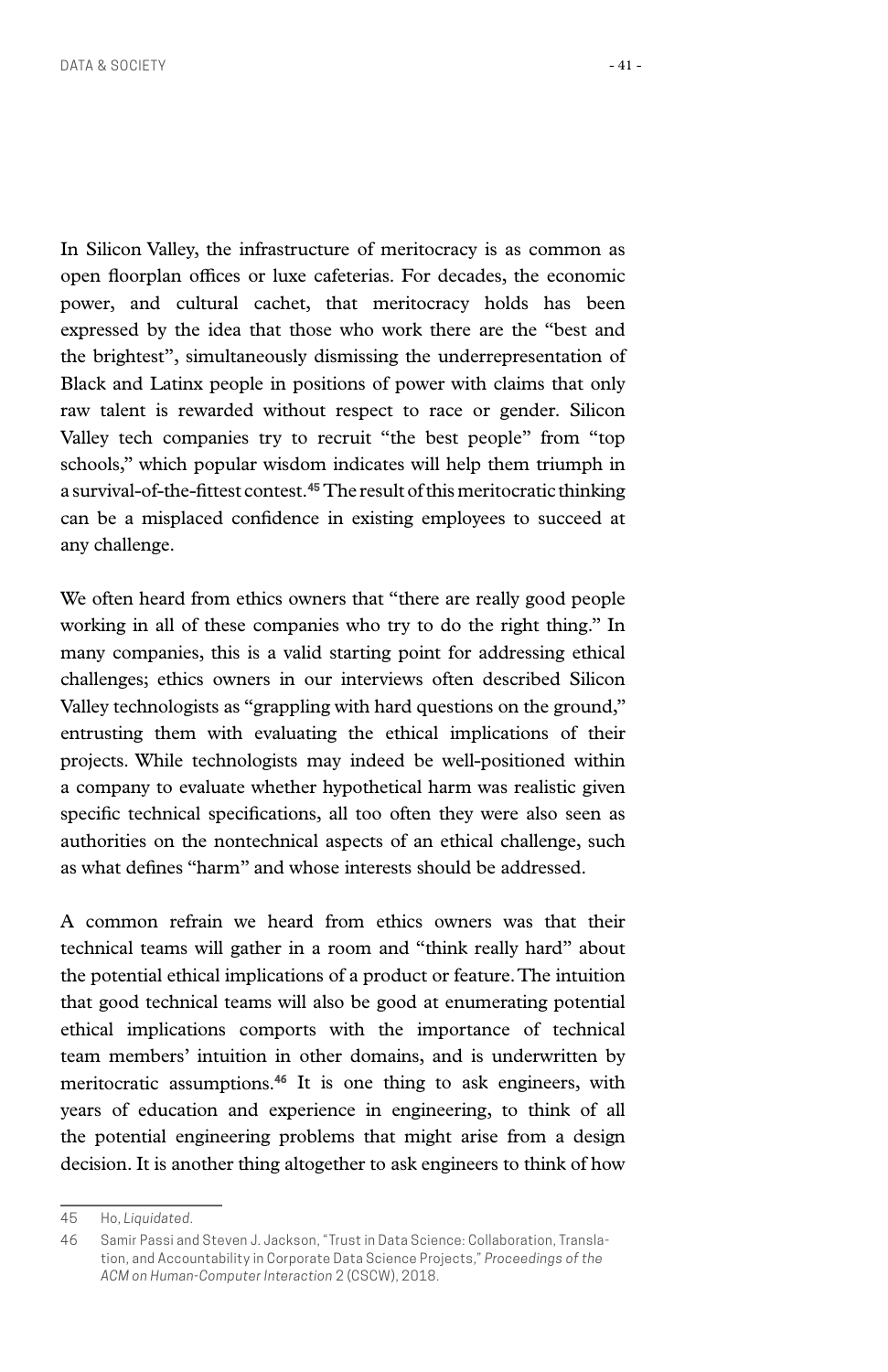a design decision might affect the lives of those whose experiences and social position are drastically different from that of most Silicon Valley technologists.**47** This point is particularly salient because these teams are not reflective of the diversity of people implicated in tech development. The teams themselves lack racial, geographic, class, and gender diversity, with Black and Latinx technologists especially poorly represented. Moreover, the professional respect and value accorded to the expertise of engineering teams often does not extend to the lived experience of technicians from marginalized communities.**<sup>48</sup>**

# Technological Solutionism

Ethics owners operate in a world in which technology is assumed to be the solution to most problems. Indeed, as we write elsewhere, "the idea that technology *can* solve problems has been reinforced by the rewards the industry has reaped for producing technology that they believe *does*  solve problems."**49** The list of social problems—from communication (email) to entertainment (streaming services) to transportation (ridesharing)—the tech industry believes it has "solved" through new and better technology is long. In his book *Winners Take All: The Elite Charade of Changing the World*, Anand Giridharadas describes the cultural world in which these ideas, and the accolades for these ideas, circulate in ways that obscure the negative externalities of technological innovation and depoliticize some of the most serious collective issues facing society today.**<sup>50</sup>**

While many claims of social innovation through technology are dubious—hotels fulfilled the social need for temporary housing long before Airbnb came along—others are quite valid. Page-rank search algorithms really do put the world's information at our fingertips,

<sup>47</sup> Lucy Suchman, 2002. "Located Accountabilities in Technology Production," *Scandinavian Journal of Information Systems* 14, 2 (2002): 16.

<sup>48</sup> The use of technology for racist, anti-Black applications, including but not limited to policing and racial justice, has an even longer history as told in: Ruha Benjamin, *Race After Technology: Abolitionist Tools for the New Jim Code* (Medford, MA: Polity Press, 2019).

<sup>49</sup> Metcalf et al. 2019 (emphasis altered).

<sup>50</sup> Anand Giridharadas, *Winners Take All: The Elite Charade of Changing the World*. (New York: Alfred A. Knopf, 2018).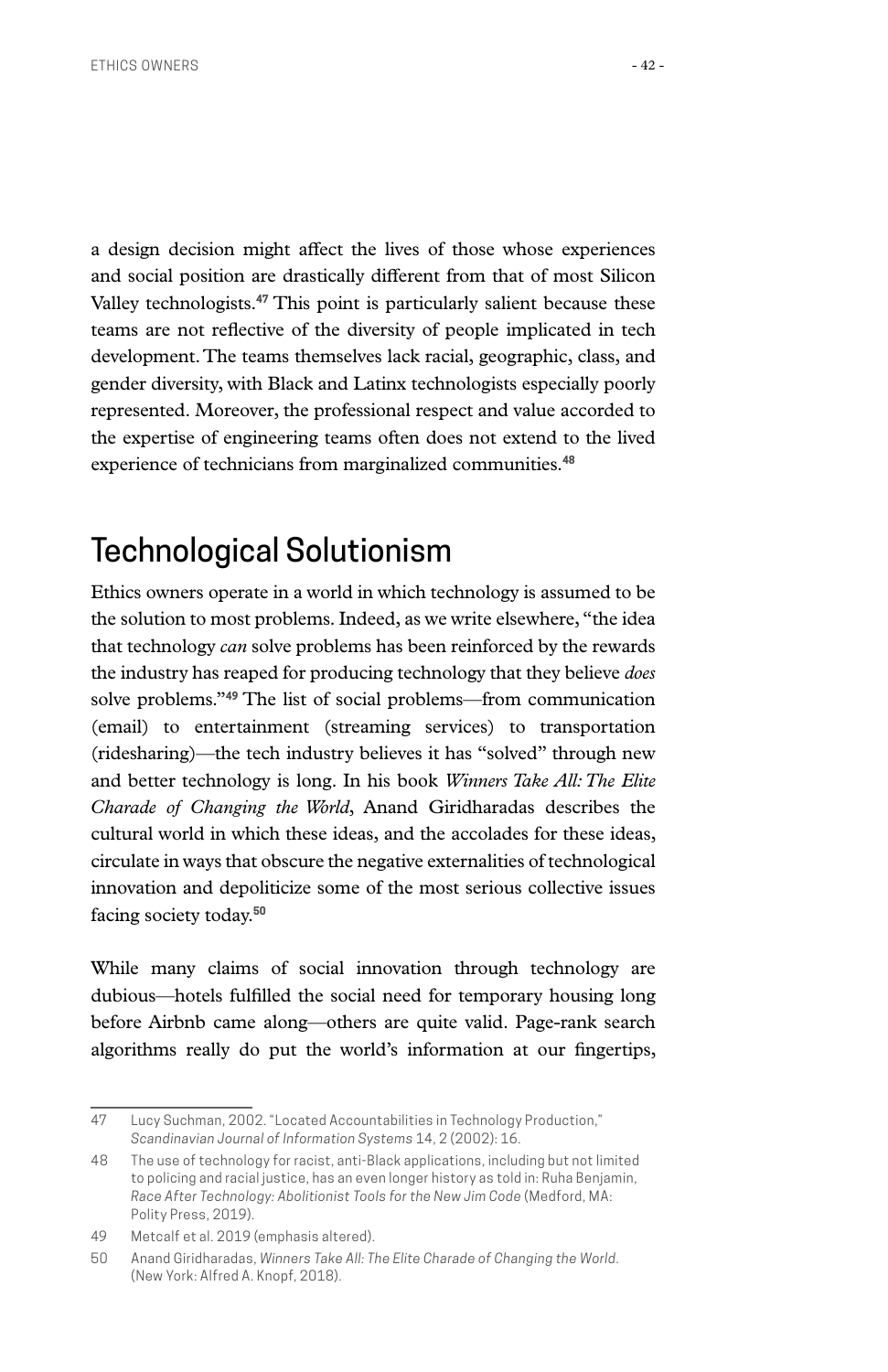social media connects people across great distances and at times enables new forms of political participation, etc.**51** However, most technologies are inherently dual-use, producing negative effects alongside positive ones. Even when those in the tech industry acknowledge the negative social impact of technologies they've built, they often propose technical solutions to those problems, as if more or different tech can fix the problems of tech.**<sup>52</sup>**

For ethics owners, they work within an industry in which the assumption that "tech can solve social problems" winds up framing ethics as something that can be "solved." While many ethics owners we spoke with acknowledge the futility of seeking a "silver bullet" for addressing ethics concerns, in the same breath they will also mention using "the super powers given to you by tech," a view that pervades one-on-one interviews and much of the industry's public discourse. Ethics owners search for toolkits and checklists that can be implemented as part of the design, development, and deployment process, and operate under the belief that attention to technical detail can forestall any negative social impact of a system.

However, much of the most intractable social impact of technology arises from products that work *exactly* as intended. And yet, we often heard that "you're not going to have an issue with the AI if your data is all good and you've curated that appropriately—checked for fairness, mitigated against negative bias, and carried metadata along so that you can revisit decisions … And the problem exists when you don't do those things." This attitude leads to a well-intentioned search for best practices (i.e., procedures, checklists, concrete metrics) that can guarantee an ethical outcome. But best practices are well-suited

<sup>51</sup> Amy Langville and Carl D. Meyer, *Google's PageRank and Beyond: The Science of Search Engine Rankings* (Princeton, NJ: Princeton University Press, 2006); Gohar Feroz Khan, Bobby Swar, and Sang Kon Lee, "Social Media Risks and Benefits: A Public Sector Perspective," *Social Science Computer Review* 32, 5 (2014): 606–27.

<sup>52</sup> For counterpoint, see: Ben Green, and Salomé Viljoen, "Algorithmic Realism: Expanding the Boundaries of Algorithmic Thought," In *Proceedings of the ACM Conference on Fairness, Accountability, and Transparency*, Barcelona, ES.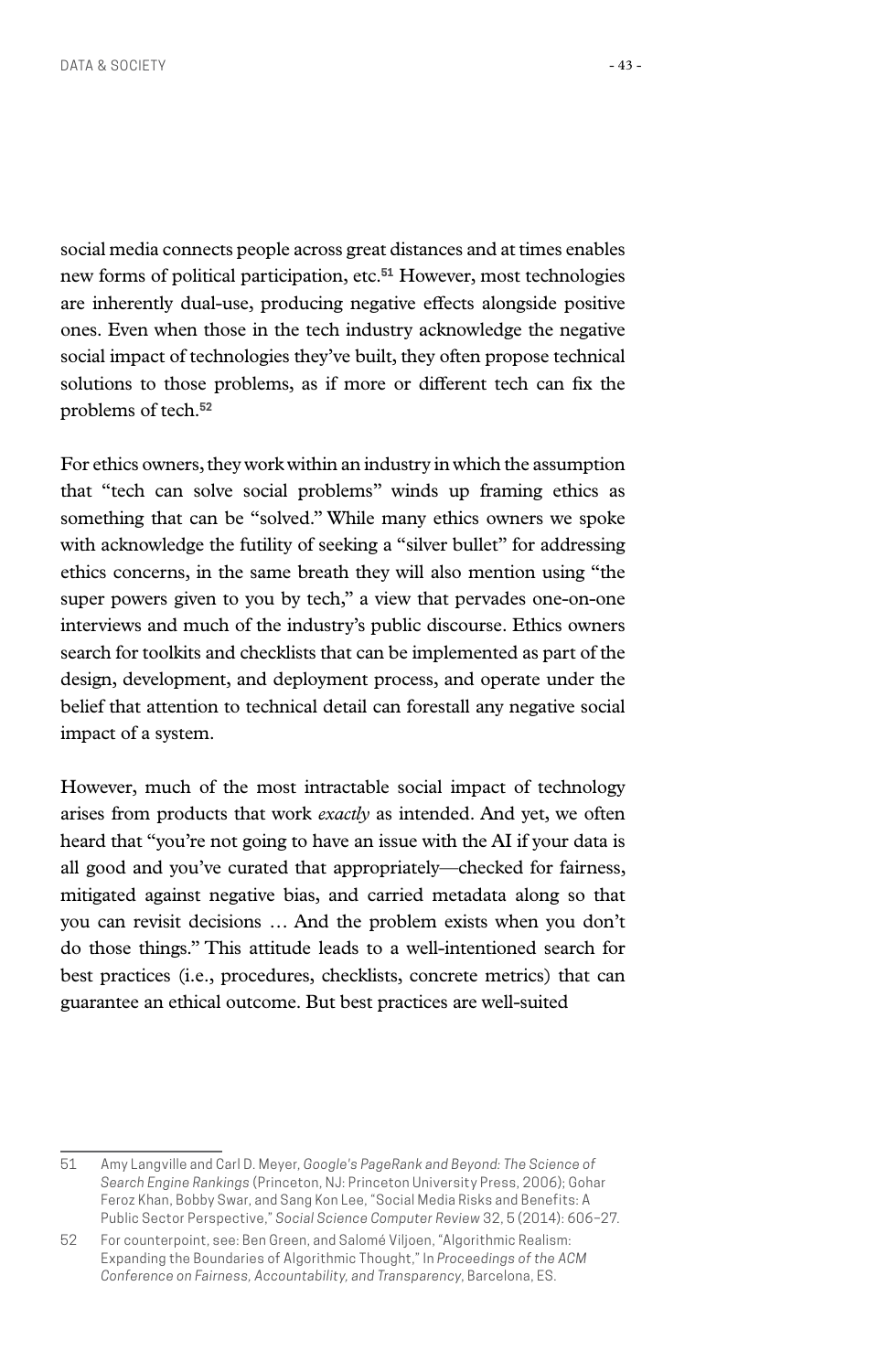to technologists' work—to systems that can be accurately modeled in a development environment—not the social worlds in which their products are expected to function responsibly and ethically.**<sup>53</sup>**

### Market Fundamentalism

The third assumption that inextricably shapes the work of ethics owners is the idea that the market is the ultimate arbiter of which ethical approaches can work, and which cannot. We heard from ethics owners resigned to the feeling that "[market] success trumps ethics," a statement that often accompanied the fear that unethical practices might persist inside companies, as long as they remain profitable. The idea that the market can decide which ideas are good and which are bad is based on an extension of neo-classical economic ideas that have been applied far beyond the domain of economic markets.**54** Unless ethical risk can be priced into the product development process, it remains very difficult for ethics owners to argue for organizational interventions that add friction to that process. However, "if people actually stop using certain services and/or showed more preference for services that didn't have the same [flaws], you can be sure companies will be responsive," we were told.

Assumptions about the need to satisfy market demands also help explain why companies tend not to invest in ethics practices until they are fairly large or well-capitalized. Many ethics owners we spoke with expressed a desire for industry-standard, durable processes that they could adapt to their own company's needs. This implies that only the largest, most well-capitalized companies currently have the resources to address ethics. If these tools could be standardized, we heard, then even smaller startups could "do ethics," so long as the initial investments in developing those tools were borne by others.

<sup>53</sup> Madeleine Clare Elish and Elizabeth A. Watkins, "When Humans Attack: Re-Thinking Safety, Security, and Al." Data & Society: Points (blog), May 14, 2019, [https://](https://points.datasociety.net/when-humans-attack-re-thinking-safety-security-and-ai-b7a15506a115) [points.datasociety.net/when-humans-attack-re-thinking-safety-security-and-ai](https://points.datasociety.net/when-humans-attack-re-thinking-safety-security-and-ai-b7a15506a115)[b7a15506a115.](https://points.datasociety.net/when-humans-attack-re-thinking-safety-security-and-ai-b7a15506a115)

<sup>54</sup> David Harvey, *A Brief History of Neoliberalsim*. (New York: Oxford University Press, 2005)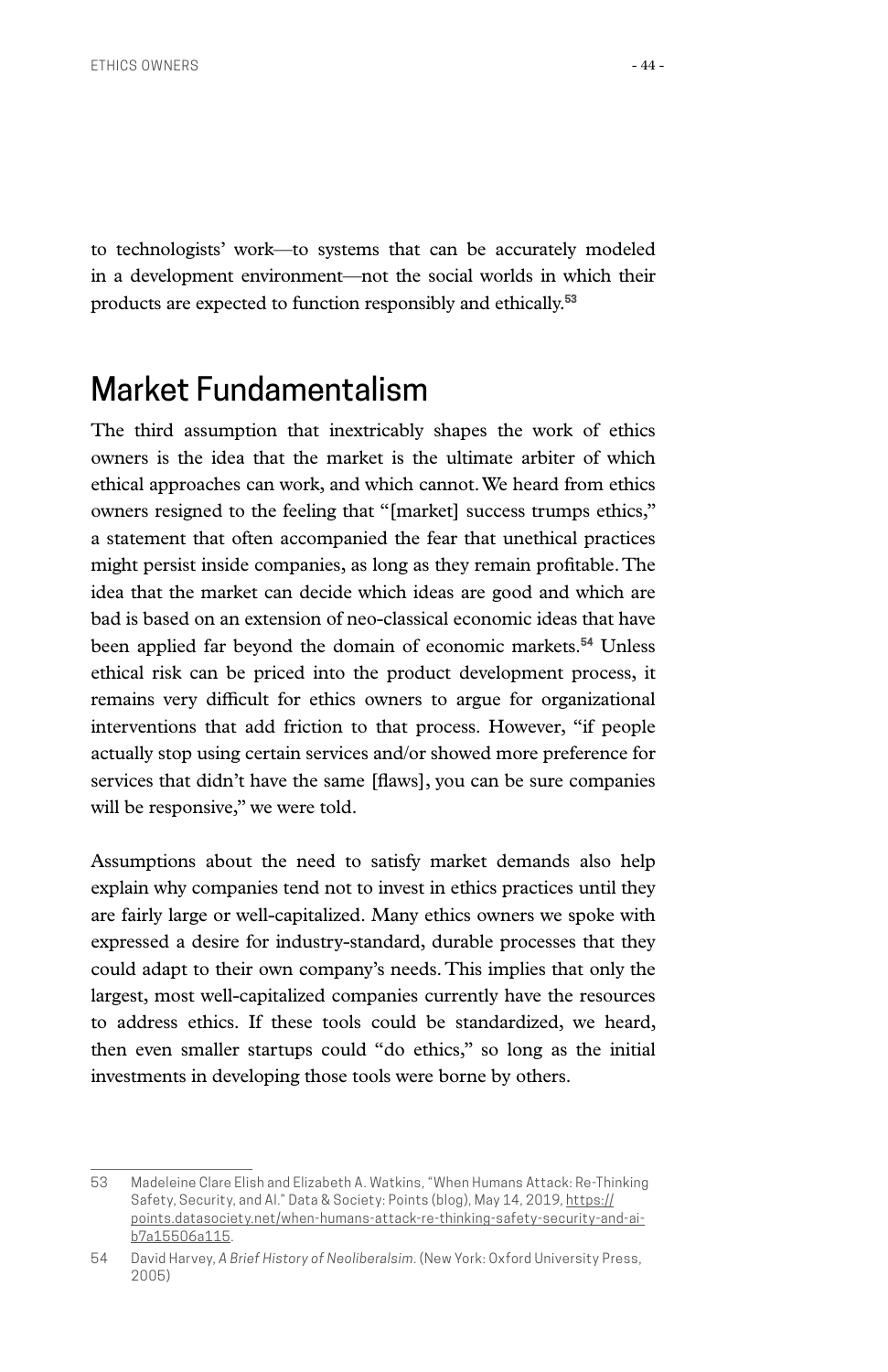# **NAVIGATING TENSIONS**

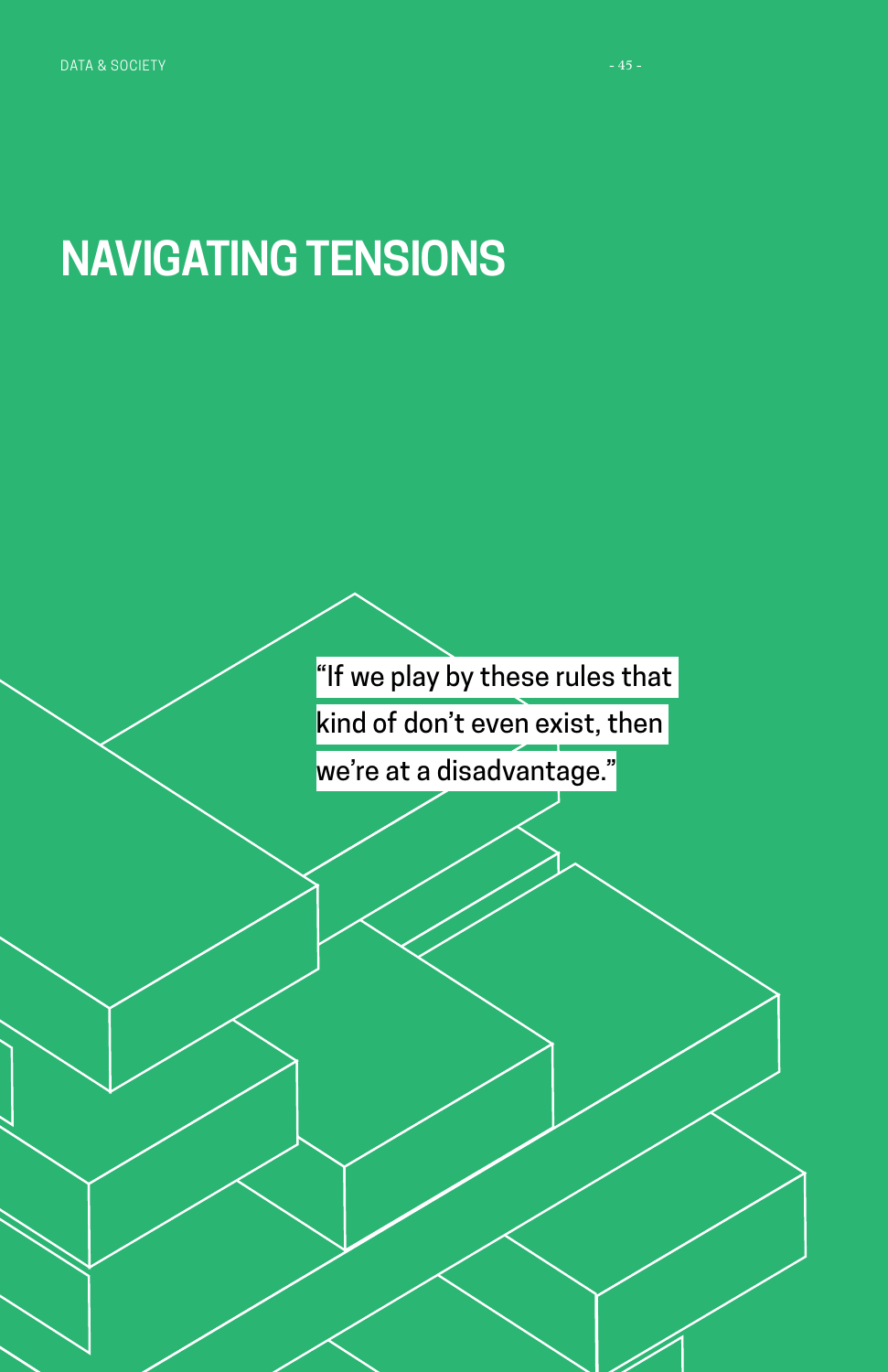Ethics owners adapt existing corporate engineering practices toward their own goals—addressing the ethical challenges that those same practices have played a role in producing. In doing so, they encounter several tensions. These tensions are fundamentally irresolvable, because they sit astride competing descriptions of the work that individuals inside of companies perform—engineers approach work differently than general counsels do, enterprise sales executives approach work differently than retail salespeople. Because ethics owners work as translators across different components of their organizations, working through these tensions without resolving them is an essential component of the role. As owning ethics becomes more concrete, moving away from the articulation of abstract principles and values towards concrete business practices, these tensions come into sharper focus.

To fully resolve these tensions, ethics owners would need to develop a generalizable method that could be applied across cases, however the specificity of the issues they deal with call for each issue to be dealt with *in context*. Therefore, the work of owning ethics in Silicon Valley is the work of navigating these tensions *without* resolving them. We identify six main tensions that highlight the specificity with which ethical issues must be addressed, how they must work against the grain of generalizable solutions.

## Personal Ethics, Corporate Duties

#### **As employees, ethics owners always have both personal ethics and corporate duties, which often conflict.**

Ethics owners may work inside of companies, they may work for companies, but they also remain individuals, with moral stances and opinions that are not identical to the company itself. This is true even if they are socially situated in ways that validate their own ethical sensibilities while foreclosing other possible ways of understanding their own ethical engagement with the world.**55** They must, therefore,

<sup>55</sup> Sareeta Amrute, 2019. "Of Techno-Ethics and Techno-Affects," *Feminist Review* 123, 1 (2019): 56–73, [https://doi.org/10.1177/0141778919879744.](https://doi.org/10.1177/0141778919879744)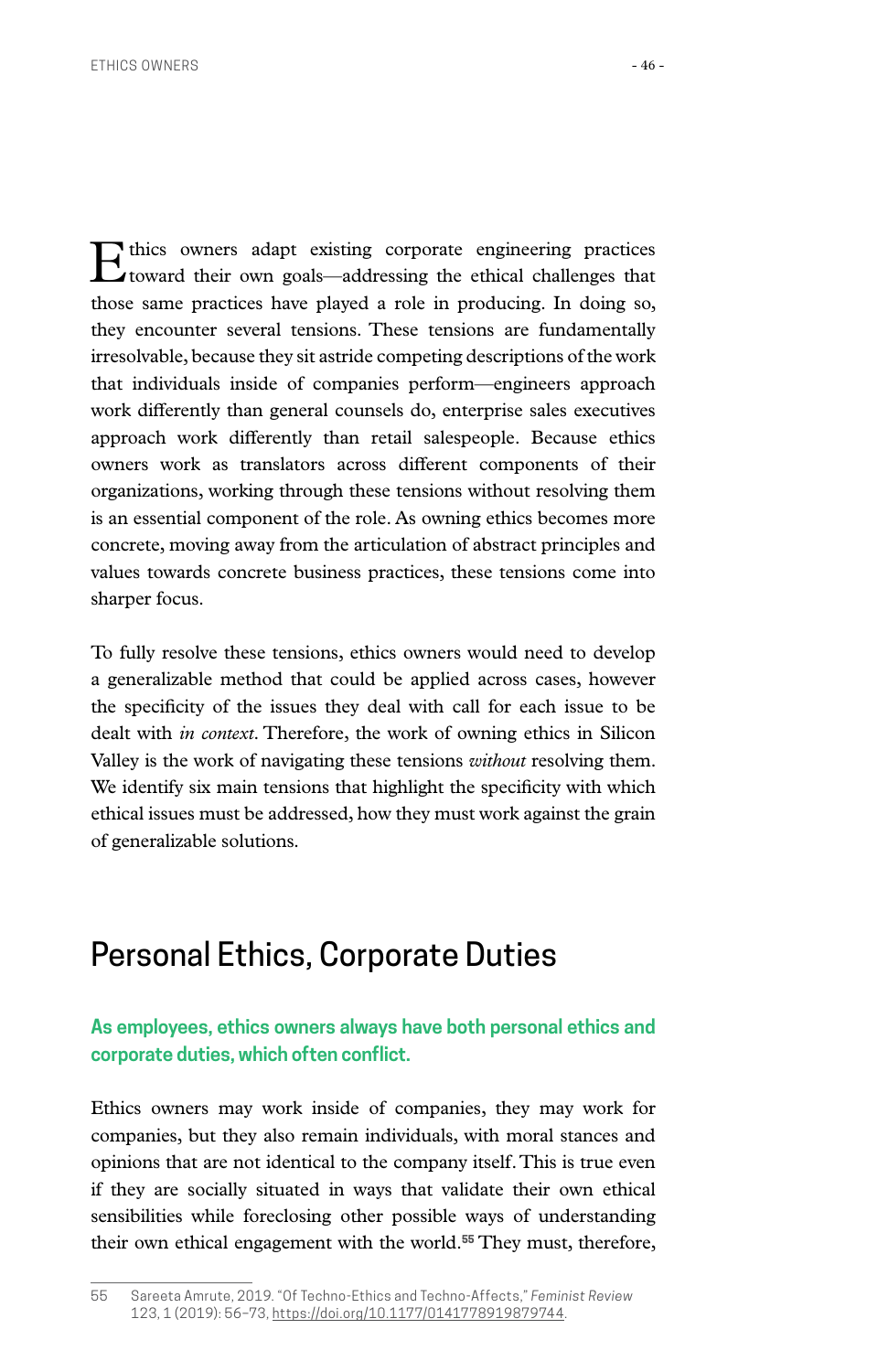sit at a point of tension between the priorities of the corporation, which include a fiduciary duty to shareholders and adherence to the corporate mission, and any number of personal stances on the activities of the company. In instituting ethical practices and interventions, they must constantly translate their work back into the terms of corporate responsibility, sometimes at odds with their own understanding of personal responsibility, focusing on "metrics that go back to the stockholder," as we were told in our interviews. The interventions ethics owners make, particularly when that intervention slows or stops a product from going to market, must be justified in terms of the bottom line. Even when a decision is morally justifiable, it must also be rendered in terms of a liability risk avoided, another opportunity for profit generated, or a reputational benefit for the firm.

Tech employees often have specific, specialist knowledge of the inner workings of their companies that are inaccessible to outsiders, and have begun to assert their own moral sensibilities about their work.**<sup>56</sup>** Ethics owners—but also employees in other roles—have told us that there are certain kinds of projects they would refuse to work on, and some have left their jobs when they found out about projects they were morally opposed to.**57** They also see themselves as in the best position to hold their employers accountable to ethical principles, even if they think many of their fellow employees are "not yet motivated by ethics." This pressure is countered by internal pressure from other managers to maintain existing practices, which represent sunk costs, which avoid jeopardizing revenue streams, and which maintain legitimacy in the eyes of the public. To be fair, not all employees can push back against management for ethically dubious instructions, due to their economic situation, visa status, or any number of other issues bound up with structural forms of privilege, particularly along racial lines.

<sup>56</sup> Dani Deahl, "Google Employees Demand the Company Pull Out of Pentagon AI Project," *The Verge*, April 4, 2018[, https://www.theverge.com/2018/4/4/17199818/](https://www.theverge.com/2018/4/4/17199818/google-pentagon-project-maven-pull-out-letter-ceo-sundar-pichai) [google-pentagon-project-maven-pull-out-letter-ceo-sundar-pichai](https://www.theverge.com/2018/4/4/17199818/google-pentagon-project-maven-pull-out-letter-ceo-sundar-pichai).

<sup>57</sup> Recent graduates entering the workforce are making similar decisions about potential employers. See: [https://www.nytimes.com/2020/01/11/style/college-tech](https://www.nytimes.com/2020/01/11/style/college-tech-recruiting.html)[recruiting.html](https://www.nytimes.com/2020/01/11/style/college-tech-recruiting.html).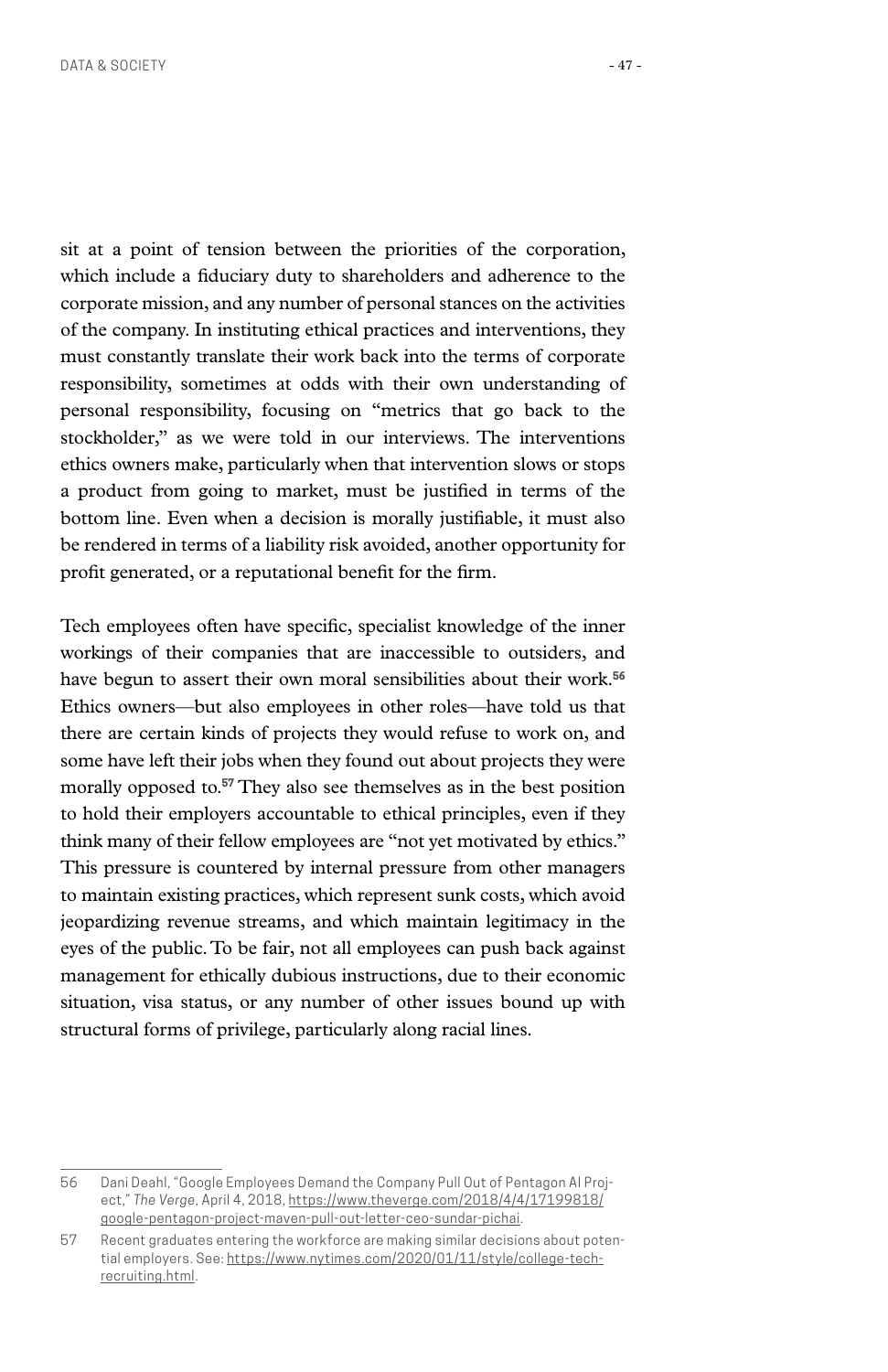### Upside Benefits, Downside Risks

**Ethics owners find that it is far easier to advocate for changes that limit potentially harmful effects of a product than it is to advocate for changes that may prove beneficial for users.**

Ethics owners are well-positioned to make a straightforward value proposition about their work: It acts as a hedge against negative consequences that might arise from a public controversy surrounding a company's products or business practices. They are able to argue in clear language that if a company is caught up in a public controversy, the cost to the share price, fines, or reputational harm to the company's brand can be more than offset by the expense of ethical practices that might avoid such an end. But ethics owners must also grapple with how to articulate the upside benefits of generating better products that come out of more ethically considerate development practices.

Both the upside benefits and the downside risks are hard to quantify, but companies are already familiar with handling downside legal and public relations risks. The outcomes ethics owners aim at are distinct from the outcomes of a capable PR team, or from limiting the extent of legal liability that a general counsel's teams are concerned with. These outcomes are distinct because ethics owners are tasked with making substantive interventions into the products themselves, as they affect end-users, and not just the public messaging around those products or the contractual language that binds users and purveyors of those products.

Ethics owners described difficulties they have faced in advocating for improvements to products that don't directly affect the bottom line, compared to the relative ease they had in "killing" potentially harmful or risky aspects of a product. Even as companies make headway in seeking to improve products before they ship, some of the most powerful interventions that could help assess the ethical implications of particular technologies threaten the commercial viability of the products they are used to evaluate. The same methods that could systematically prove a product's safety could be used to steal the intellectual property behind the system or otherwise take advantage of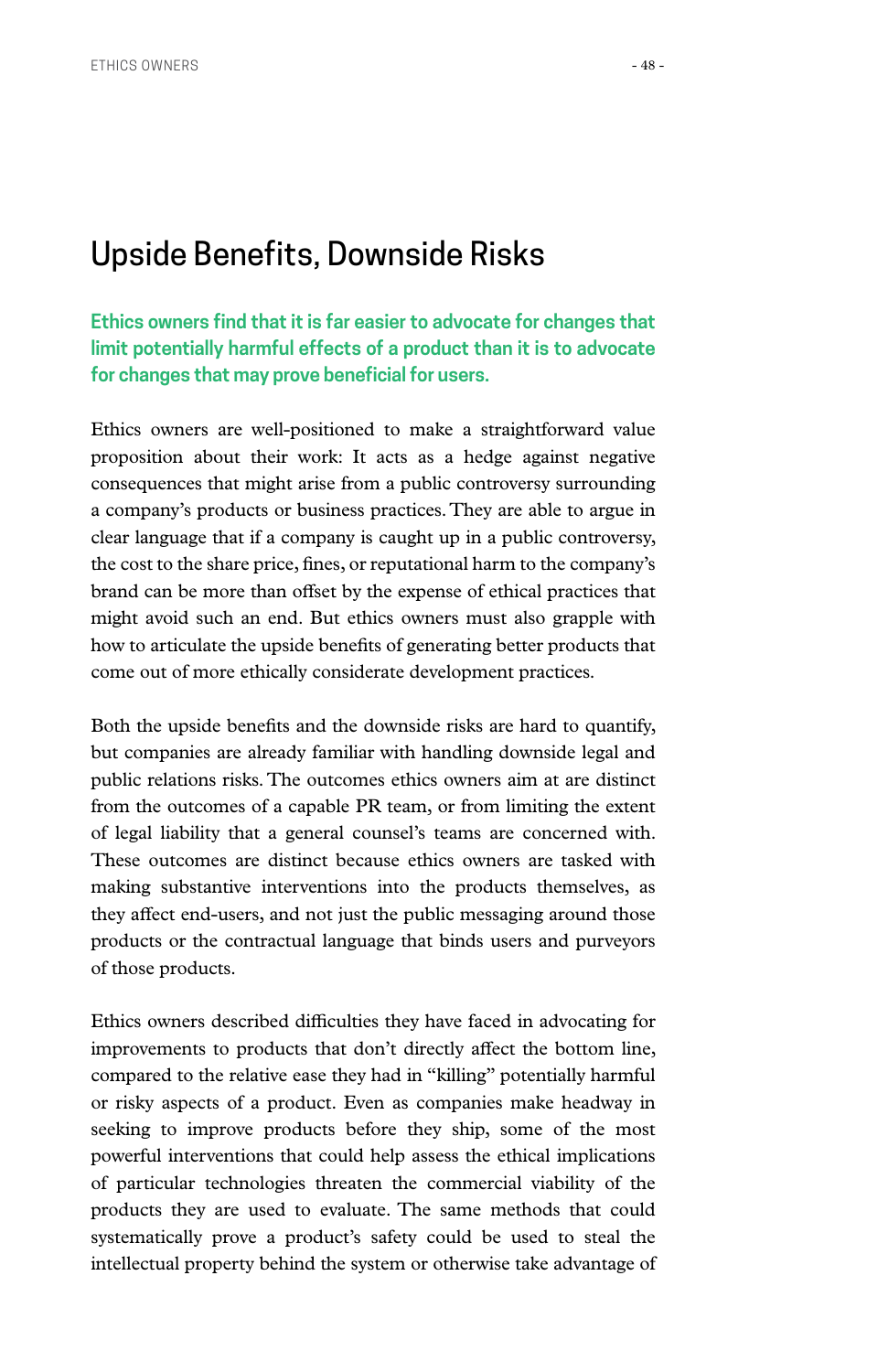its design features.**58** Ethics owners worry that "the same method that helps you detect where edge cases might pop up is the same method to gaming the system."

Additionally, the basic accounting necessary for any business effort is challenging for ethics owners because of the relatively new nature of the role. Even if a business is willing to earn less profit, or accept the price of upfront investments in order to mitigate future downside risk, it is still necessary to put a concrete number on those forecasts. For example, there are industry-standard expectations about what percentage of operating expenses should be dedicated to legal teams and outside counsel. Yet we heard from ethics owners that there was a lack of clarity around relatively simple measures of expenses, such as what head count is needed to run an ethics review of a new product or how much time is reasonable to allot such a review on a product launch calendar. Even in the least-cynical sense, "ethics" must be priced on the balance sheet, and there is no clear consensus on what the cost is.

# Direct-to-Consumer, Business-to-Business

**For ethics owners, how they approach their work will be deeply affected by their employer's business model, and standard practices might not work across different business models.**

One of the most interesting dynamics we found is that enterprise or business-to-business (B2B) companies, which sell their products and services to other companies, are quite far ahead in investing in formal ethics capacity. This is in marked contrast to the scrutiny that public scandals place on consumer-facing business-to-consumer (B2C) platforms, like Google and Facebook, and how their ethics practices directly affect customers. One reason for this is that it is more straightforward to articulate the upside benefits of robust ethics practices for B2B companies.

<sup>58</sup> Srinivas Nidhra, "Black Box and White Box Testing Techniques—A Literature Review." *International Journal of Embedded Systems and Applications* 2, 2 (2012): 29–50.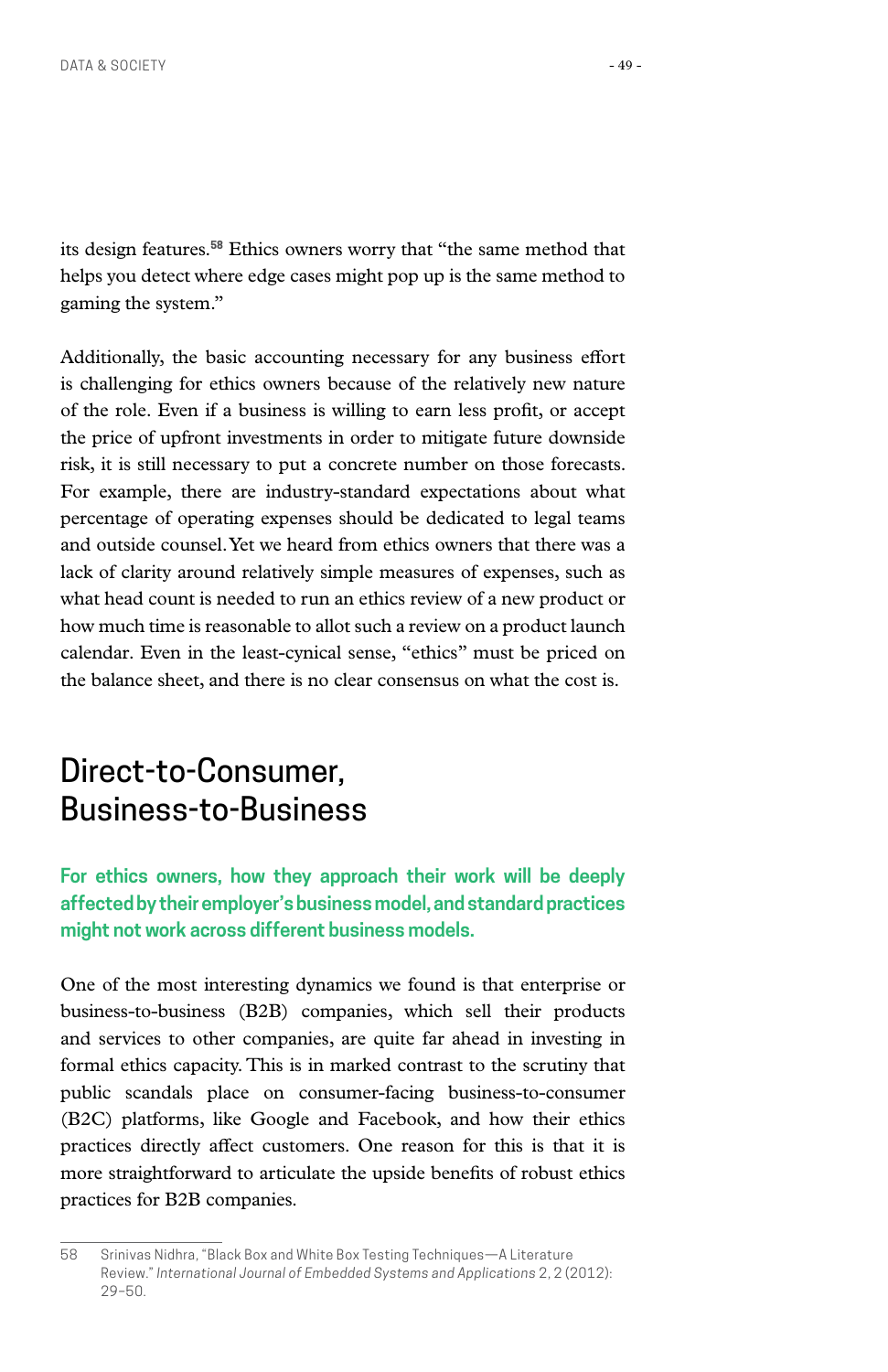For example, using ethical design to reduce their clients' risk exposure provides clear economic value to both parties, which has so far incentivized B2B software companies to invest in tools for mitigating algorithmic bias. At the same time, however, ethics owners ruminate on the fact that enterprise companies may have little insight into what their client companies are actually *doing* with their products and services, leaving the B2B's to wonder if their product is being used for unethical purposes. Additionally, they point out that the public has significantly less access to the workings of enterprise software systems, where even the biggest companies may not be household names.

Ethics owners at B2B companies acknowledge that "it is complicated to sit in the middle of a range of different business models that may have some tensions with each other... and we gain a lot of value as a result of having to balance those things, because it does put us in a societal position of actually having to make decisions that fit with a broad range of different kinds of complex stakeholders." In other words, ethics owners find it difficult to craft a single set of policies that can be deployed across different kinds of business models. Being an ethics owner in an enterprise company is different from being an ethics owner in a direct-to-customer company. B2B models have a more explicitly contractual relationship with enterprise clients, while B2C models rely on terms of service and technical controls to manage ethical risks. And, at a company with a mixed business model, simultaneously B2B and B2C or involving hardware and software, it can be very difficult for ethics owners to produce a single set of approaches.

For ethicists observing from the outside, there is some risk that focusing on individual and societal harms could be co-opted by the needs of enterprise salespeople to attract corporate clients. When B2B companies use ethics as a selling point for their services, it raises the possibility that "ethics" will become a service that gets bundled in with other enterprise services, and is only offered at enterprise prices. Conversely, ethical considerations may be downplayed or receive short shrift for end-users, citizens, and regulators. Insights into algorithmic harms might be behind a paywall in business-to-government and business-to-business software business models, where the services provided may be even more opaque to the public. In retrospect, it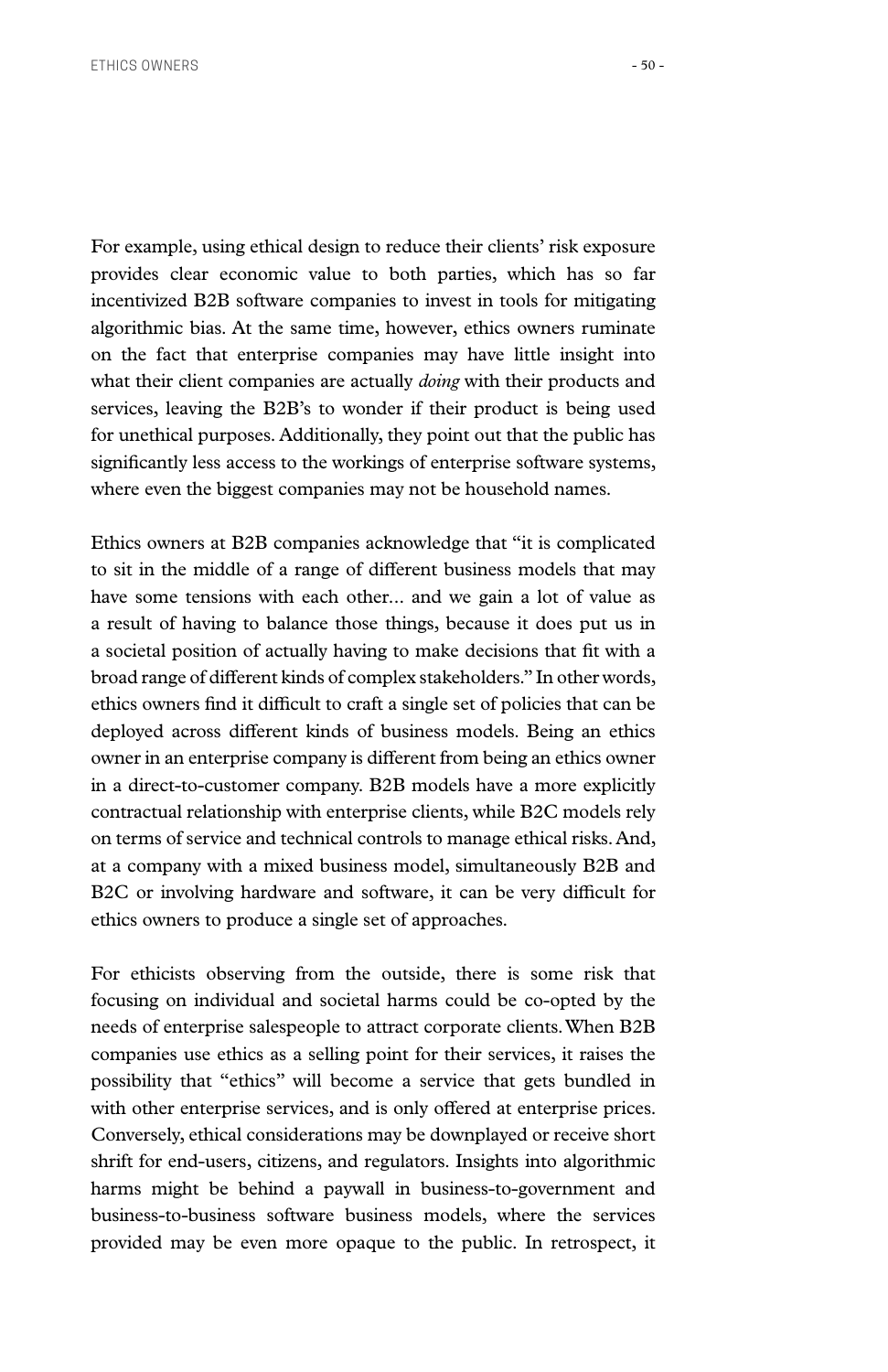appears obvious that different business models will approach tech ethics differently, however the public conversations about tech ethics have largely missed these complexities.

#### Measurable and Nonmeasurable Impacts

**Developing metrics for measuring the ethical impacts of tech products, and tracking the success of intervention, remains one of the greatest challenges for ethics owners.**

Ethics owners explained to us that they can use quantifiable data from end-users to assess the ethical impact of certain products. Almost all Silicon Valley products produce huge amounts of data on user activity—for services delivered to smartphones, this can include battery charge level, location, and even the temperature of the device. Some ethics owners look to translate such data into performance ratings that indicate the users for whom the product is working the best, or at least working as intended, and then check those performance metrics against their demographic status. The ethics owner might discover, then, that a particular product is performing worse for a protected class—say a particular gender or race—in a way supported by empirical data. Or, inversely, measuring negative impacts might require acquiring data that the company might otherwise not wish, or not be legally permitted, to gather directly through their service. In those cases, while the impact is theoretically measurable, an assessment requires engaging in practices that potentially have other kinds of negative impacts, such as inferring or purchasing sensitive data.**<sup>59</sup>**

But other kinds of impacts are much harder to measure, because they occur beyond the scope of data collection practices. In interviews, ethics owners admitted they are limited in their ability to understand the population of people who are either *unable* to use their products, or what would have happened had people not used their products. That said, it is exceedingly difficult, if not impossible, to understand phenomena that are not representable as data—prison recidivism

<sup>59</sup> Jennifer Eberhardt, "Can Airbnb train hosts not to be racists?" *Daily Beast*, 2019, June 12, [https://www.thedailybeast.com/can-airbnb-train-hosts-not-to-be-racists.](https://www.thedailybeast.com/can-airbnb-train-hosts-not-to-be-racists)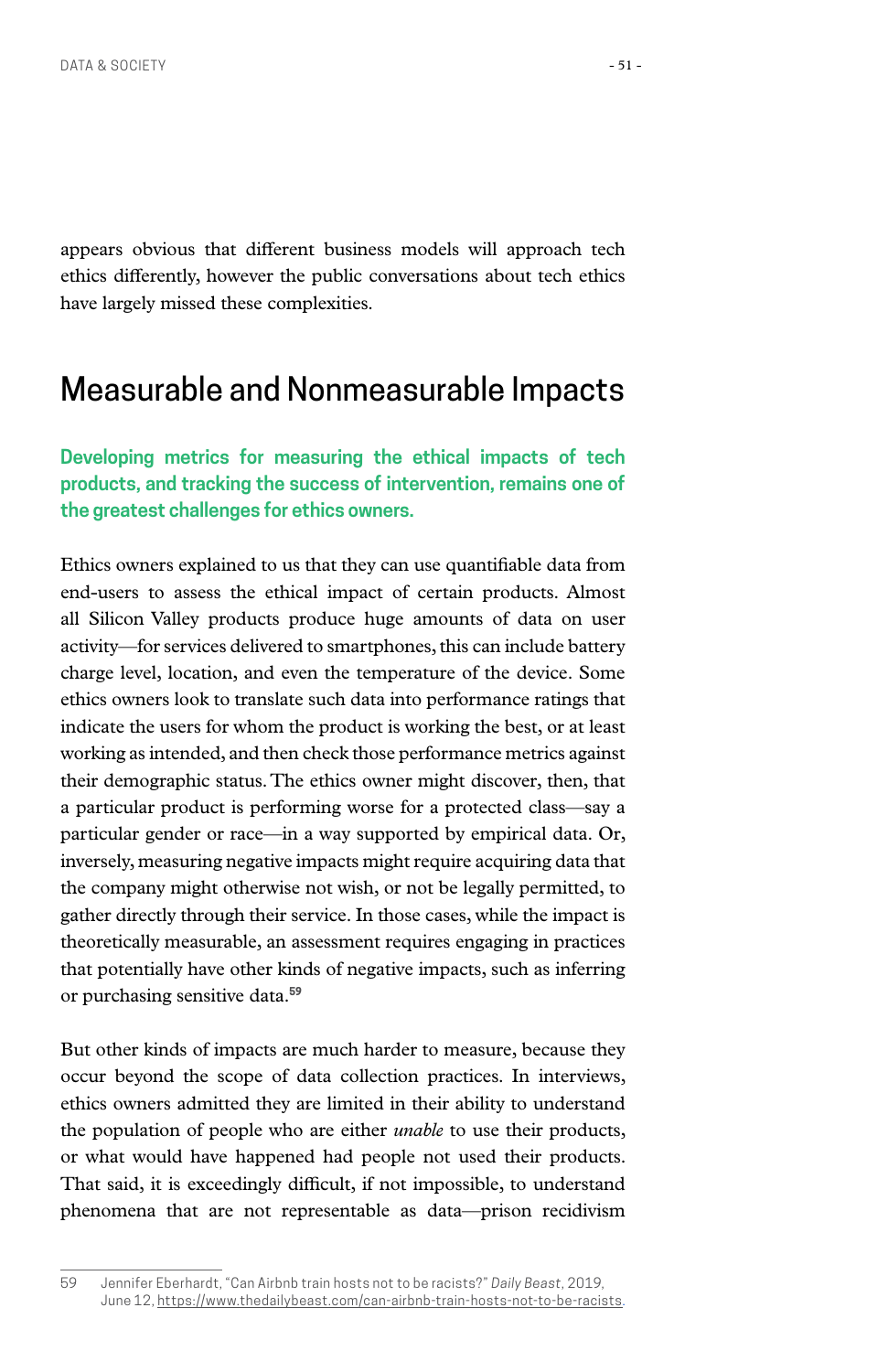models cannot measure the number of prisoners who remain incarcerated but would not have gone on to commit a crime if released, and college achievement models cannot measure how those who are not admitted to higher education would have performed in college.**<sup>60</sup>**

Similarly, it is exceedingly difficult for a company to measure secondary effects from their products. For example, when Open.ai developed the text-spoofing algorithm GPT-2 as a research project, they refrained from immediately releasing it publicly out of concern that it might undermine societal trust in the mediascape, contributing to the so-called "fake news" problem.**61** Ethics owners discussed the difficulty of tracking such effects, which are widely distributed and might occur in ways that don't directly come into contact with the product itself. In this example, people who never read an article produced by GPT-2 might cease trusting other media sources due to the existence of such a technology.**62** The difference between measurable and nonmeasurable impact can lead to extra attention for the class of ethical impacts that are already heavily documented and amenable to quantitative measures, like algorithmic bias and fairness, and a relative lack of scrutiny for harder-to-measure or impossible-to-quantify impact.

### Users, Nonusers

**Ethics owners are given the task of understanding broader social impact of their companies' products, but have little insight into how nonusers are affected by those products.**

Silicon Valley companies know far more about people who use their products than they do about people who don't. Similar to the tension between measurable and nonmeasurable impacts, the impacts on

<sup>60</sup> Abigail Z. Jacobs and Hanna Wallach, "Measurement and Fairness," *ArXiv:1912.05511 [Cs]*, December, 2019[, http://arxiv.org/abs/1912.05511.](http://arxiv.org/abs/1912.05511); Laurel Eckhouse, Kristian Lum, Cynthia Conti-Cook, and Julie Ciccolini, "Layers of bias: A unified approach for understanding problems with risk assessment," *Criminal Justice and Behavior* 46, no. 2 (2019): 185-209.

<sup>61</sup> Aaron Mak, "When is technology too dangerous to release to the public?" *Slate* February 22, 2019, [https://slate.com/technology/2019/02/openai-gpt2-text](https://slate.com/technology/2019/02/openai-gpt2-text-generating-algorithm-ai-dangerous.html)[generating-algorithm-ai-dangerous.html](https://slate.com/technology/2019/02/openai-gpt2-text-generating-algorithm-ai-dangerous.html).

<sup>62</sup> Regina Marchi, "With Facebook, blogs, and fake news, teens reject journalistic 'objectivity'," *Journal of Communication Inquiry* 36, no. 3 (2012): 246-262.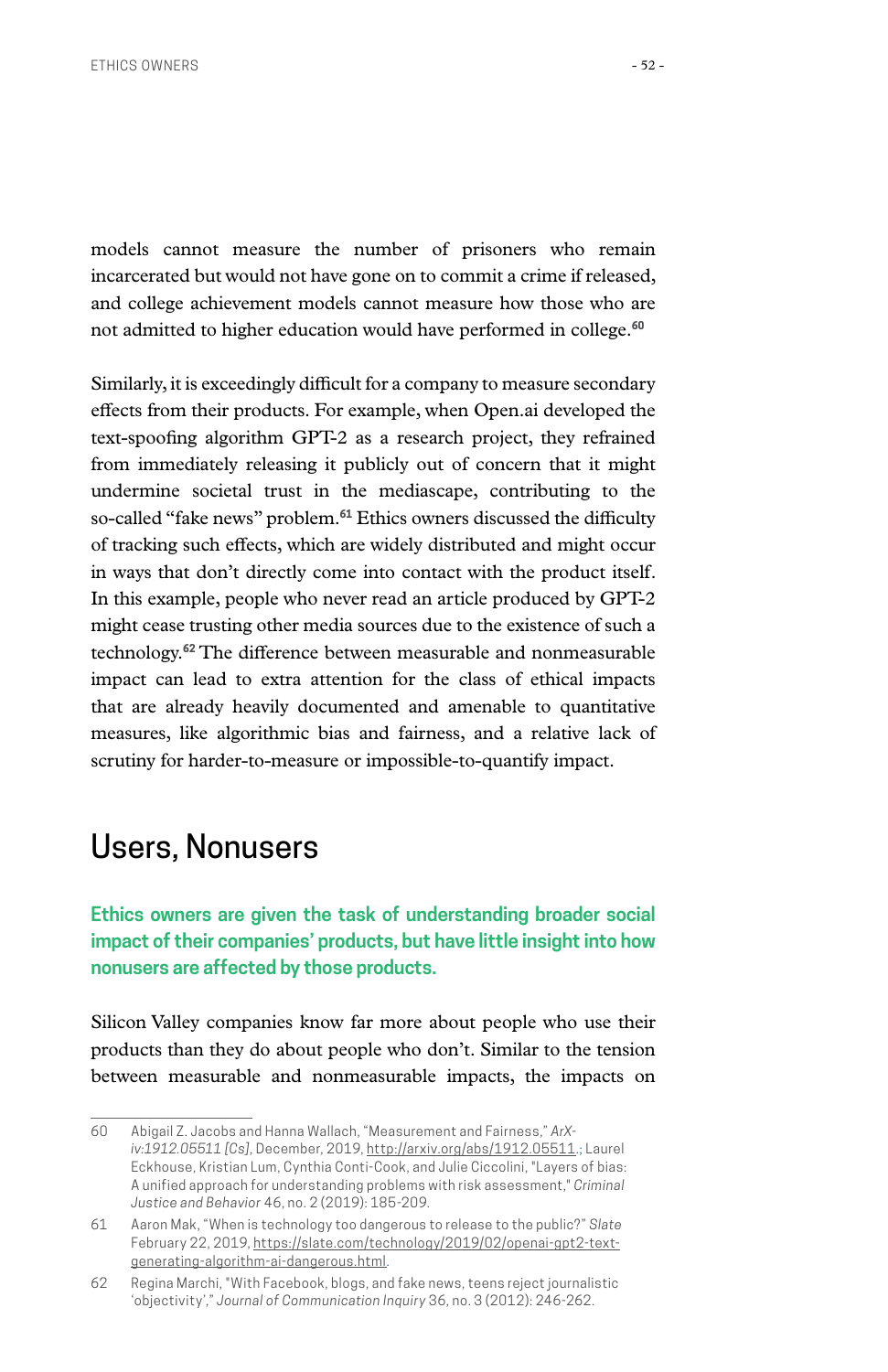people who companies hold the most data about—their users—are much easier to grasp for ethics owners, compared to how ethics owners can assess impacts on nonusers. Companies pay attention to their users, of course, because they want to retain them as customers, and because they are already in a relationship of responsibility with them. But there are also impacts that may affect nonusers, in ways that ethics owners find difficult to address. For instance, while a ride-share company might know how the riders and drivers use their platform, it's harder to know how people *not* using that platform are affected by things like routing decisions, neighborhood rollout plans, and how public transportation planning might be affected by the decisions made by the ride-share company. Simply gathering data about nonusers may actually increase the ethical harm, particularly if that data finds its way

Nonuser impacts, like nonmeasurable impacts, are difficult to address because of the lack of data, and because they may be outside the dominant business model for a company, but they are no less likely to be significant. Nonuser impacts are also difficult to even conceptualize, let alone address, particularly from within a company used to evaluating its products through the feedback loops its informational architecture enables.

# Specificity, Generalizability

into other business operations.**<sup>63</sup>**

#### **Like the rest of Silicon Valley, ethics owners face significant challenges when attempting to scale their methods across contexts.**

The work of ethics owners, given the sets of assumptions that pervade the work they do inside of Silicon Valley tech companies, produces tensions that cannot be resolved. By this, we mean that there is no single, or optimal, rule that can be uniformly applied in every situation—these

<sup>63</sup> Russell Brandom, "Shadow profiles are the biggest flaw in Facebook's privacy defense." *The Verge*, April 11, 2018, [https://www.theverge.](https://www.theverge.com/2018/4/11/17225482/facebook-shadow-profiles-zuckerberg-congress-data-privacy) [com/2018/4/11/17225482/facebook-shadow-profiles-zuckerberg-congress](https://www.theverge.com/2018/4/11/17225482/facebook-shadow-profiles-zuckerberg-congress-data-privacy)[data-privacy](https://www.theverge.com/2018/4/11/17225482/facebook-shadow-profiles-zuckerberg-congress-data-privacy).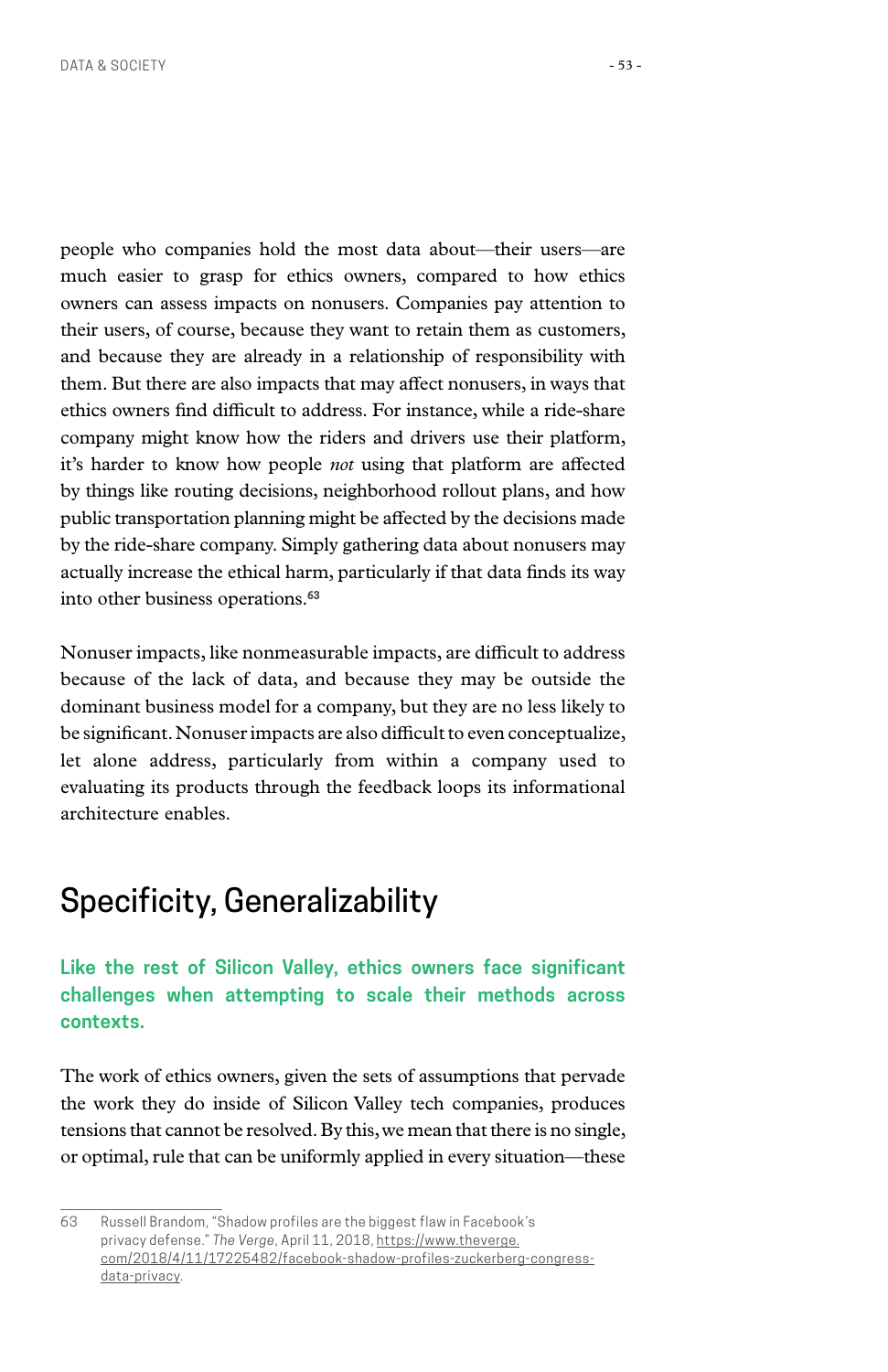tensions are not resolvable through a maxim, like the Hippocratic Oath's "First, do no harm." Rather, the tensions ethics owners face in their work must be addressed in context, and specific approaches cannot be simply generalized or cleanly adapted into universal rules. In short, the work of ethics owners is never done.

Their work, given the tension described above, will always involve tradeoffs and difficult decisions. This is because of the primary tension that underlies their role, that of particularity and generality. Effectively, ethics owners work toward scalable solutions, generalizable rules and methods for ethical challenges that are inextricably contextual. However, the problem with this is that there are too many specifics each case is unique, each company is unique—and while heuristics, or general rules, can scale, they must be fit to specific cases in practice. While experience can serve as a useful precedent, what lies between the immediate issues at hand for individuals inside organizations addressing particular harm or risks—is hard, and requires specific interventions that cannot be determined by a heuristic process.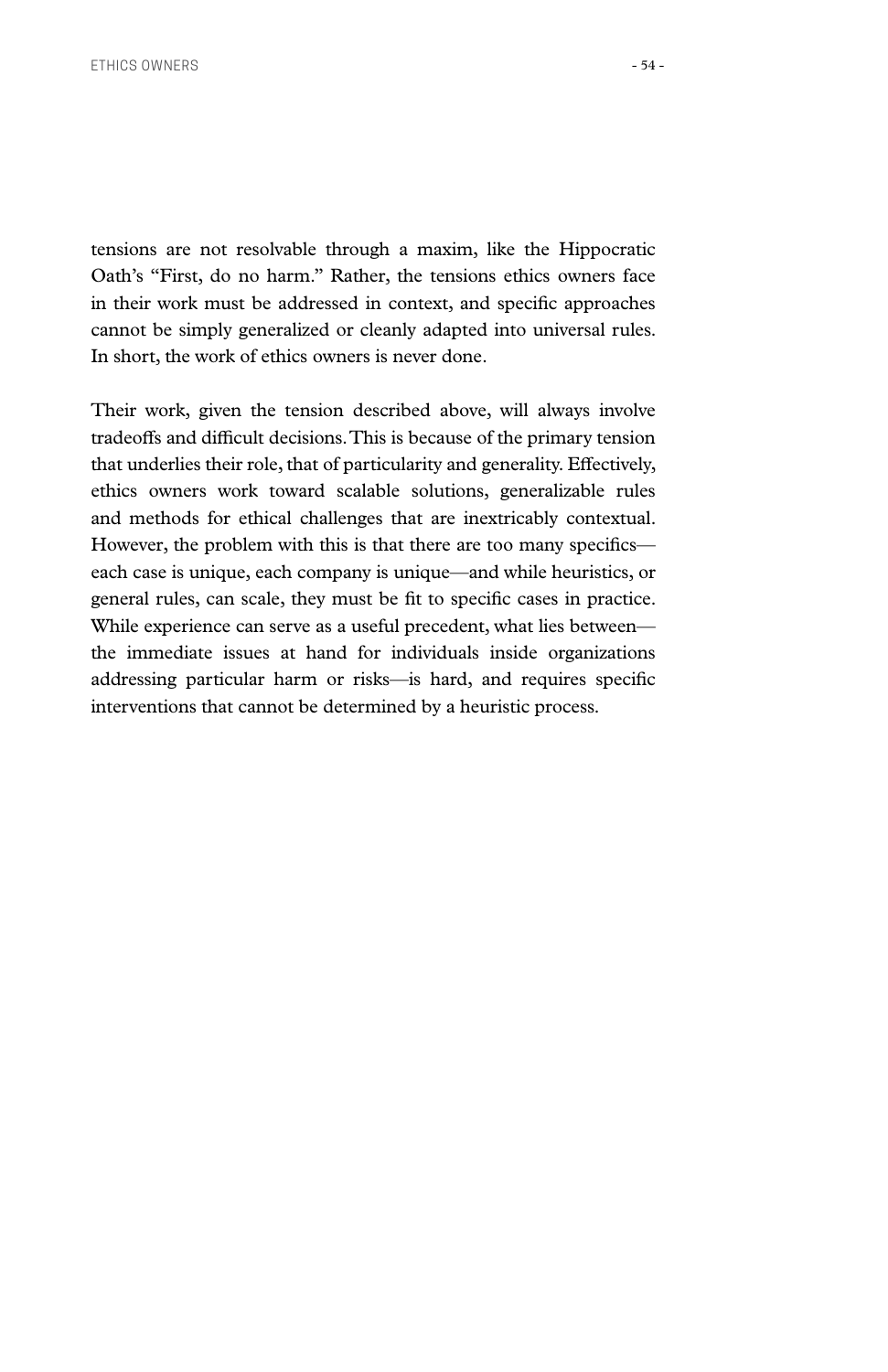# **OPPORTUNITIES FOR ETHICS OWNERS**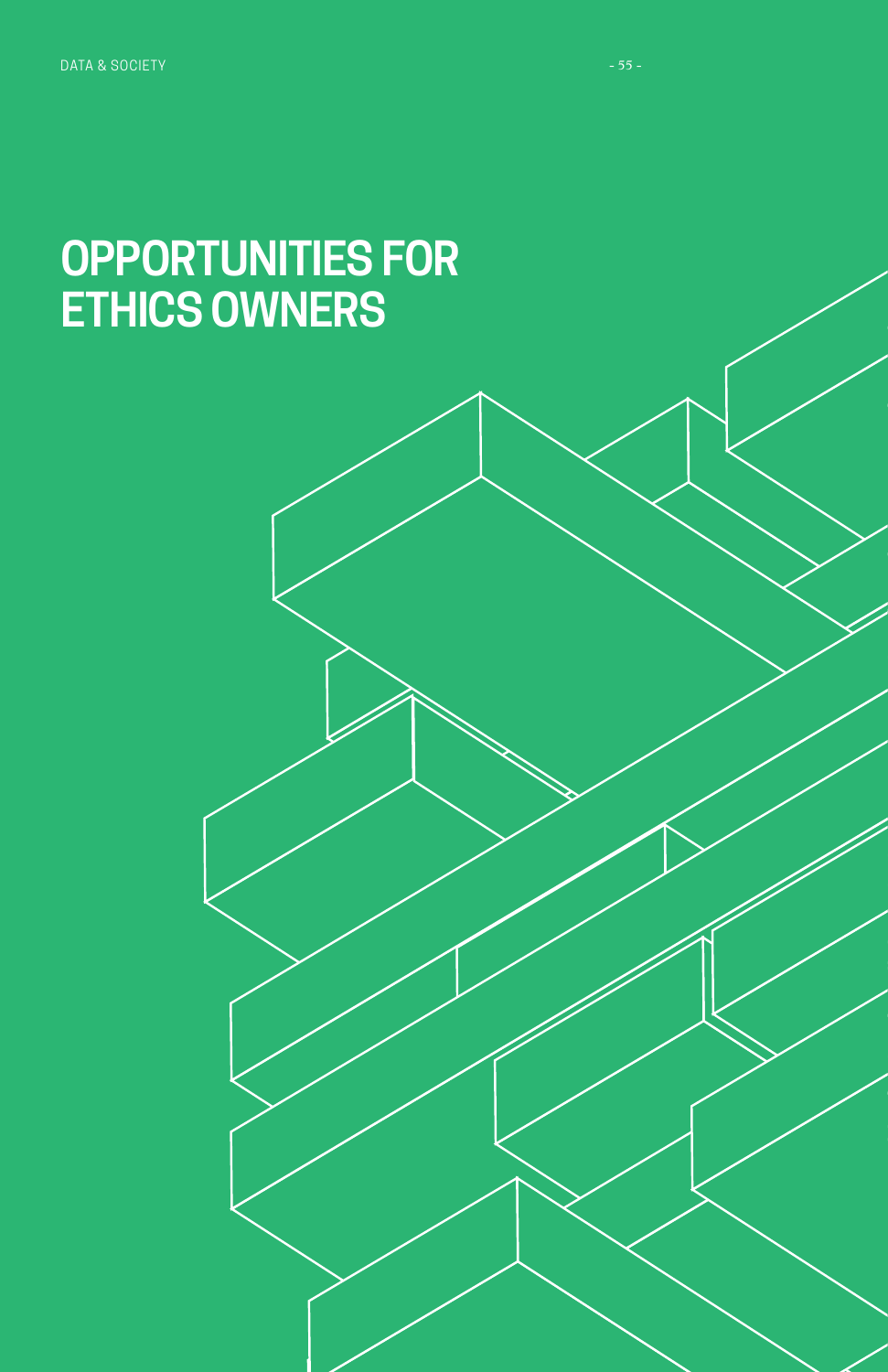The work of ethics owners, as it is currently taking shape, is fully embedded within the fundamental assumptions of Silicon Valley. Ultimately, a comprehensive approach to addressing the potential for harms caused by the tech industry will have to challenge those assumptions. Ethics owners will be working from a partial set of approaches if the tech industry itself remains in the position of the entity that is best-suited to preventing the harm it creates. However, ethics owners can expand the conceptual tools at their disposal by bringing into question the capacity for technological fixes alone to minimize harms, and by placing the social consequences of technology on a different register as any financial accounting for the harm it might produce. Solutions to the problems ethics owners hope to address might cost money, might de-center technologists, and might be "bad" for business. But ethics owners, given the recent investments in strengthening their capacity to affect practices within Silicon Valley companies, are well-positioned to begin the push against this tide.

At the root of the challenges ethics owners face is the fact that while the tech industry is adept at producing scalable solutions, ethical harms remain tied to highly specific contexts. The following recommendations are intended to address this gap between scalability and specificity by acknowledging this gap as a defining characteristic of ethics owners' work. These recommendations are meant to offer ethics owners ways of addressing one of the biggest blind spots we observed in our research among tech companies: frequently, technologists sit together in a room and try to imagine how the lives of others, whose lives all too often look nothing like that of those in the room, might be affected by the products and services Silicon Valley builds. In light of this, our recommendations offer ways of bringing the experiences of those who aren't part of tech companies into the rooms where decision making happens.

It is just as important to change who is already *in* such rooms so that the people sitting around tables thinking hard about the ethical implications of products and services look, think, and experience the world in ways that are more like those who interact with those products and services. This goes far beyond the diversity and inclusion efforts that are already part of human resources initiatives in many Silicon Valley companies. As is backed up by years of research and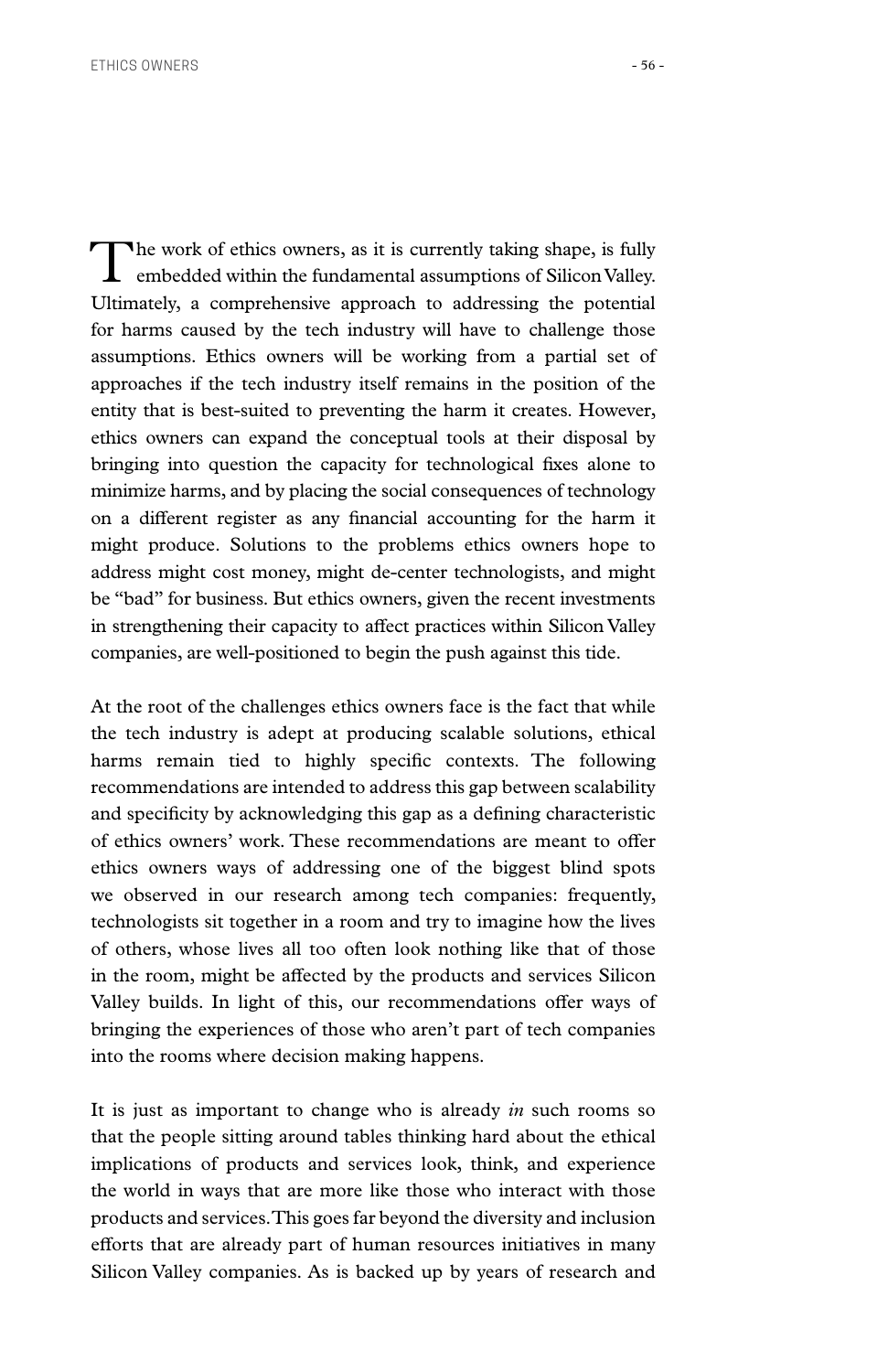activism, diversity and inclusion initiatives have not been sufficient to disrupt the dominance of white and male hegemony inside the tech industry.**64** A meta-recommendation, then, is to address this problem squarely, and across the industry, but particularly within teams of 'ethics owners'. Arguably, the distributed and facilitative

ethics functions we describe here are the site where diversity and inclusion initiatves could have the largest impact on shaping just and equitable product development.

# Case Studies

Ethics owners need a robust body of **case studies** that generalize knowledge between companies. Excellent, general-purpose case studies already exist and are useful, but much work remains.**65** Ethics owners can actively produce case studies from their own domains that not only capture what did and did not work in the past, but help create real lines of communication between ethics owners in different companies and fields. Case studies should not be generic. Rather, they should highlight the particular, unique, and idiosyncratic details of the case, and highlight both the successful operationalizations of ethics owners' work *and* unsuccessful attempts. If case studies only report on ethics owners' successes, then the industry runs the risk of disseminating blind spots in their approaches, normalizing practices that produce failures, and failing to identify what could have been done differently. Sharing case studies, with enough practical details to be useful, and with enough documentation of potentially embarrassing failures or missteps, can be a challenging endeavor in its own right, in an industry characterized by trade secrets, cutthroat competition, and similar product offerings.

<sup>64</sup> Safiya Umoja Noble and Sarah T. Roberts, eds., "Technological Elites, the Meritocracy, and Postracial Myths in Silicon Valley," *UCLA Previously Unpublished Works:*  Preprint, 2019, 113–29,<https://doi.org/10.1215/9781478003250-008>.

<sup>65</sup> Technology ethics cases. Markkula Center for Applied Ethics. Retrieved 2020, February 26. [https://www.scu.edu/ethics/focus-areas/technology-ethics/resources/](https://www.scu.edu/ethics/focus-areas/technology-ethics/resources/technology-ethics-cases/) [technology-ethics-cases/](https://www.scu.edu/ethics/focus-areas/technology-ethics/resources/technology-ethics-cases/).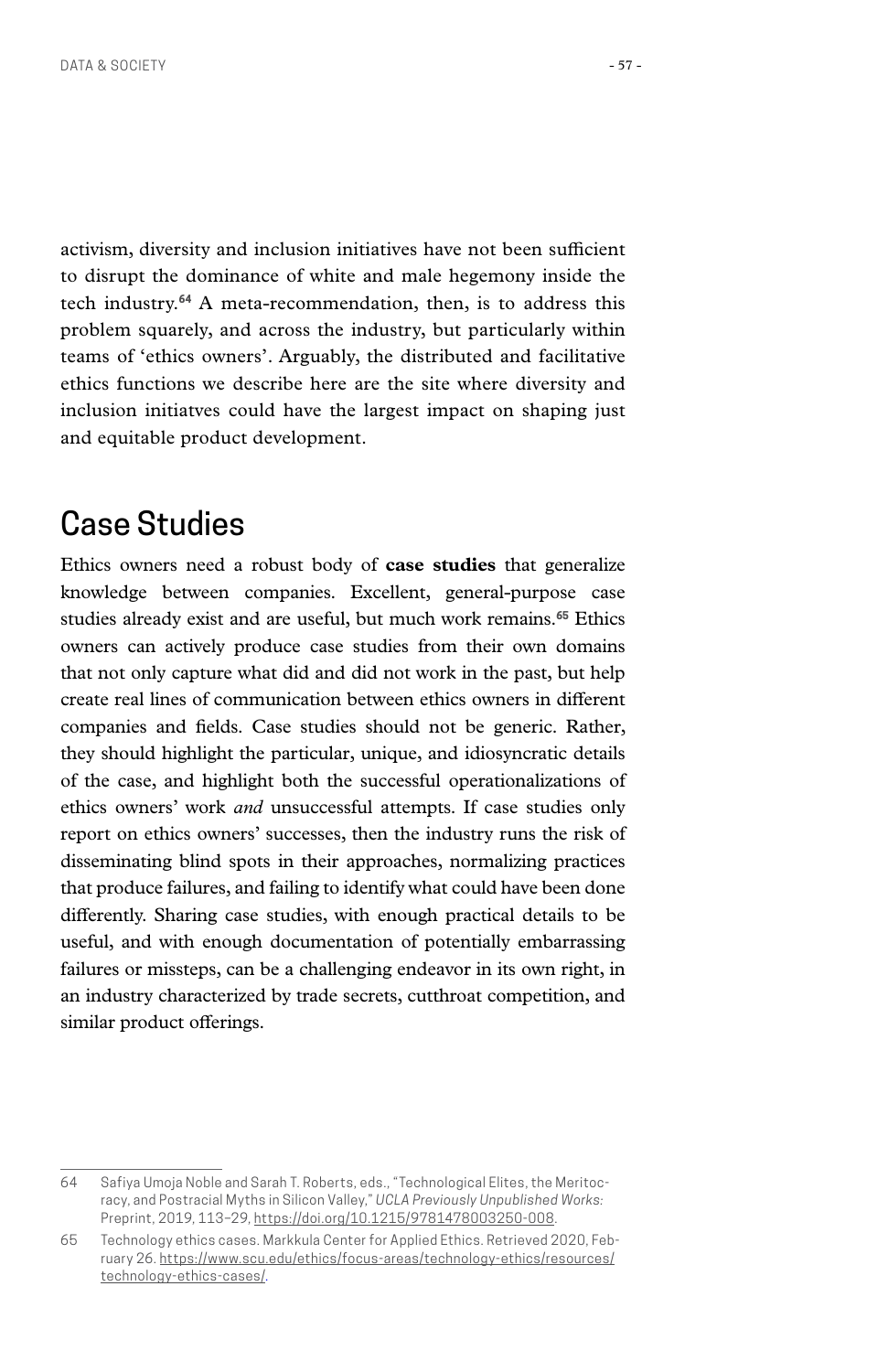### Informal Meetings

Ethics owners, working across the industry, have already created spaces where informal sharing of practices under the cover of secrecy has been possible. These spaces can serve as a model for the trust needed to collect the kinds of case studies that can improve ethical practices across the industry.**66** A recurring series of **informal meetings**, operating under Chatham House Rules that allow for employees to discuss issues frankly without having their remarks pre-cleared by a press department, are one model for sharing the broad base of knowledge ethics owners draw upon in their work at the requisite level of detail. When engineers, product managers, and ethics owners from different companies can meet and discuss their work, they can avoid some of the pitfalls that arise from their own, necessarily partial, perspective on problems.

At least one series of convenings like this already exists as "a process that structurally elevates those concerns, and then, two, tapping into larger communities so you can update your process with those concerns." One ethics owner who participates in the series says, "We're calling it the 'Data Ethics Salon,' so it's people interested in data ethics, in theory across the country, but the emerging working group is mostly anchored in San Francisco." These data ethics salons are hosted by various ethics owners, for other ethics owners and other tech workers with an interest in ethical issues, on a revolving basis at their employers' offices across the Bay Area, and are serving as a model that has been emulated in other cities with a strong concentration of tech companies. Other models include multi-stakeholder or cross-industry working groups that could serve as legally discrete entities capable of working across the barriers posed by nondisclosure agreements, trade secrets protection, or other proprietary protection of ethical decision-making processes.**67** In these settings, ethics owners could also strive to make their work, and that of related work inside their companies, accessible to scholarly, empirical research. Academic and independent scholars

<sup>66</sup> As part of ongoing research and engagement with tech ethics practitioners, the authors of this report have regularly attended many such events, and have on occasion presented work as featured speakers at such events.

<sup>67</sup> "Research, publications & initiatives," Partnership on AI, accessed February 26, 2020, <https://www.partnershiponai.org/>.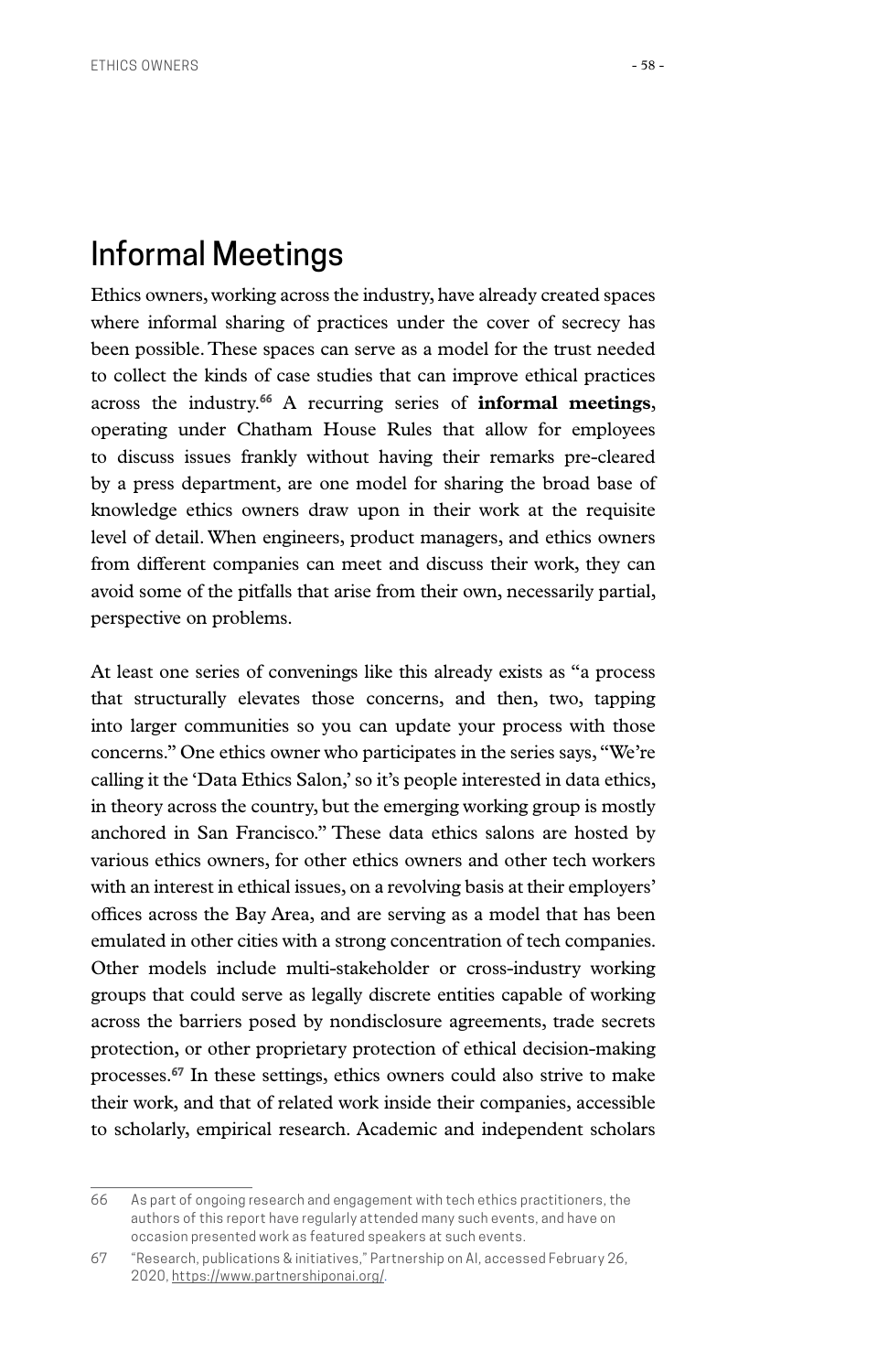can serve an important coordinating function between forms of expertise at the core of ethics owners' work, and can help translate and frame issues that come from outside of companies into more tractable concerns for ethics owners to work with. Perhaps most importantly, collaborative settings such as salons and working groups can develop channels to civil society and advocacy groups that are deeply steeped in the impact of technology on society.

## Partnership and Outreach

Citizen advocates and activists are closest to societal impact and ought to be closest to any solution. This is particularly true for understanding and addressing the racial and gendered impact of technologies. As Daniels, Nkonde, and Mir point out in "Advancing Racial Literacy in Tech" (2019), "Any turn toward ethics is an important one, it is incomplete without a racial lens." While already-ongoing conversations about ethics and race in technology have focused on pipeline issues, diversity and inclusion initiatives, and implicit bias training, ethics owners have the opportunity to push beyond these now-standard moves.**68** Developing ways of listening to and responsibly engaging with the concerns of those affected or potentially affected—particularly in historically disadvantaged groups—is crucial to any ethics practice that centers care and dignity over more narrow, quantified framings of risk and liability.**<sup>69</sup>**

Ethics owners, and their employers, can support the independent work of advocates who can surface actionable information about the social impacts of technology, which can then serve as the basis for interventions that ethics owners make in their own companies' corporate practices. Engagement with outside advocates ought to be recognized, compensated, and respected. Participatory development projects and community engagement frameworks have tended toward

<sup>68</sup> Jessie Daniels, Mutale Nkonde, and Darakhshan Mir, "Advancing Racial Literacy in Tech: Why Ethics, Diversity in Hiring & Implicit Bias Trainings Aren't Enough," Data & Society Research Institute, 2019.

<sup>69</sup> Sasha Costanza-Chock, "Sasha, Design Justice: Towards an Intersectional Feminist Framework for Design Theory and Practice," *Proceedings of the Design Research Society*, June 3, 2018, [https://ssrn.com/abstract=3189696.](https://ssrn.com/abstract=3189696)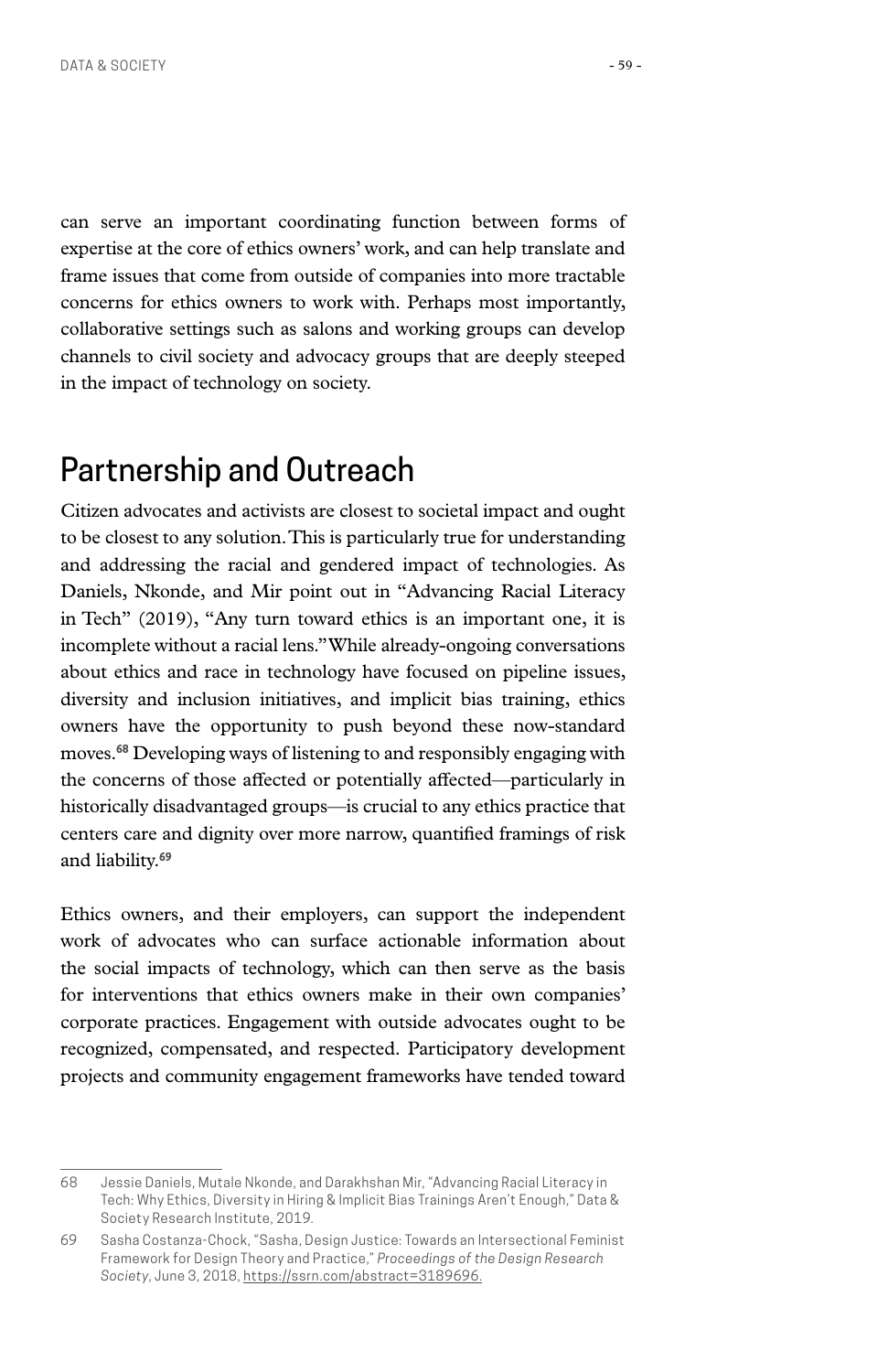de-politicizing the ethical stakes of many projects,**70** tokenizing the contributions of groups that hold relatively weaker positions in society,**71** and treating those in vulnerable positions as experimental subjects who bear the costs of product failures while they are still in test modes. Ethics owners are well-positioned to act as honest brokers between a company's concern not to divulge trade secrets or sensitive intellectual property, and the types of access outside advocates and academic researchers need. These outside perspectives are crucial for both the highly contextual, specific knowledge needed to address harms and the generalizable knowledge necessary for responsible, accountable tech development.

### Accountability and Engagement

As we have described on multiple fronts, the cultural and technical infrastructures of Silicon Valley drive ethics owners toward practices centered on utilizing metrics. Technology companies favor metrics from top to bottom in their operations—metrics are used for rewarding staff, optimizing products, measuring product success, demonstrating diversity, etc. As a result, ethics owners are incentivized to use measurable criteria for demonstrating the value of investments in ethics to their organizations. But they need not feel limited to using measurable criteria as their sole points of leverage for bringing about change.

This is not to advocate for an anti-measurement stance—that would be a non-starter. Rather, it is to point out that measurement has a circularity that affirms its own value: technical systems can be optimized toward a measurable outcome in ways that have tangible, measurable effects on that system and therefore provide readilyvisible validation for that type of intervention. This can create a deceptive impression that a particular measurable outcome is the right outcome on which to focus the organization's limited resources

<sup>70</sup> Glyn Williams, "Evaluating participatory development: tyranny, power and (re) politicisation." *Third World Quarterly* 25, 3 (2004): 25:3, 557-578.

<sup>71</sup> See: [https://www.thestar.com/amp/news/gta/2019/10/25/indigenous](https://www.thestar.com/amp/news/gta/2019/10/25/indigenous-elder-slams-hollow-and-tokenistic-consul)[elder-slams-hollow-and-tokenistic-consultation-by-sidewalk-labs.html](https://www.thestar.com/amp/news/gta/2019/10/25/indigenous-elder-slams-hollow-and-tokenistic-consul).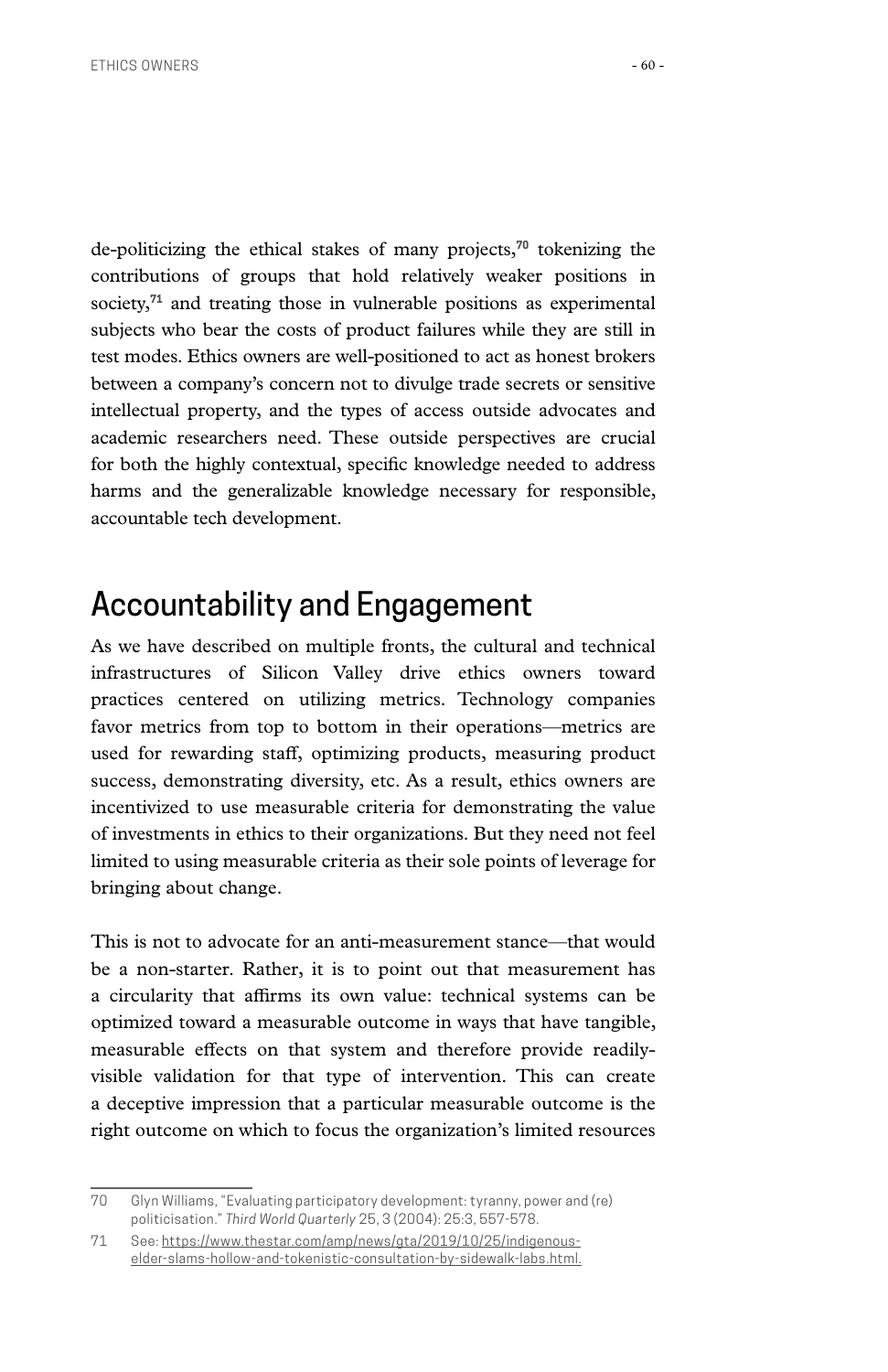rather than some other qualitative outcome that may have more value to those affected by the technology. Furthermore, secondary metrics, like OKRs or key performance indicators (KPIs), can be attached to the primary outcome (i.e., performance metrics can be dependent on achieving algorithmic fairness metrics), reliably cementing the organization's attention.

Yet not everything that ethics owners are tasked with addressing is measurable. Indeed, the core ethical critiques of Silicon Valley are about the imbalance of power in society and the need for effective modes of accountability. These are fundamentally concerns around human values that cannot be resolved through measurement practices. Ethics owners should work to find and support ways of addressing important issues that are not amenable to measurement. Ethics owners, as they solidify their roles within an organizational structure, can be well-positioned to help facilitate the integration of community feedback into the development process. This can involve working with outside groups to detect, avoid, and mitigate unanticipated consequences of tech products and services. And it can also involve developing avenues for recourse and contestability so that tech development is not a one-way process that is deployed on a helpless public, but rather is a cooperative endeavor that integrates with society in ways that contribute to a common good.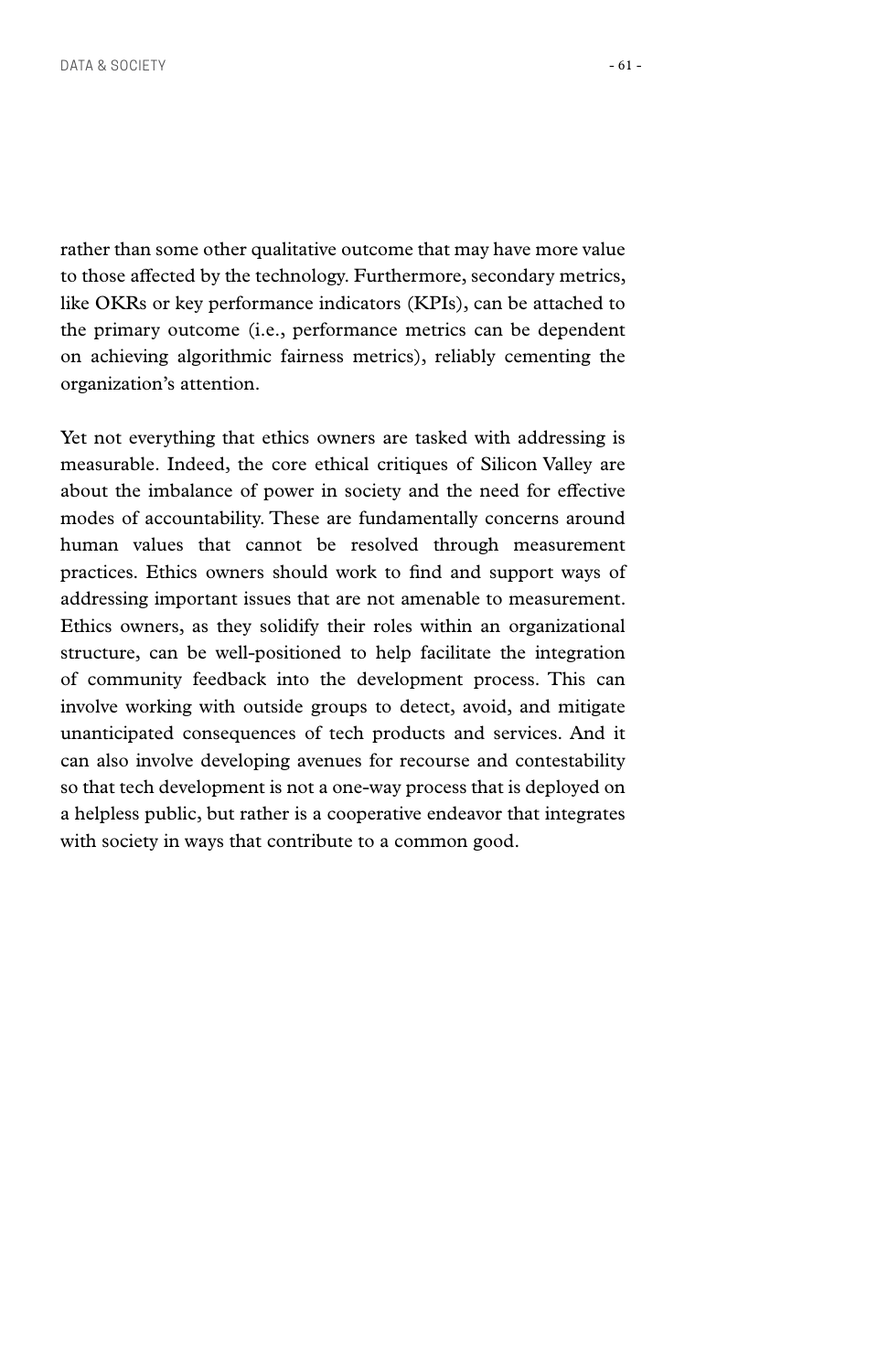# **CONCLUSION**

Ethics owners, as we have discussed at length, occupy a difficult position. On one hand, they participate in the rich set of financial and social rewards Silicon Valley has reaped through producing products and services that reshape our lives. On the other hand, they must participate in acknowledging the serious harms and nearly unknowable sets of risks that these products and services sometimes create. The number of instances when the ethical implications of Silicon Valley technologies have created public outcry is unlikely to diminish in the coming months or years. At the same time, the pace of innovation and the relentless rollout of new products and services is similarly unlikely to slacken, given the existential pressure on companies large and small to maintain and grow market share.

The difficulty of their position is therefore not likely to be resolved, but rather will continue to require careful navigation through the tensions that characterize their work. Charting a course through such tensions can be aided by deliberate collaboration across and beyond the industry. If ethics owners can share their successes and failures, they will not have to rely on ethical practices from more distant domains (such as biomedical research) and will have better precedents to work from as they face new challenges. If ethics owners can reach out beyond their own companies to communities that are most directly affected by the products the tech industry builds, they will have better information about the scope and scale of the challenges they face, certainly, but also will have the opportunity to center the lives, and livelihoods, of those most deeply affected in working through those challenges.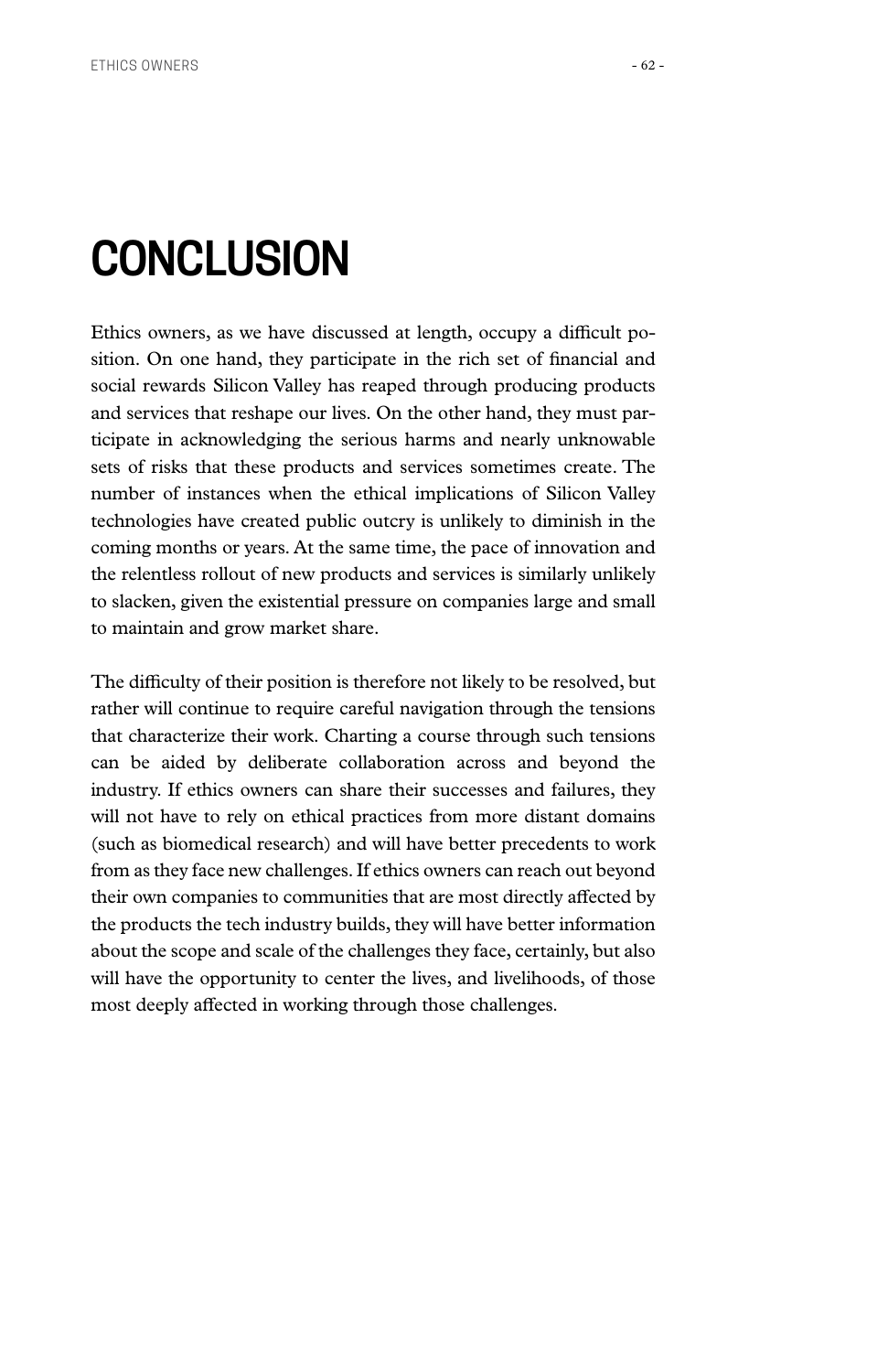# **ACKNOWLEDGMENTS**

Portions of this research were conducted with support from the National Science Foundation (award # 1704425) and the Wenner-Gren Foundation. We are grateful to the interview participants who shared their time and experiences with us and the hosts of the many meetings and workshops we observed. This work benefited especially from collaborations and ongoing conversations with danah boyd, Sareeta Amrute, and Madeleine Claire Elish. We thank Ryan Hagen, Alondra Nelson, Ben Roome, Janet Vertesi, Karen Strassler, the Data & Society Raw Materials Seminar, the Data & Society AIGI team, Melissa Cefkin, Alex Hanna, and William Isaac for their thoughtful comments on previous drafts. We are grateful to Patrick Davison for his editorial prowess. We also wish to thank Sam Hinds, Natalie Kerby, Yichi Liu, Chris Redwood and the staff members at Data & Society whose work and expertise made this report possible.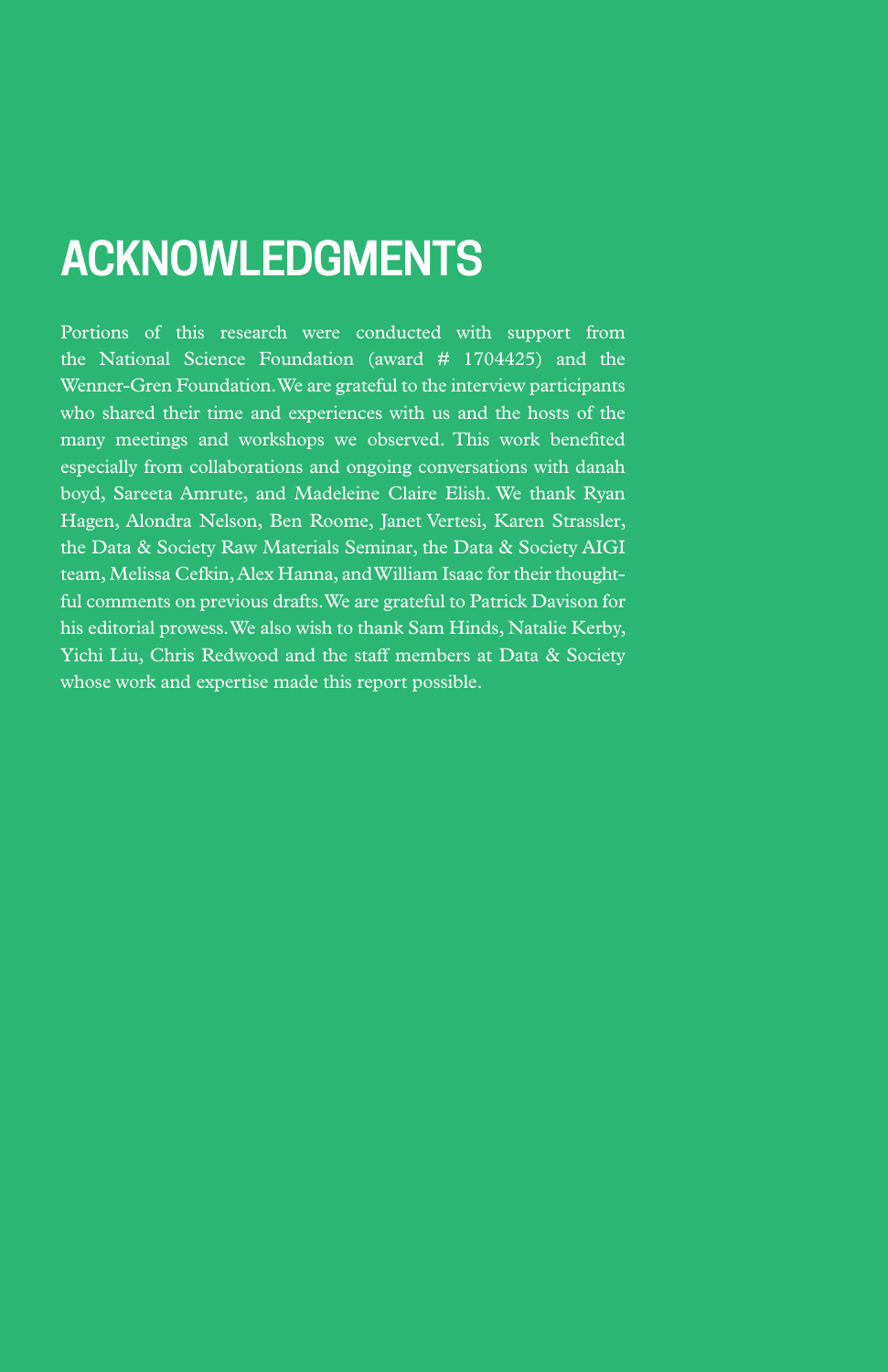# **REFERENCES**

- Adams, Janet S., Armen Tashchian, and Ted H. Shore. "Codes of Ethics as Signals for Ethical Behavior." *Journal of Business Ethics* 29, no. 3 (2001): 199–211.
- Amrute, Sareeta. "Of Techno-Ethics and Techno-Affects." *Feminist Review* 123, no. 1 (November 2019): 56–73. [https://doi.org/10.1177/0141778919879744.](https://doi.org/10.1177/0141778919879744)

AoIR. "Ethics," 2019. [https://aoir.org/ethics/.](https://aoir.org/ethics/)

- Arnold, Denis G., and Norman E. Bowie. "Respect for Workers in Global Supply Chains: Advancing the Debate Over Sweatshops." *Business Ethics Quarterly* 17, no. 1 (January 2007): 135–45. [https://doi.org/10.5840/beq200717121.](https://doi.org/10.5840/beq200717121)
- Association for Computing Machinery. "ACM Ethics." ACM Ethics, July 17, 2018. [https://ethics.acm.org/.](https://ethics.acm.org/)
- -. "ACM Updates Code of Ethics." Association for Computing Machinery, 2018, July 17. [https://www.acm.org/articles/bulletins/2018/july/new-code-of-ethics-released.](https://www.acm.org/articles/bulletins/2018/july/new-code-of-ethics-released)
- Bahrami, Homa, and Stuart Evans. "Super-Flexibility for Real-Time Adaptation: Perspectives from Silicon Valley." *California Management Review* 53, no. 3 (May 2011): 21–39. <https://doi.org/10.1525/cmr.2011.53.3.21>.
- Barabas, Chelsea. "Beyond Bias: Re-Imagining the Terms of 'Ethical AI' in Criminal Law." *SSRN Electronic Journal*, 2019.<https://doi.org/10.2139/ssrn.3377921>.
- Benjamin, Ruha, ed. *Captivating Technology: Race, Carceral Technoscience, and Liberatory Imagination in Everyday Life*. Durham, NC: Duke University Press, 2019.
- ———. *Race After Technology: Abolitionist Tools for the New Jim Code*. Medford, MA: Polity Press, 2019.
- Birhane, Abeba. "Descartes Was Wrong: 'A Person Is a Person through Other Persons,'" *Aeon*, April 7, 2017. [https://aeon.co/ideas/descartes-was-wrong-a-person-is-a-person-through-other](https://aeon.co/ideas/descartes-was-wrong-a-person-is-a-person-through-other-persons) [persons](https://aeon.co/ideas/descartes-was-wrong-a-person-is-a-person-through-other-persons).
- Birhane, Abeba, and Fred Cummins. "Algorithmic Injustices: Towards a Relational Ethics." *ArXiv:1912.07376 [Cs]*, December 16, 2019. [http://arxiv.org/abs/1912.07376.](http://arxiv.org/abs/1912.07376)
- Birhane, Abeba, and Jelle van Dijk. "Robot Rights? Let's Talk about Human Welfare Instead." *Proceedings of the AAAI/ACM Conference on AI, Ethics, and Society*, February 7, 2020, 207–13. [https://doi.org/10.1145/3375627.3375855.](https://doi.org/10.1145/3375627.3375855)
- Bloss, Cinnamon, Camille Nebeker, Matthew Bietz, Deborah Bae, Barbara Bigby, Mary Devereaux, James Fowler, et al. "Reimagining Human Research Protections for 21st Century Science." *Journal of Medical Internet Research* 18, no. 12 (December 22, 2016): e329. [https://doi.](https://doi.org/10.2196/jmir.6634) [org/10.2196/jmir.6634](https://doi.org/10.2196/jmir.6634).
- Brandom, Russell. "Shadow profiles are the biggest flaw in Facebook's privacy defense." *The Verge*, April 11, 2018. [https://www.theverge.com/2018/4/11/17225482/facebook](https://www.theverge.com/2018/4/11/17225482/facebook-shadow-profiles-zuckerberg-congress-data-privacy)[shadow-profiles-zuckerberg-congress-data-privacy.](https://www.theverge.com/2018/4/11/17225482/facebook-shadow-profiles-zuckerberg-congress-data-privacy)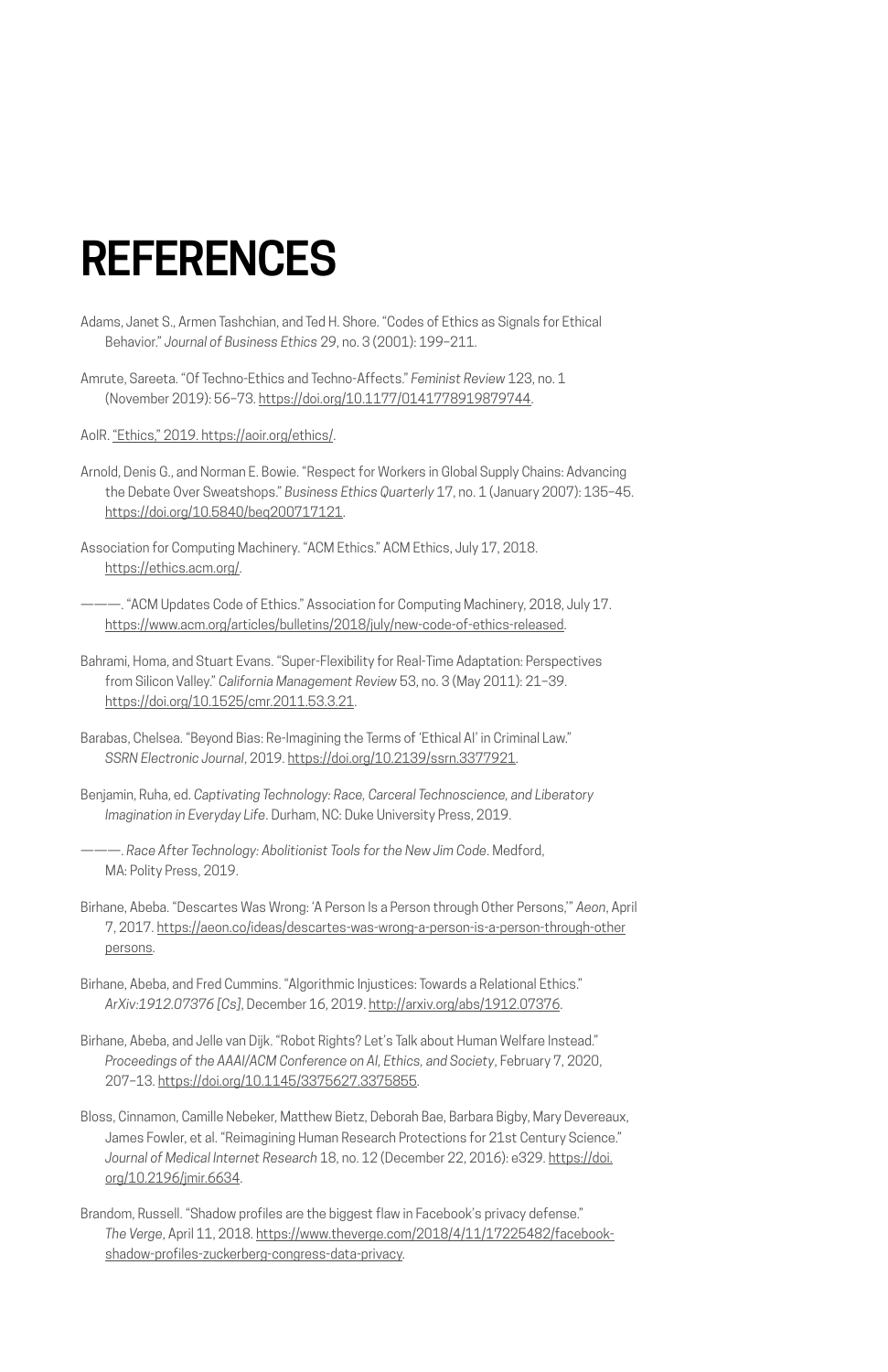- Braudel, Fernand. *Afterthoughts on Material Civilization and Capitalism*. Johns Hopkins University Press, 1977.
- Brown, Sam. "Consequence Scanning: An Agile Event for Responsible Innovators." London: doteveryone, 2019.
- Browne, Simone. *Dark Matters: On the Surveillance of Blackness*. Durham: Duke University Press, 2015.
- Canary, Heather E., and Marianne M. Jennings. "Principles and Influence in Codes of Ethics: A Centering Resonance Analysis Comparing Pre- and Post-Sarbanes-Oxley Codes of Ethics." *Journal of Business Ethics* 80, no. 2 (June 2008): 263–78. [https://doi.org/10.1007/s10551-](https://doi.org/10.1007/s10551-007-9417-1) [007-9417-1.](https://doi.org/10.1007/s10551-007-9417-1)
- Castilla, Emilio J. "Gender, Race, and Meritocracy in Organizational Careers." *American Journal of Sociology* 113, no. 6 (2008): 1479–1526.
- Castilla, Emilio J., and Stephen Benard. "The Paradox of Meritocracy in Organizations." *Administrative Science Quarterly* 55, no. 4 (December 2010): 543–676. [https://doi.org/](https://doi.org/10.2189/asqu.2010.55.4.543) [10.2189/asqu.2010.55.4.543.](https://doi.org/10.2189/asqu.2010.55.4.543)
- Committee on Envisioning the Data Science Discipline: The Undergraduate Perspective, Computer Science and Telecommunications Board, Board on Mathematical Sciences and Analytics, Committee on Applied and Theoretical Statistics, Division on Engineering and Physical Sciences, Board on Science Education, Division of Behavioral and Social Sciences and Education, and National Academies of Sciences, Engineering, and Medicine. *Data Science for Undergraduates: Opportunities and Options*. Washington, D.C.: National Academies Press, 2018. <https://doi.org/10.17226/25104>.
- Cope, Bill, and Mary Kalantzis. "Big Data Comes to School: Implications for Learning, Assessment, and Research." *AERA Open* 2, no. 2 (April 2016): 233285841664190. <https://doi.org/10.1177/2332858416641907>.
- Costanza-Chock, Sasha. "Design Justice: Towards an Intersectional Feminist Framework for Design Theory and Practice." SSRN Scholarly Paper. Rochester, NY: Social Science Research Network, June 3, 2018. [https://papers.ssrn.com/abstract=3189696.](https://papers.ssrn.com/abstract=3189696)
- Data for Black Lives. "Data for Black Lives COVID-19 Movement Pulse Check and Roundtable Report." April 2020, [https://d4bl.org/reports.html.](https://d4bl.org/reports.html)
- Daniels, Jessie. "'My Brain Database Doesn't See Skin Color' Color-Blind Racism in the Technology Industry and in Theorizing the Web." *American Behavioral Scientist*, no. 11 (2015): 35.
- Daniels, Jessie, Mutale Nkonde, and Darakhshan Mir. "Advancing Racial Literacy in Tech: Why Ethics, Diversity in Hiring & Implicit Bias Trainings Aren't Enough." Data & Society Research Institute, 2019.
- Deahl, Dani. "Google Employees Demand the Company Pull Out of Pentagon AI Project." *The Verge*, April 4, 2018. [https://www.theverge.com/2018/4/4/17199818/google-pentagon-project](https://www.theverge.com/2018/4/4/17199818/google-pentagon-project-maven-pull-out-letter-ceo-sundar-pichai)[maven-pull-out-letter-ceo-sundar-pichai](https://www.theverge.com/2018/4/4/17199818/google-pentagon-project-maven-pull-out-letter-ceo-sundar-pichai).
- D'Ignazio, Catherine, and Lauren F. Klein. *Data Feminism*. Strong Ideas Series. Cambridge, Massachusetts: The MIT Press, 2020.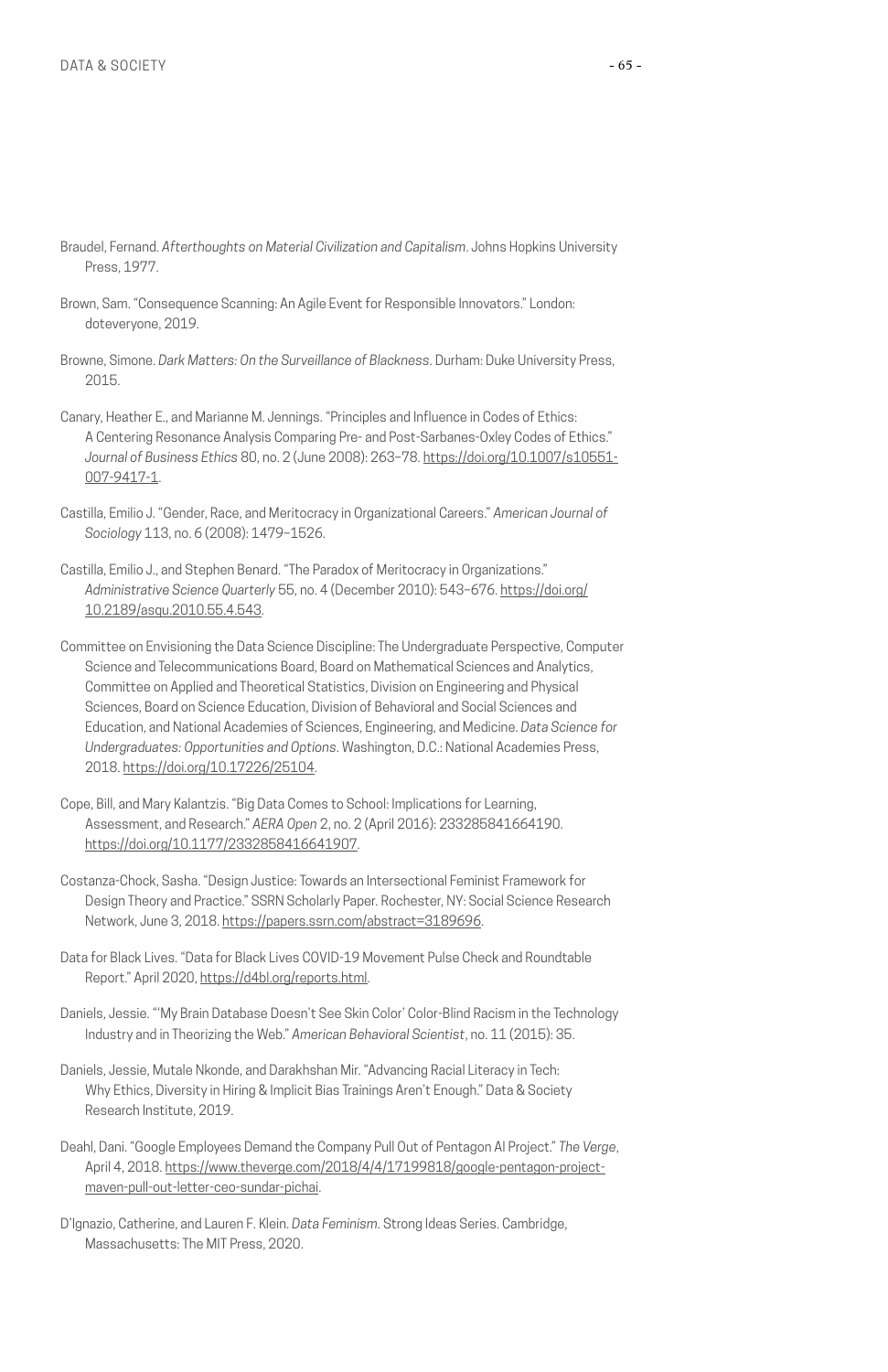- Doerr, John E. *Measure What Matters: How Google, Bono, and the Gates Foundation Rock the World with OKRs*. New York: Portfolio/Penguin, 2018.
- Duff, Alistair S. "Rating the Revolution: Silicon Valley in Normative Perspective." *Information, Communication & Society* 19 (11): 1605–21.
- Dunn, Alix. "Agile Ethics: Managing Ethical Complexity in Technology." *Medium*, March 15, 2019. [https://medium.com/@alixtrot/agile-ethics-managing-ethical-complexity-in](https://medium.com/@alixtrot/agile-ethics-managing-ethical-complexity-in-technology-63131f7bab95)[technology-63131f7bab95](https://medium.com/@alixtrot/agile-ethics-managing-ethical-complexity-in-technology-63131f7bab95).
- Eberhardt, Jennifer. "Can Airbnb Train Hosts Not to Be Racists?" *Daily Beast*, June 12, 2019. <https://www.thedailybeast.com/can-airbnb-train-hosts-not-to-be-racists>.
- Eckhouse, Laurel, Kristian Lum, Cynthia Conti-Cook, and Julie Ciccolini. "Layers of Bias: A Unified Approach for Understanding Problems With Risk Assessment." *Criminal Justice and Behavior* 46, no. 2 (February 1, 2019): 185–209. [https://doi.org/10.1177/0093854818811379.](https://doi.org/10.1177/0093854818811379)
- Elish, Madeleine Clare, and Elizabeth A. Watkins. "When Humans Attack: Re-Thinking Safety, Security, and AI." *Data & Society: Points* (blog), May 14, 2019. [https://points.datasociety.](https://points.datasociety.net/when-humans-attack-re-thinking-safety-security-and-ai-b7a15506a115) [net/when-humans-attack-re-thinking-safety-security-and-ai-b7a15506a115](https://points.datasociety.net/when-humans-attack-re-thinking-safety-security-and-ai-b7a15506a115).
- "Ethical OS Toolkit." Omidyar Network, 2018. [https://ethicalos.org/wp-content/uploads/](https://ethicalos.org/wp-content/uploads/2018/08/Ethical-OS-Toolkit-2.pdf) [2018/08/Ethical-OS-Toolkit-2.pdf.](https://ethicalos.org/wp-content/uploads/2018/08/Ethical-OS-Toolkit-2.pdf)
- Feldman, Martha S., and Brian T. Pentland. "Reconceptualizing Organizational Routines as a Source of Flexibility and Change." *Administrative Science Quarterly* 48, no. 1 (March 2003): 94.<https://doi.org/10.2307/3556620>.
- Freeman, R. "Managing for stakeholders: Trade-offs or value creation." *Journal of Business Ethics* 96, no. 1 (2010): 7–9.
- Gawande, Atul. *The Checklist Manifesto: How to Get Things Right*. New York, NY: Picador, 2011.
- Gebru, Timnit, Jamie Morgenstern, Briana Vecchione, Jennifer Wortman Vaughan, Hanna Wallach, Hal Daumé III, and Kate Crawford. "Datasheets for Datasets." *ArXiv:1803.09010 [Cs]*, March 19, 2020. [http://arxiv.org/abs/1803.09010.](http://arxiv.org/abs/1803.09010)
- Giridharadas, Anand. *Winners Take All: The Elite Charade of Changing the World*. New York: Alfred A. Knopf, 2018.
- "GitHub Drivendataorg/Deon: A Command Line Tool to Easily Add an Ethics Checklist to Your Data Science Projects." Accessed July 30, 2020. <https://github.com/drivendataorg/deon>.
- Green, Ben, and Salomé Viljoen. "Algorithmic Realism: Expanding the Boundaries of Algorithmic Thought." In *Proceedings of the ACM Conference on Fairness, Accountability, and Transparency.*, 13. Barcelona, ES: ACM, 2020.
- Greenberg, Andy. "Security Isn't Enough. Silicon Valley Needs 'Abusability' Testing." *Wired*, January 28, 2019. <https://www.wired.com/story/abusability-testing-ashkan-soltani/>.
- Greene, Daniel, Anna Lauren Hoffmann, and Luke Stark. "Better, Nicer, Clearer, Fairer: A Critical Assessment of the Movement for Ethical Artificial Intelligence and Machine Learning," *Proceedings of the 52nd Hawaii International Conference on System Sciences*, 2019, 2122–2130. [https://scholarspace.manoa.hawaii.edu/bitstream/10125/59651/0211.pdf.](https://scholarspace.manoa.hawaii.edu/bitstream/10125/59651/0211.pdf)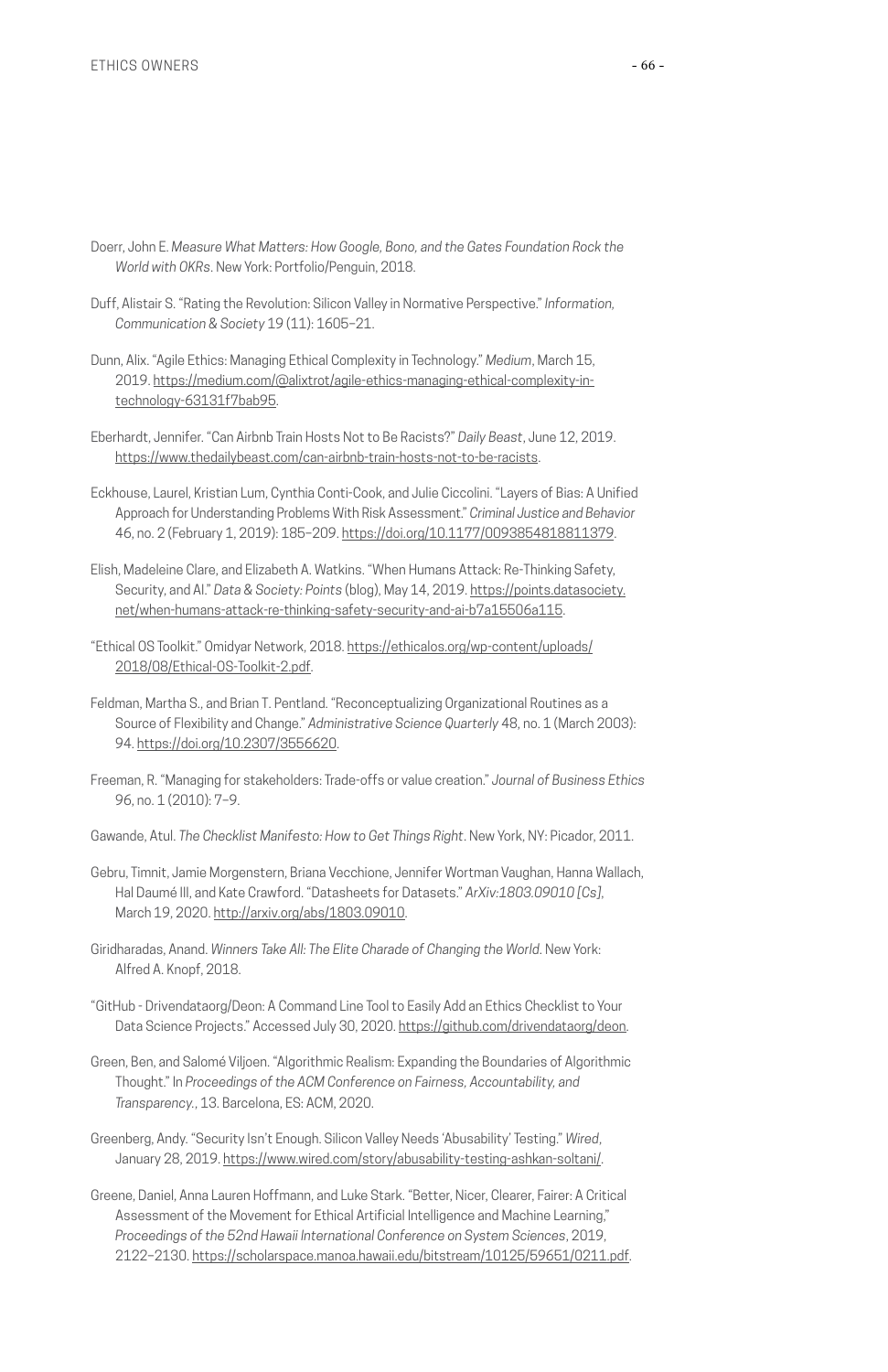Harvey, David. *A Brief History of Neoliberalism*. New York: Oxford University Press, 2005.

- Hines, Alicia Hedlam. *Technicolor: Race, Technology, and Everyday Life*. Edited by Thuy Linh N. Tu and Alondra Nelson. New York London: NYU Press, 2001.
- Ho, Karen. *Liquidated: An Ethnography of Wall Street*. Durham, NC: Duke University Press, 2009.
- Holstein, Kenneth, Jennifer Wortman Vaughan, Hal Daumé III, Miro Dudík, and Hanna Wallach. "Improving Fairness in Machine Learning Systems: What Do Industry Practitioners Need?" *Proceedings of the 2019 CHI Conference on Human Factors in Computing Systems - CHI '19*, 2019, 1–16. [https://doi.org/10.1145/3290605.3300830.](https://doi.org/10.1145/3290605.3300830)
- Hooker, John, and Tae Wan Kim. "Ethical Implications of the Fourth Industrial Revolution for Business and Society." In *Business and Society 360*, edited by David M. Wasieleski and James Weber, 3:35-63. Emerald Publishing Limited, 2019. [https://doi.org/10.1108/](https://doi.org/10.1108/S2514-175920190000003002) [S2514-175920190000003002.](https://doi.org/10.1108/S2514-175920190000003002)
- Hulkower, Raphael. "The History of the Hippocratic Oath: Outdated, Inauthentic, and yet Still Relevant." *Einstein Journal of Biology and Medicine* 25, no. 1 (2016): 41–44.
- IEEE. "7.8 IEEE code of Ethics." Accessed February 26, 2020. [https://www.ieee.org/about/](https://www.ieee.org/about/corporate/governance/p7-8.html) [corporate/governance/p7-8.html](https://www.ieee.org/about/corporate/governance/p7-8.html).
	- ———. "IEEE SA The IEEE Global Initiative on Ethics of Autonomous and Intelligent Systems." Accessed July 30, 2020. [https://standards.ieee.org/industry-connections/ec/](https://standards.ieee.org/industry-connections/ec/autonomous-systems.html) [autonomous-systems.html](https://standards.ieee.org/industry-connections/ec/autonomous-systems.html).
- Jackman, Molly, and Lauri Kanerva. "Evolving the IRB: Building Robust Review for Industry Research," *Washington and Lee Law Review Online* 72, 3, (2016). [https://scholarlycommons.](https://scholarlycommons.law.wlu.edu/cgi/viewcontent.cgi?article=1042&context=wlulr-online) [law.wlu.edu/cgi/viewcontent.cgi?article=1042&context=wlulr-online](https://scholarlycommons.law.wlu.edu/cgi/viewcontent.cgi?article=1042&context=wlulr-online)
- Jacobs, Abigail Z., and Hanna Wallach. "Measurement and Fairness." *ArXiv:1912.05511 [Cs]*, December 11, 2019. [http://arxiv.org/abs/1912.05511.](http://arxiv.org/abs/1912.05511)
- Jensen, Michael C. "Value Maximization, Stakeholder Theory, and the Corporate Objective Function." *Business Ethics Quarterly* 12, no. 2 (2002): 235–56.<https://doi.org/10.2307/3857812>.
- Jobin, Anna, Marcello Ienca, and Effy Vayena. "Artificial Intelligence: The Global Landscape of Ethics Guidelines," *Nature Machine Intelligence* 1, 389–399(2019). [https://www.nature.com/](https://www.nature.com/articles/s42256-019-0088-2) [articles/s42256-019-0088-2](https://www.nature.com/articles/s42256-019-0088-2).
- Katz, Yarden. "Manufacturing an Artificial Intelligence Revolution." *SSRN Electronic Journal*, 2017. [https://doi.org/10.2139/ssrn.3078224.](https://doi.org/10.2139/ssrn.3078224)
- Kenneally, Erin, and David Dittrich. "The Menlo Report: Ethical Principles Guiding Information and Communication Technology Research," 2012.<https://doi.org/10.2139/SSRN.2445102>.
- Kent Beck, Mike Beedle, Arie van Bennekum, Alistair Cockburn, Ward Cunningham, Martin Fowler, James Grenning, et al. "Manifesto for Agile Software Development." Accessed July 30, 2020. [https://agilemanifesto.org/.](https://agilemanifesto.org/)
- Khan, Gohar Feroz, Bobby Swar, and Sang Kon Lee. "Social Media Risks and Benefits: A Public Sector Perspective." *Social Science Computer Review* 32, no. 5 (October 2014): 606–27. <https://doi.org/10.1177/0894439314524701>.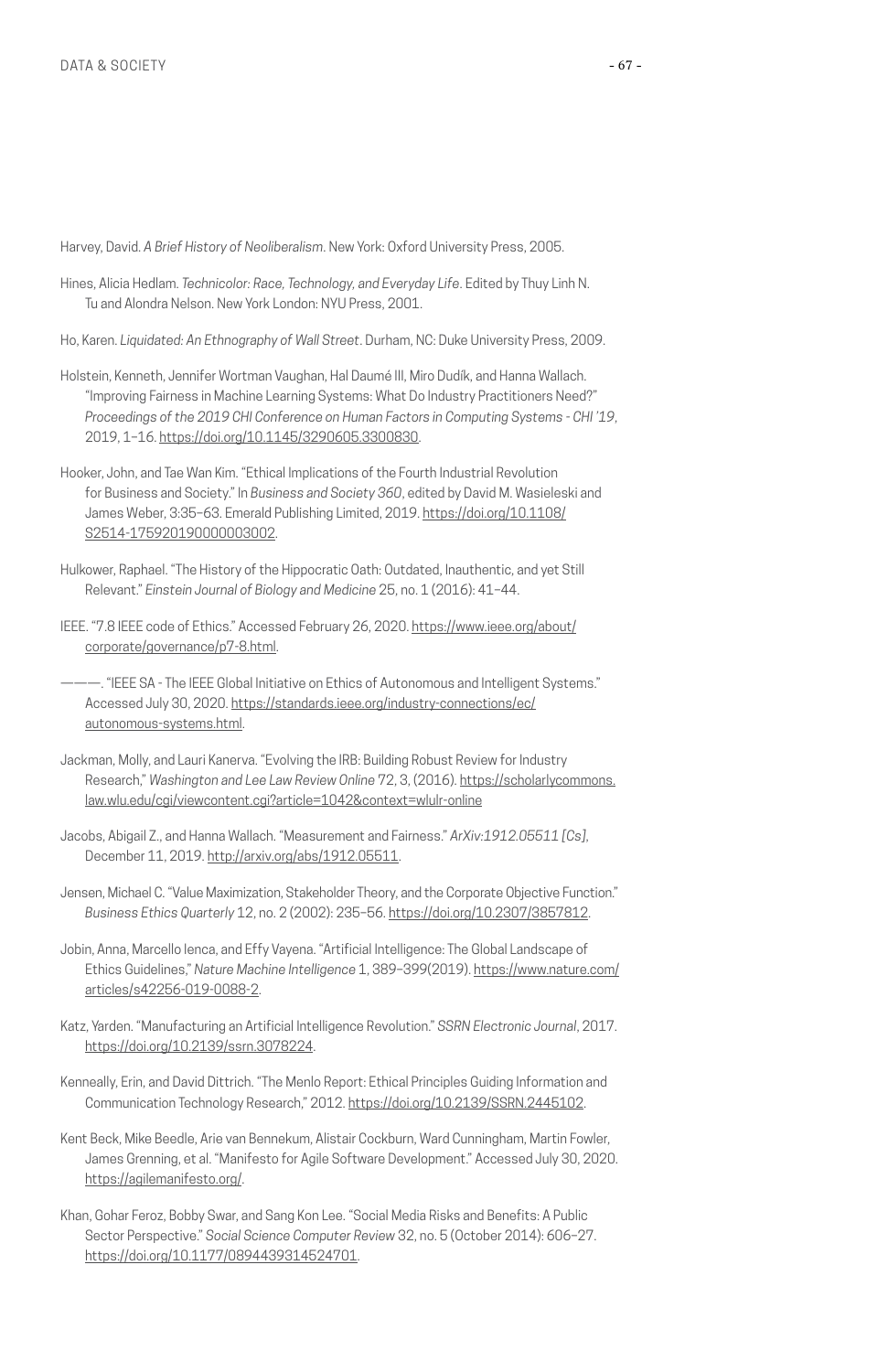- Kolhatkar, Sheelah. "The Economist Who Put Stock Buybacks Back in Washington's Crosshairs." *The New Yorker*, June 20, 2019. [https://www.newyorker.com/business/currency/the](https://www.newyorker.com/business/currency/the-economist-who-put-stock-buybacks-in-washingtons-crosshairs)[economist-who-put-stock-buybacks-in-washingtons-crosshairs.](https://www.newyorker.com/business/currency/the-economist-who-put-stock-buybacks-in-washingtons-crosshairs)
- Langville, Amy N., and Carl D. Meyer. *Google's PageRank and Beyond: The Science of Search Engine Rankings*. Princeton: Princeton University Press, 2012.
- Littler, Jo. *Against Meritocracy: Culture, Power and Myths of Mobility*. London ; New York, NY: Routledge/Taylor & Francis Group, 2017.
- Mak, Aaron. "When Is Technology Too Dangerous to Release to the Public?" *Slate*, February 22, 2019. [https://slate.com/technology/2019/02/openai-gpt2-text-generating-algorithm](https://slate.com/technology/2019/02/openai-gpt2-text-generating-algorithm-ai-dangerous.html)[ai-dangerous.html](https://slate.com/technology/2019/02/openai-gpt2-text-generating-algorithm-ai-dangerous.html).

Marchi, Regina M. "With Facebook, Blogs, and Fake News, Teens Reject Journalistic 'Objectivity,'" *Journal of Communication Inquiry* 36, 3 (2012). [https://doi.org/10.1177/0196859912458700.](https://doi.org/10.1177/0196859912458700)

Marwick, Alice. "Silicon Valley Isn't a Meritocracy. And It's Dangerous to Hero-Worship Entrepreneurs." *Wired*, November 25, 2013. [https://www.wired.com/2013/11/silicon-valley-isnt-a-meri](https://www.wired.com/2013/11/silicon-valley-isnt-a-meritocracy-and-the-cult-of-the-entrepreneur-holds-people-back/)[tocracy-and-the-cult-of-the-entrepreneur-holds-people-back/](https://www.wired.com/2013/11/silicon-valley-isnt-a-meritocracy-and-the-cult-of-the-entrepreneur-holds-people-back/).

- ———. *Status Update: Celebrity, Publicity, and Branding in the Social Media Age*. Yale University Press, 2013. <https://www.jstor.org/stable/j.ctt5vkzxr>.
- McGreal. "A code of ethics for software." Scrum.org. October 31, 2016. [https://www.scrum.org/](https://www.scrum.org/resources/blog/code-ethics-software) [resources/blog/code-ethics-software](https://www.scrum.org/resources/blog/code-ethics-software).
- McIlwain, Charleton. *Black Software: The Internet & Racial Justice, from the AfroNet to Black Lives Matter*. New York: Oxford University Press, 2019.
- Metcalf, Jacob. "Big Data Analytics and Revision of the Common Rule." *Communications of the ACM* 59, no. 7 (June 24, 2016): 31–33.<https://doi.org/10.1145/2935882>.
- Metcalf, Jacob, and Kate Crawford. "Where Are Human Subjects in Big Data Research? The Emerging Ethics Divide." *Big Data & Society* 3, no. 1 (June 1, 2016): 2053951716650211. [https://doi.org/10.1177/2053951716650211.](https://doi.org/10.1177/2053951716650211)
- Metcalf, Jacob, Emanuel Moss, and danah boyd. "Owning Ethics: Corporate Logics, Silicon Valley, and the Institutionalization of Ethics." *Social Research* 86, no. 2 (2019): 449–76.
- Mitchell, Margaret, Simone Wu, Andrew Zaldivar, Parker Barnes, Lucy Vasserman, Ben Hutchinson, Elena Spitzer, Inioluwa Deborah Raji, and Timnit Gebru. "Model Cards for Model Reporting." *Proceedings of the Conference on Fairness, Accountability, and Transparency - FAT\* '19*, 220–29. Atlanta, GA, USA: ACM Press, 2019. [https://doi.org/10.1145/3287560.3287596.](https://doi.org/10.1145/3287560.3287596)
- Mittelstadt, Brent. "AI Ethics Too Principled to Fail?" *SSRN Electronic Journal*, 2019. <https://doi.org/10.2139/ssrn.3391293>.
- Mohr, John W. "Implicit Terrains: Meaning, Measurement, and Spatial Metaphors in Organizational Theory." In *Constructing Industries and Markets*, edited by Joseph F. Porac and Marc Ventreca. Emerald Group Publishing, 2007.
- Mounk, Yascha. *The Age of Responsibility: Luck, Choice and the Welfare State*. Cambridge, MA: Harvard University Press, 2017.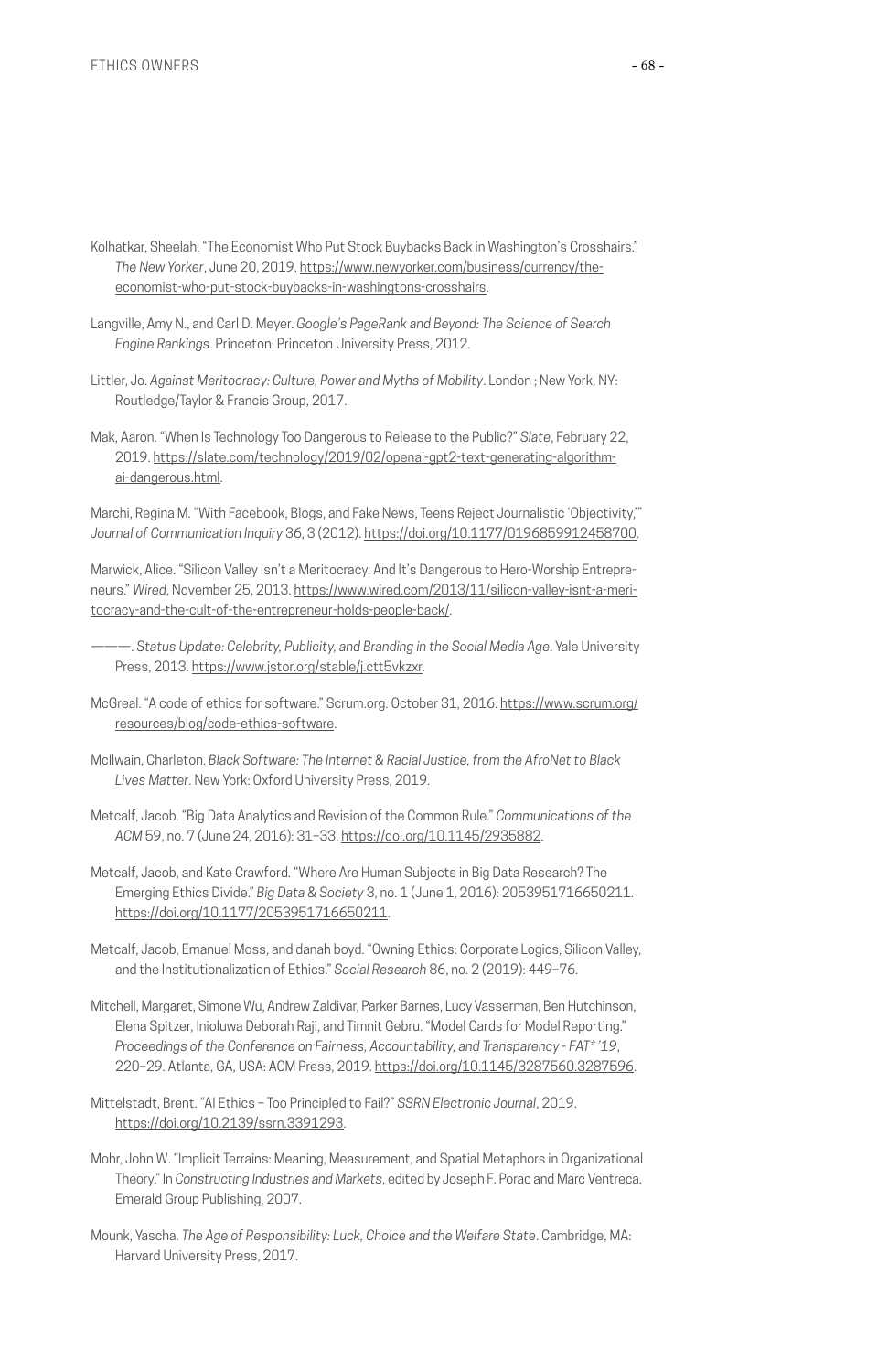- Nedzhvetskaya, Nataliya, and J. S. Tan. "What We Learned from over a Decade of Tech Activism." *The Guardian*, December 23, 2019, sec. Opinion. [https://www.theguardian.com/commentisfree/](https://www.theguardian.com/commentisfree/2019/dec/22/tech-worker-activism-2019-what-we-learned) [2019/dec/22/tech-worker-activism-2019-what-we-learned.](https://www.theguardian.com/commentisfree/2019/dec/22/tech-worker-activism-2019-what-we-learned)
- Nidhra, Srinivas. "Black Box and White Box Testing Techniques A Literature Review." *International Journal of Embedded Systems and Applications* 2, no. 2 (June 30, 2012): 29–50. [https://doi.](https://doi.org/10.5121/ijesa.2012.2204) [org/10.5121/ijesa.2012.2204.](https://doi.org/10.5121/ijesa.2012.2204)
- Noble, Safiya Umoja, and Sarah T. Roberts, eds. "Technological Elites, the Meritocracy, and Postracial Myths in Silicon Valley." *UCLA Previously Unpublished Works: Preprint*, 2019, 113–29. [https://doi.org/10.1215/9781478003250-008.](https://doi.org/10.1215/9781478003250-008)
- Ogbonnaya-Ogburu, Ihudiya Finda, Angela D.R. Smith, Alexandra To, and Kentaro Toyama. "Critical Race Theory for HCI." In *Proceedings of the 2020 CHI Conference on Human Factors in Computing Systems*, 1–16. Honolulu HI USA: ACM, 2020. [https://doi.org/10.1145/](https://doi.org/10.1145/3313831.3376392) [313831.3376392](https://doi.org/10.1145/3313831.3376392).
- Padilla, Thomas. *Responsible Operations: Data Science, Machine Learning, and AI in Libraries*, Dublin OH: OCLC, 2019.
- Partnership on Al. "Research, publications & initiatives." Accessed February 26, 2020. [https://](https://www.partnershiponai.org/) [www.partnershiponai.org/](https://www.partnershiponai.org/).
- Passi, Samir, and Steven J. Jackson. "Trust in Data Science: Collaboration, Translation, and Accountability in Corporate Data Science Projects." *Proceedings of the ACM on Human-Computer Interaction* 2, no. CSCW (November 1, 2018): 1–28. [https://doi.org/10.1145/](https://doi.org/10.1145/3274405) [3274405](https://doi.org/10.1145/3274405).
- Pichai, Sundar. "AI at Google: Our Principles." Google Blog, June 7, 2018. [https://www.blog.google/](https://www.blog.google/technology/ai/ai-principles/) [technology/ai/ai-principles/.](https://www.blog.google/technology/ai/ai-principles/)
- Rajendran, Jeyavijayan, Vinayaka Jyothi, and Ramesh Karri. "Blue Team Red Team Approach to Hardware Trust Assessment." In *2011 IEEE 29th International Conference on Computer Design (ICCD)*, 285–88. Amherst, MA, USA: IEEE, 2011. [https://doi.org/10.1109/](https://doi.org/10.1109/ICCD.2011.6081410) [ICCD.2011.6081410.](https://doi.org/10.1109/ICCD.2011.6081410)
- Raji, Inioluwa Deborah, Timnit Gebru, Margaret Mitchell, Joy Buolamwini, Joonseok Lee, and Emily Denton. "Saving Face: Investigating the Ethical Concerns of Facial Recognition Auditing." *ArXiv:2001.00964 [Cs]*, January 3, 2020. [http://arxiv.org/abs/2001.00964.](http://arxiv.org/abs/2001.00964)
- Raji, Inioluwa Deborah, Andrew Smart, Rebecca N White, Margaret Mitchell, Timnit Gebru, Ben Hutchinson, Jamila Smith-Loud, Daniel Theron, and Parker Barnes. "Closing the AI Accountability Gap: Defining an End-to-End Framework for Internal Algorithmic Auditing." In *Conference on Fairness, Accountability, and Transparency (FAT\* '20),* 12. Barcelona, ES, 2020.
- Rose, Jacob M. "Corporate Directors and Social Responsibility: Ethics versus Shareholder Value." *Journal of Business Ethics* 73, no. 3 (July 1, 2007): 319–31. [https://doi.org/10.1007/](https://doi.org/10.1007/s10551-006-9209-z) [s10551-006-9209-z](https://doi.org/10.1007/s10551-006-9209-z).
- Sample, Ian. "Maths and Tech Specialists Need Hippocratic Oath, Says Academic." *The Guardian*, August 16, 2019, sec. Science. [http://www.theguardian.com/science/2019/aug/16/](http://www.theguardian.com/science/2019/aug/16/mathematicians-need-doctor-style-hippocratic-oath-says-academic-hannah-fry) [mathematicians-need-doctor-style-hippocratic-oath-says-academic-hannah-fry.](http://www.theguardian.com/science/2019/aug/16/mathematicians-need-doctor-style-hippocratic-oath-says-academic-hannah-fry)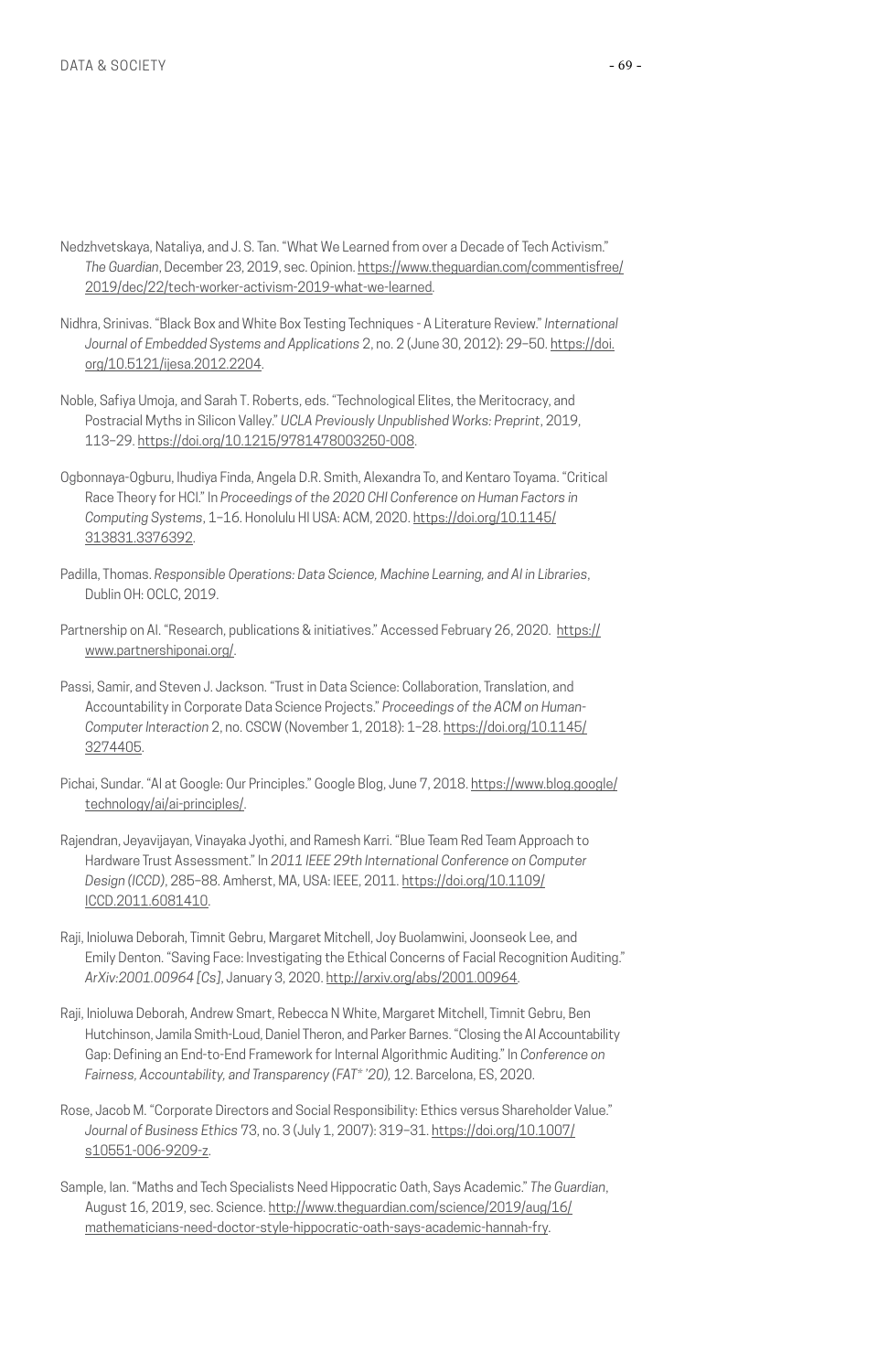- Sayer, Andrew. "Dignity at Work: Broadening the Agenda." *Organization* 14, no. 4 (July 2007): 565–81. <https://doi.org/10.1177/1350508407078053>.
- Simonite, Tom. "Should Data Scientists Adhere to a Hippocratic Oath?" *Wired*, February 8, 2018. [https://www.wired.com/story/should-data-scientists-adhere-to-a-hippocratic-oath/.](https://www.wired.com/story/should-data-scientists-adhere-to-a-hippocratic-oath/)
- Sine, Wesley D. "Organization Science." In *In Search of Research Excellence*, by Ronald Mitchell and Richard Dino, 14204. Edward Elgar Publishing, 2011. [https://doi.org/10.4337/](https://doi.org/10.4337/9781849807630.00024) [9781849807630.00024.](https://doi.org/10.4337/9781849807630.00024)
- Stark, Laura Jeanine Morris. *Behind Closed Doors: IRBs and the Making of Ethical Research*. Morality and Society Series. Chicago ; London: The University of Chicago Press, 2012.
- Stevens, Mitchell L. "An Ethically Ambitious Higher Education Data Science." *Research & Practice in Assessment* 9 (2014).
- Subramanian, Ajantha. *The Caste of Merit: Engineering Education in India*. Harvard University Press, 2019. <https://doi.org/10.2307/j.ctvr33ddc>.
- Suchman, Lucy. "Located Accountabilities in Technology Production." *Scandanavian Journal of Information Systems* 14, no. 2 (2002): 16.
- Sundaram, A. and Inkpen, A. "The corporate objective revisited." *Organization Science* 15, no. 3 (2004): 350-363.
- Markkula Center for Applied Ethics. "Technology Ethics Resources Markkula Center for Applied Ethics." Accessed July 30, 2020. [https://www.scu.edu/ethics/focus-areas/technology](https://www.scu.edu/ethics/focus-areas/technology-ethics/resources/)[ethics/resources/.](https://www.scu.edu/ethics/focus-areas/technology-ethics/resources/)
- The IEEE Global Initiative on Ethics of Autonomous and Intelligent Systems. "Ethically Aligned Design: A Vision for Prioritizing Human Well-Being with Autonomous and Intelligent Systems, First Edition." Cham: IEEE, 2019. [https://doi.org/10.1007/978-3-030-12524-0\\_2](https://doi.org/10.1007/978-3-030-12524-0_2).
- Upadhya, R. K. "Tech Workers against Imperialism." *Tech Workers Coalition* (blog), November 22, 2018. [https://medium.com/tech-workers-coalition/tech-workers-against-imperialism-](https://medium.com/tech-workers-coalition/tech-workers-against-imperialism-2d8024e461a7)[2d8024e461a7](https://medium.com/tech-workers-coalition/tech-workers-against-imperialism-2d8024e461a7).
- Varshney, Kush R. "Introducing AI Fairness 360, A Step Towards Trusted AI IBM Research." IBM Research Blog, September 19, 2018. [https://www.ibm.com/blogs/research/2018/09/](https://www.ibm.com/blogs/research/2018/09/ai-fairness-360/) [ai-fairness-360/.](https://www.ibm.com/blogs/research/2018/09/ai-fairness-360/)
- Veen, Christiaan van. "Artificial Intelligence: What's Human Rights Got To Do With It?" *Data & Society: Points* (blog), May 18, 2018. [https://points.datasociety.net/artificial-intelligence](https://points.datasociety.net/artificial-intelligence-whats-human-rights-got-to-do-with-it-4622ec1566d5)[whats-human-rights-got-to-do-with-it-4622ec1566d5.](https://points.datasociety.net/artificial-intelligence-whats-human-rights-got-to-do-with-it-4622ec1566d5)
- Wagner, Ben. "Ethics As An Escape From Regulation. From 'Ethics-Washing' To Ethics-Shopping?" In *BEING PROFILED*, edited by Emre Bayamlioglu, Irina Baraliuc, Liisa Albertha Wilhelmina Janssens, and Mireille Hildebrandt, 84–89. Amsterdam: Amsterdam University Press, 2019. [https://doi.org/10.1515/9789048550180-016.](https://doi.org/10.1515/9789048550180-016)
- Warren, May. "Indigenous Elder Slams 'Hollow and Tokenistic' Consultation by Sidewalk Labs." *Toronto Star*. October 25, 2019, sec. GTA. [https://www.thestar.com/news/gta/2019/10/25/](https://www.thestar.com/news/gta/2019/10/25/indigenous-elder-slams-hollow-and-tokenistic-consultation-by-sidewalk-labs.html) [indigenous-elder-slams-hollow-and-tokenistic-consultation-by-sidewalk-labs.html.](https://www.thestar.com/news/gta/2019/10/25/indigenous-elder-slams-hollow-and-tokenistic-consultation-by-sidewalk-labs.html)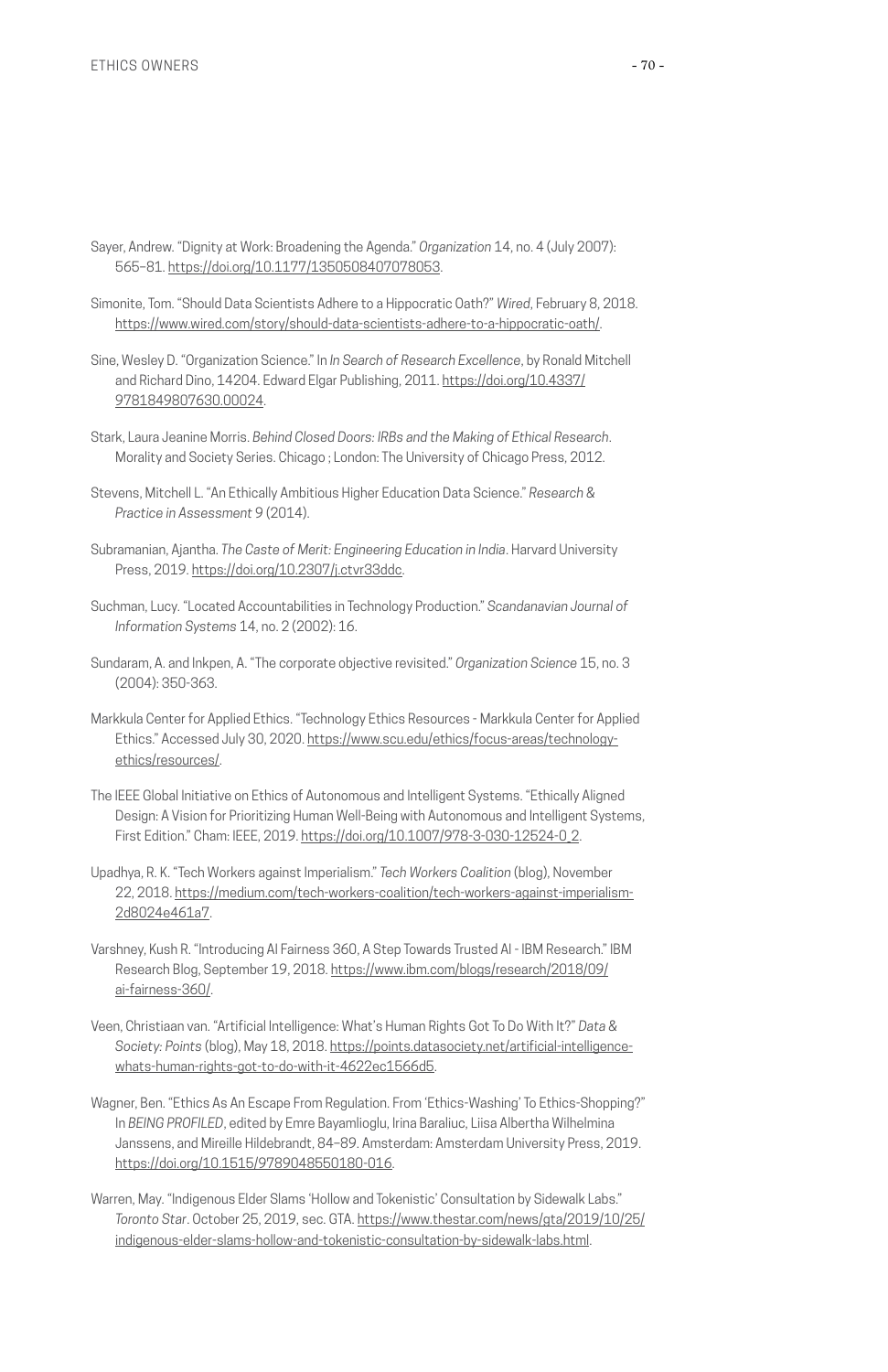- West, Dave. "Why Tech Companies Need a Code of Ethics for Software Development." *Entrepreneur*, April 19, 2018. <https://www.entrepreneur.com/article/311410>.
- Williams, Glyn. "Evaluating Participatory Development: Tyranny, Power and (Re)Politicisation." *Third World Quarterly* 25, no. 3 (2004): 557–78.
- Young, Michael. *The Rise of the Meritocracy*. New Brunswick, N.J., U.S.A: Transaction Publishers, 1994.



Data & Society is an independent nonprofit research institute that advances new frames for understanding the implications of data-centric and automated technology. We conduct research and build the field of actors to ensure that knowledge guides debate, decision-making, and technical choices.

www.datasociety.net @datasociety Illustration by Yichi Liu